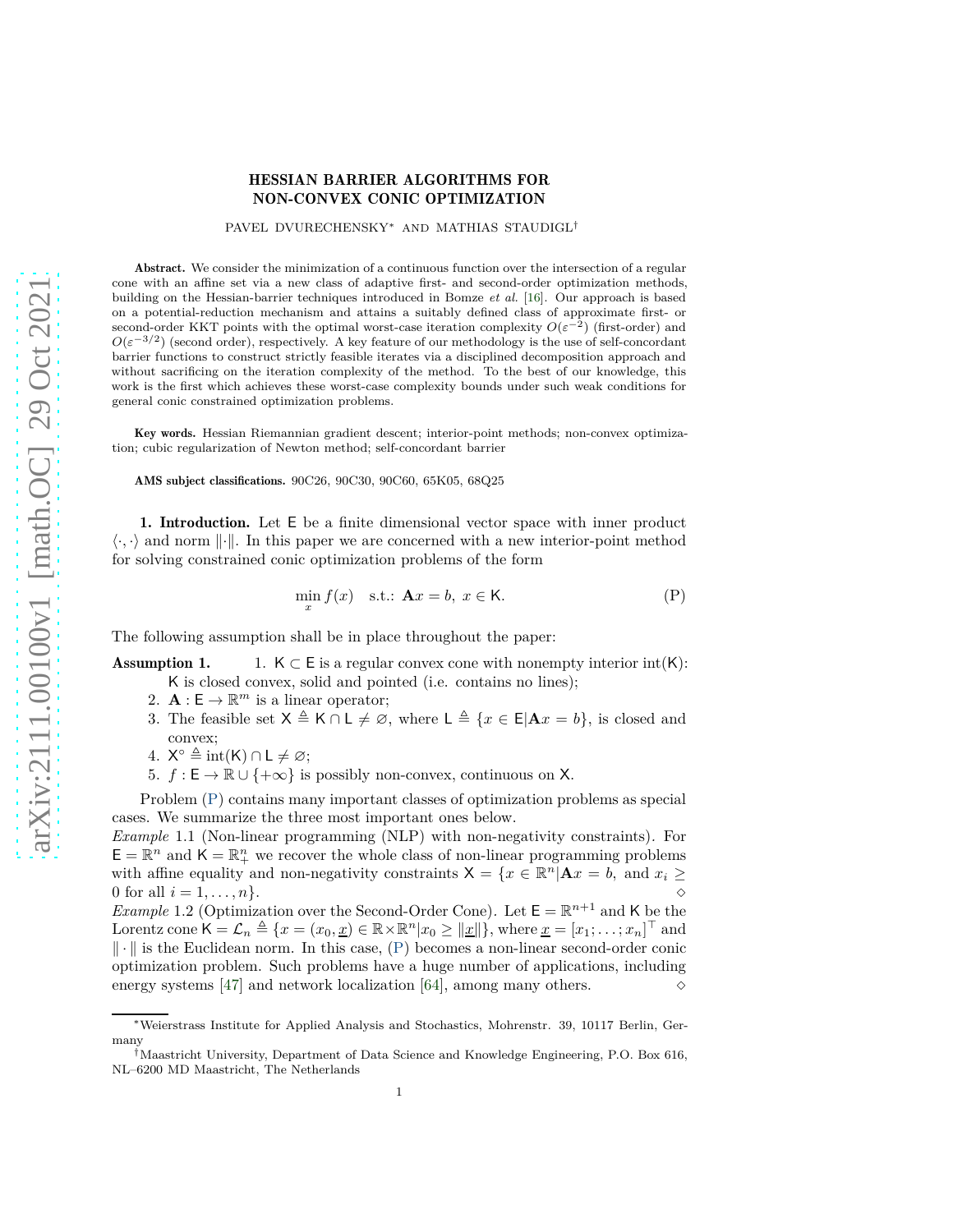*Example* 1.3 (Semi-definite programming). If  $\mathsf{E} = \mathbb{S}^n$ , the space of real symmetric  $n \times n$ matrices, and  $K = \mathbb{S}^n_+$  is the cone of positive semi-definite matrices, we obtain a nonlinear semi-definite programming problem. The standard inner product  $\langle a, b \rangle = \text{tr}(ab)$ for this space allows to define a linear operator **A** that assigns a matrix  $x \in \mathbb{S}^n$  to a vector  $\mathbf{A}x \in \mathbb{R}^m$  with coordinates  $[\mathbf{A}x]_i = \langle a_i, x \rangle$ ,  $i = 1, ..., m$ . Such mathematical programs have received enormous attention, due to the large number of applications in material optimization, control theory, and many more [\[33,](#page-27-1) [50,](#page-28-2) [67\]](#page-29-0).  $\Diamond$ 

Interior-point techniques for solving problem [\(P\)](#page-0-0) in the special NLP setting have received renewed interest recently. [\[42\]](#page-28-3) proposed first- and second-order optimization algorithms for the particular case of problem [\(P\)](#page-0-0) with  $\mathsf{K} = \mathbb{R}^n_+$  and possible singularities at the boundary of K. Their algorithms are based on the trust-region approach for reducing a potential function consisting of the objective function and the logarithmic barrier. Optimal worst-case iteration complexity is proven for both schemes. [\[59\]](#page-28-4) consider problem [\(P\)](#page-0-0) with  $K = \mathbb{R}^n_+$  and without linear constraints, and propose a Newton-Conjugate-Gradient algorithm, building on [\[61\]](#page-28-5). They go beyond the iteration complexity and estimate the number of gradient evaluations and/or Hessian-vector products. In this paper, we propose first- and second-order algorithms for problem [\(P\)](#page-0-0) with *general* conic constraints and prove that our schemes obtain the same worstcase iteration complexities as in [\[42\]](#page-28-3). Moreover, to the best of our knowledge, our paper is the first one providing complexity results for first- and second-order methods for the general problem class [\(P\)](#page-0-0) with general cones and without assuming differentiability at the boundary of the feasible set. Our algorithms use Hessian-barrier techniques [\[16\]](#page-27-0) and are based on regularization ideas, including cubic regularization of Newton method [\[55\]](#page-28-6), opposed to the trust-region approach of [\[42\]](#page-28-3).

One of the challenges to approach problem [\(P\)](#page-0-0) algorithmically is how to deal with constraints <sup>L</sup> <sup>∩</sup> <sup>K</sup>. A direct projection-based approach is computationally challenging since it requires to project onto an intersection of a cone with an affine set. On the other hand, the projection on each individual set L or K separately is relatively simple and for such domains, *decomposition techniques* gain relevance. These ideas are classical, central to interior-point algorithms for convex optimization [\[54\]](#page-28-7), and have turned out to provide significant speed-ups in computational time in various largescale applications [\[46,](#page-28-8) [51\]](#page-28-9). We follow this tradition, by putting the linear constraints L into subproblems involved in the the computational steps, while taking care of the conic constraint K via a specific self-concordant  $SC$ )-barrier [\[54,](#page-28-7)[62\]](#page-28-10). In that way, we obtain a new class of interior-point methods for the general non-linear conic optimization problem [\(P\)](#page-0-0), without the need to assume global differentiability and convexity of the objective  $f$  on the feasible set  $X$ . In fact, the objective  $f$  can even display singularities at the boundary of the feasible set, and we also do not assume global Lipschitz continuity of the gradient or Hessian in the Euclidean norm. Instead, we formulate our assumptions and optimization method in a problem-specific Riemannian metric, generated by the Hessian of the SC-barrier. In fact, this is the rationale behind our terminology of calling the method a Hessian-barrier algorithm, as introduced in [\[16\]](#page-27-0).

This paper develops also necessary first- and second-order optimality conditions for problem [\(P\)](#page-0-0) and their approximate counterparts which are expressed in terms of *ε*-KKT and (*ε*1*, ε*2)-2KKT point respectively, see Section [3.](#page-6-0) Then, two algorithms for computing approximate KKT points for the non-convex optimization problem [\(P\)](#page-0-0) are developed based on the potential function  $F_{\mu} = f(x) + \mu h(x)$ , where  $\mu$  is a suitably chosen penalty parameter and *h* is either logarithmically homogeneous selfconcordant barrier [\[52\]](#page-28-11) or self-scaled barrier [\[57\]](#page-28-12) for K. Departing from the Hessian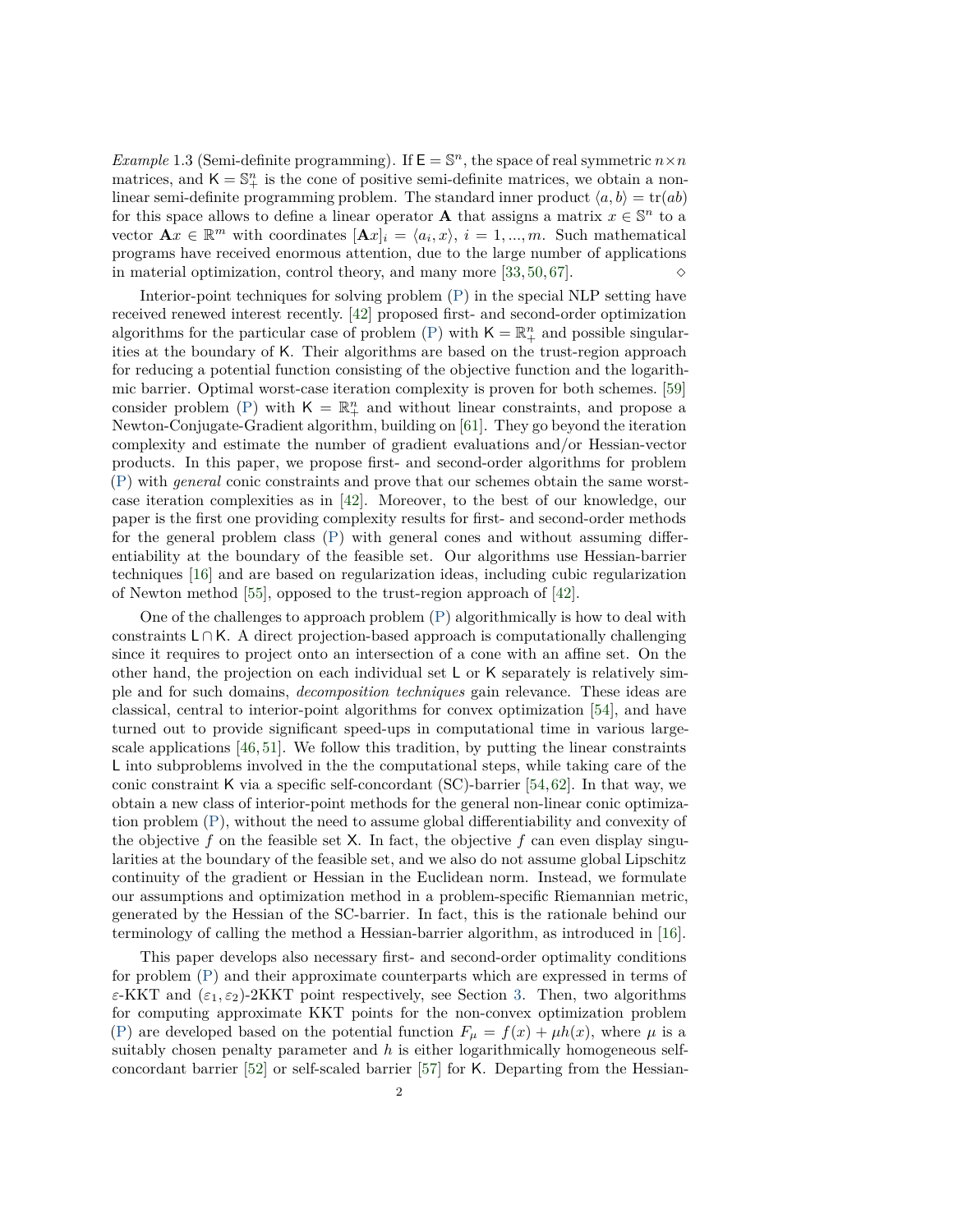barrier technique [\[16\]](#page-27-0), we propose a new first-order method, an *adaptive Hessian barrier algorithm* (AHBA), see Algorithm [1.](#page-12-0) To find a step direction, a linear model for  $F_\mu$  regularized by the squared local norm induced by the Hessian of h is minimized over the tangent space of the linear subspace L. With this decomposition strategy we obtain a closed form expression of the search direction which allows for efficient numerical implementations of our method. In particular, in the special case of NLP with non-negativity constraints, our algorithm reduces to a new adaptive version of an affine-scaling scheme, a classical family of interior-point methods. We prove that our new first-order method enjoys (see Theorem [4.1\)](#page-12-1) the optimal upper iteration complexity bound  $O(\varepsilon^{-2})$  for reaching an  $\varepsilon$ -KKT point when a "descent Lemma" holds relative to the local norm induced by the Hessian of *h* (see Assumption [4](#page-10-0) for precise definition).

We next move on to derive a new adaptive cubic-regularized second-order method, see Algorithm [2,](#page-21-0) for which the step direction is determined by a minimization subproblem over the same tangent space. But, in this case, the minimized model is composed of the linear model for  $F_\mu$  augmented by second-order term for f and regularized by the cube of the local norm induced by the Hessian of *h*. The regularization parameter is chosen adaptively in the spirit of [\[22,](#page-27-2)[55\]](#page-28-6). The resulting minimization subproblem can be formulated as a non-convex optimization problem over a linear subspace, which can be solved as in the unconstrained case originally studied in [\[55\]](#page-28-6). Our decompositionbased formulation of a cubic regularized algorithm does not rely on the assumption of an easy projection onto the set X. In fact, projecting onto the intersection of convex sets is in general considered to be a hard problem, and our decomposition formulation circumvents this computational bottleneck in an arguably elegant way. Decomposing the feasible set comes with no loss in iteration complexity and we establish (see Theorem [5.2\)](#page-20-0) the optimal worst-case bound  $O(\max{\{\varepsilon_1^{-3/2}, \varepsilon_2^{-3/2}\}})$  on the number of iterations for reaching an (*ε*1*, ε*2)-2KKT point under a weaker version of assumption that the Hessian of  $f$  is Lipschitz relative to the local norm induced by the Hessian of *h* (see Assumption [5](#page-16-0) for precise definition). This matches the bounds in [\[42\]](#page-28-3), but in a cubic-regularization framework and within a significantly larger problem formulation.

## 1.1. Related work. We provide a brief summary about the other related literature.

*First-order methods.* In the unconstrained setting, when the gradient is Lipschitz continuous, the standard gradient descent [\[52\]](#page-28-11) achieves the lower iteration complexity bound  $O(\varepsilon^{-2})$  [\[19,](#page-27-3)[20\]](#page-27-4) to find a first-order  $\varepsilon$ -stationary point  $\hat{x}$  such that  $\|\nabla f(\hat{x})\|_2 \leq \varepsilon$ . In the composite optimization setting which includes problems with simple, projectionfriendly, constraints similar iteration complexity is achieved by the mirror descent algorithm [\[14,](#page-26-0)[34,](#page-27-5)[36,](#page-27-6)[48\]](#page-28-13). Various acceleration strategies of mirror and gradient descent methods have been derived in the literature, attaining the same bound as of gradient descent in the unconstrained case [\[35,](#page-27-7)[39,](#page-28-14)[40,](#page-28-15)[53\]](#page-28-16) or improving upon it under additional assumptions [\[2,](#page-26-1) [18\]](#page-27-8). In the framework of problem [\(P\)](#page-0-0), but for *convex* problems, [\[8\]](#page-26-2) show that the Bregman proximal method attains the  $O(\varepsilon^{-1})$  complexity in terms of the objective residual assuming that the objective function has a Lipschitz continuous gradient. For the NLP case (see Example [1.1\)](#page-0-1) and quadratic objective, [\[65\]](#page-28-17) and [\[16\]](#page-27-0) provide similar complexity statements for interior-point methods.

*Second-order methods.* In unconstrained optimization with Lipschitz continuous Hessian, cubic-regularized Newton method [\[38,](#page-27-9)[55\]](#page-28-6) and second-order trust region algo-rithms [\[21,](#page-27-10)[26,](#page-27-11)[27\]](#page-27-12) achieve the lower iteration complexity bound  $O(\max{\{\varepsilon_1^{-3/2}, \varepsilon_2^{-3/2}\}})$ [\[19,](#page-27-3)[20\]](#page-27-4) to find a second-order  $(\varepsilon_1, \varepsilon_2)$ -stationary point  $\hat{x}$  such that  $\|\nabla f(\hat{x})\|_2 \leq \varepsilon_1$  and  $\lambda_{\min}(\nabla^2 f(\hat{x})) \geq -\sqrt{\varepsilon_2}$ , where  $\lambda_{\min}(\cdot)$  denotes the minimal eigenvalue of a matrix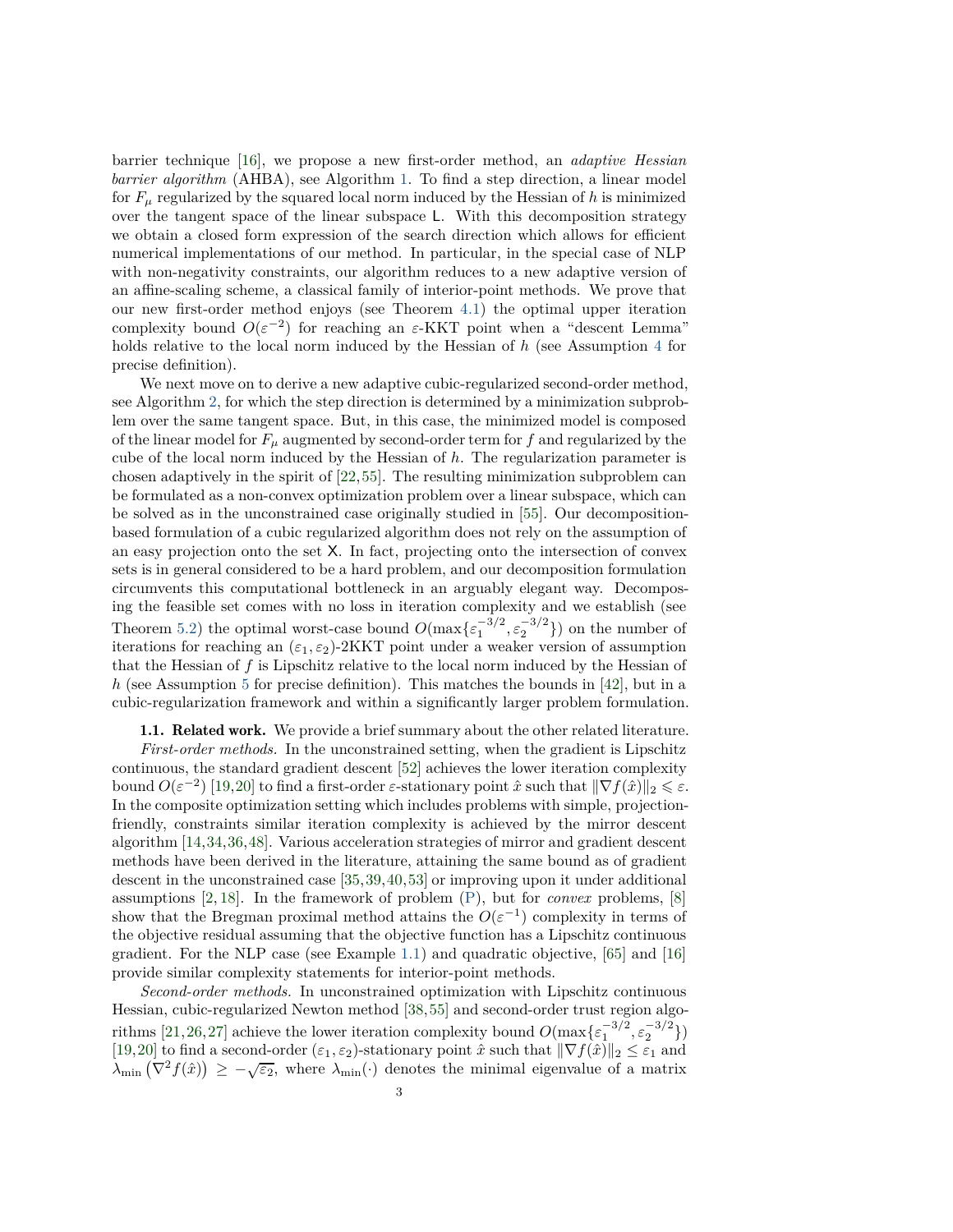<sup>[1](#page-3-0)</sup>. Extensions for problems with simple constraints also exist [\[12,](#page-26-3) [22,](#page-27-2) [24,](#page-27-13) [29\]](#page-27-14) with the same iteration complexity bounds, as well as for problems with nonlinear equality and/or inequality constraints [\[13,](#page-26-4) [25,](#page-27-15) [28,](#page-27-16) [37,](#page-27-17) [44,](#page-28-18) [68\]](#page-29-1), but these works do not consider general conic constraints as in [\(P\)](#page-0-0). Recently, a class of interior-point trust region methods  $[69]$  have received renewed interest  $[11, 42]$  $[11, 42]$  in application to problems with non-negativity constraints.

Summarizing, the above works require one or two of the following crucial assumptions: a) Lipschitz continuity of the gradient and/or Hessian, b) no constraints, or simple convex constraints that allow an easy projection, or constraints that do not involve general cones.

1.2. Outline. The rest of the paper is organized as follows: Section [2](#page-3-1) collects the relevant estimates provided by the theory of SC-barriers. Section [3](#page-6-0) describes our notion of approximate first- and second-order KKT points, building on [\[42\]](#page-28-3) and extending them to general cones. Sections [4](#page-10-1) and [5](#page-16-1) introduce and analyze our new first-order and second-order interior-point methods. A detailed assessment of their iteration complexity, relative to the approximate KKT points, is provided.

1.3. Notation. In what follows E denotes a finite-dimensional real vector space, and  $E^*$  the dual space, which is formed by all linear functions on E. The value of *s* ∈ E<sup>\*</sup> at *x* ∈ E is denoted by  $\langle s, x \rangle$ . In the particular case when E =  $\mathbb{R}^n$ , we have  $E = E^*$ . Important elements of the dual space are the gradients of a differentiable function  $f : \mathsf{E} \to \mathbb{R}$ , denoted as  $\nabla f(x) \in \mathsf{E}^*$ . For an operator  $\mathbf{H} : \mathsf{E} \to \mathsf{E}^*$ , denote by  $\mathbf{H}^*$  its adjoint operator, defined by the identity  $\langle \mathbf{H} u, v \rangle = \langle u, \mathbf{H}^* v \rangle$  for all  $u, v \in \mathsf{E}$ . **H** is called self-adjoint if  $H = H^*$ . We use  $\lambda_{\max}(H)$  ( $\lambda_{\min}(H)$ ) to denote the maximum (minimum) eigenvalue of such operators. Operator  $H : E \to E^*$  is positive semi-definite if  $\langle \mathbf{H} u, u \rangle \geq 0$  for all  $u \in E$ . If the inequality is always strict for non-zero *u*, then **H** is called positive definite. These attributes are denoted as  $H \succeq 0$  and  $H \succ 0$ , respectively. By fixing a positive definite self-adjoint operator  $\mathbf{H} : \mathsf{E} \to \mathsf{E}^*$ , we can define the following Euclidean norms:  $||u|| \triangleq \langle \mathbf{H}u, u \rangle^{1/2}, ||s||^* \triangleq \langle s, \mathbf{H}^{-1} s \rangle^{1/2}, u \in \mathsf{E}, s \in \mathsf{E}^*.$ If  $E = E^*$ , then **H** is usually taken as the identity operator  $H = I$ , which we assume in what follows. The directional derivative of function  $f$  is defined in the usual way:  $Df(x)[v] \triangleq \lim_{\varepsilon \to 0+} \frac{1}{\varepsilon} [f(x+\varepsilon v) - f(x)]$ . More generally, for  $v_1, \ldots, v_p \in \mathsf{E}$ , we define  $D^p f(x)[v_1, \ldots, v_p]$  the *p*-th directional derivative at *x* along directions  $v_i \in \mathsf{E}$ . In that way we define  $\nabla f(x) \in \mathsf{E}^*$  by  $Df(x)[u] \triangleq \langle \nabla f(x), u \rangle$  and the Hessian  $\nabla^2 f(x) : \mathsf{E} \to \mathsf{E}^*$ by  $\langle \nabla^2 f(x)u, v \rangle \triangleq D^2 f(x)[u, v].$ 

<span id="page-3-1"></span>2. Self-concordant barriers for cones. Let  $K \subset E$  represent a *regular cone*: K is closed convex, solid and pointed (i.e. contains no lines). We assume that  $int(K) \neq \emptyset$ , where  $int(K)$  is the interior of K. Any such cone admits a self-concordant logarithmically homogeneous barrier  $h(x)$  with finite parameter value  $\nu$  [\[54\]](#page-28-7).

**Definition 2.1.** A function  $h : K \to (-\infty, \infty]$  with dom  $h = \text{int}(K)$  is called a *vlogarithmically homogeneous barrier* for the cone K if:

(a) *h* is a *ν*-*self-concordant barrier* for K, i.e.

$$
|D^{3}h(x)[u, u, u]| \le D^{2}h(x)[u, u]^{3/2}, \text{ and} \qquad (2.1)
$$

<span id="page-3-2"></span>
$$
\sup_{u \in \mathbb{R}^n} |2Dh(x)[u] - D^2h(x)[u, u]| \le \nu.
$$
 (2.2)

<span id="page-3-0"></span><sup>&</sup>lt;sup>1</sup>A number of works, e.g. [\[21,](#page-27-10) [59\]](#page-28-4), consider an  $(\varepsilon_1, \varepsilon_2)$ -stationary point defined as  $\hat{x}$  such that  $\|\nabla f(\hat{x})\|_2 \leq \varepsilon_1$  and  $\lambda_{\min} \left(\nabla^2 f(\hat{x})\right) \geq -\varepsilon_2$  and the corresponding complexity  $O(\max\{\varepsilon_1^{-3/2}, \varepsilon_2^{-3}\}).$ Our definition and complexity bound are the same up to redefinition of  $\varepsilon_2$ .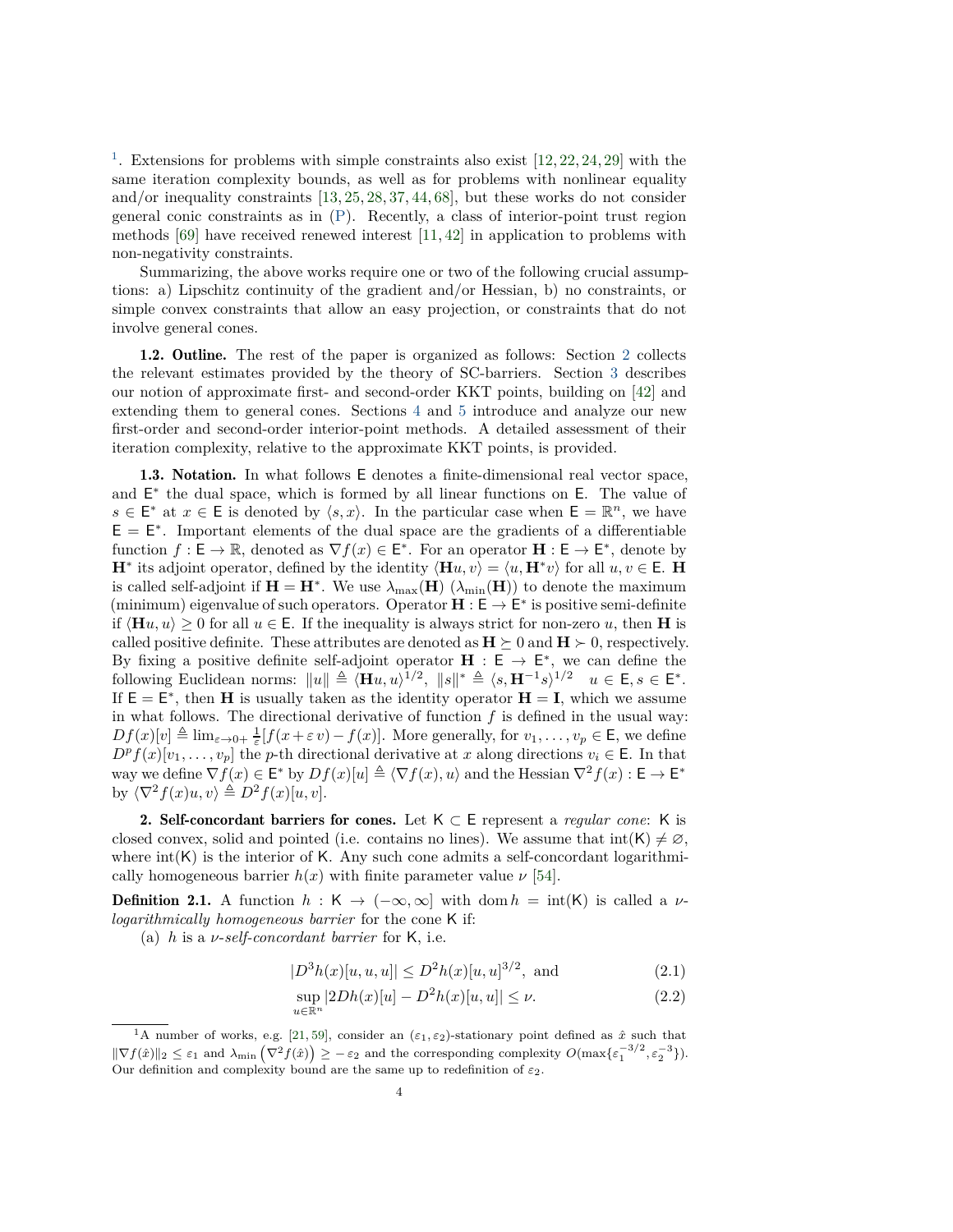(b) *h* is *logarithmically homogeneous:*

$$
h(tx) = h(x) - \nu \ln(t) \qquad \forall x \in \text{int}(\mathsf{K}), t > 0.
$$

We call the set of *ν*-logarithmically homogeneous barriers by  $\mathcal{H}_{\nu}(\mathsf{K})$ .

Condition [\(2.1\)](#page-3-2) is saying that *h* is a standard SC function on K. By [\[52,](#page-28-11) Thm 5.1.3], it follows that for any  $\bar{x} \in bd(K)$ , any sequence  $(x_k)_{k\geq 0}$  with  $x_k \in int(K)$  and lim<sub>*k*→∞</sub>  $x_k = \bar{x}$  satisfies lim<sub>*k→*∞</sub>  $h(x_k) = +\infty$ . Furthermore, since we assume that K is a pointed cone, [\[52,](#page-28-11) Thm. 5.1.6] implies that the Hessian  $H(x) \triangleq \nabla^2 h(x) : \mathsf{E} \to \mathsf{E}^*$  is a positive definite linear operator defined by  $\langle H(x)u, v \rangle \triangleq D^2h(x)[u, v]$  for all  $u, v \in \mathsf{E}.$ The Hessian gives rise to a local norm

<span id="page-4-0"></span>
$$
(\forall x \in \text{int}(\mathsf{K})) (\forall u \in \mathsf{E}) : \|u\|_{x} \triangleq \langle H(x)u, u \rangle^{1/2}.
$$
 (2.3)

We can also define a dual norm on  $\mathsf{E}^*$  as

<span id="page-4-2"></span>
$$
(\forall x \in \text{int}(\mathsf{K}))(\forall s \in \mathsf{E}^*) : \|s\|_x^* \triangleq \langle [H(x)]^{-1}s, s \rangle^{1/2}.
$$
 (2.4)

Note that  $||u||_x = ||[H(x)]^{1/2}u||$ ,  $||s||_x^* = ||[H(x)]^{-1/2}s||$ ,  $\forall x \in \text{int}(\mathsf{K})$ ,  $u \in \mathsf{E}, s \in \mathsf{E}^*$ .

Given  $h \in \mathcal{H}_{\nu}(\mathsf{K})$ , define the dual cone  $\mathsf{K}^* \stackrel{\Delta}{=} \{s \in \mathsf{E}^* | \langle s, x \rangle \geq 0 \quad \forall x \in \mathsf{K} \}$  and the *dual barrier*  $h_*(s) \triangleq \sup_{x \in \text{int}(K)} \{(-s, x) - h(x)\}$  for  $s \in K^*$ . Nesterov and Todd [\[57\]](#page-28-12) defined a new long-step primal-dual method which use a subset of self-concordant barriers called *self-scaled barriers*.

**Definition 2.2.** Let  $K \subset E$  be a regular cone. A function  $h \in \mathcal{H}_{\nu}(K)$  is a *self-scaled barrier* for K if, for all  $x, w \in \text{int}(\mathsf{K})$ , it holds that  $H(w)x \in \text{int}(\mathsf{K}^*)$ , and  $h_*(H(w)x) =$  $h(x) - 2h(w) - \nu$ . If K admits such a barrier function, then K is called a *self-scaled cone*. We denote the set of self-scaled barriers by  $\mathcal{B}_{\nu}(K)$ .

Clearly  $\mathcal{B}_{\nu}(\mathsf{K}) \subset \mathcal{H}_{\nu}(\mathsf{K})$ . It is well-known that interiors of self-scaled cones are the same objects as *symmetric cones*. Through this connection, the set of self-scaled cones has been completely classified with the help of abstract Euclidean Jordan algebra techniques [\[43\]](#page-28-19). According to this theory, each symmetric cone has a unique decomposition into a direct sum of primitives, the so-called *irreducible symmetric cones*. Such cones exist only in five types, and only three of them are of significant importance in optimization [\[31\]](#page-27-18). These are the ones already mentioned in the Introduction and repeated here together with their canonical barriers.

<span id="page-4-1"></span>*Example* 2.1 (Non-negative Orthant). For  $K = \mathbb{R}^n_+$  the standard barrier formulation is given by the log-barrier (Burg entropy)  $h(x) = -\sum_{i=1}^{n} \ln(x_i)$ ,  $\forall x \in \text{int}(\mathsf{K}) = \mathbb{R}^n_{++}$ . It is known that  $h \in \mathcal{B}_n(\mathsf{K})$  [\[54,](#page-28-7) Example 3, p. 40]. *Example* 2.2 (The Lorentz cone). Consider  $K = \mathcal{L}_n$  and  $h(x) = -\ln (x_0^2 - ||\underline{x}||^2)$ . It can be shown that  $h \in \mathcal{B}_2(K)$  [\[57\]](#page-28-12).

*Example* 2.3 (Cone of positive semi-definite matrices). For  $\mathsf{E} = \mathbb{S}^n$  and  $\mathsf{K} = \mathbb{S}^n_+$  (hence  $\text{int}(\mathsf{K}) = \mathbb{S}_{++}^n$  – the set of positive definite symmetric matrices), we consider the barrier  $h(x) = -\ln \det(x)$ . From [\[54,](#page-28-7) Proposition 5.4.5] we know that  $h \in \mathcal{B}_n(\mathsf{K})$ .  $\diamond$ 

2.1. The Riemannian geometry induced by self-concordant barriers. Our methods use some geometric ideas, which are fundamental to the analysis of interior-point methods. The Riemannian geometry induced by self-concordant barriers has been studied to some extent in [\[56\]](#page-28-20), and we briefly summarize the necessary elements here.

Given  $h \in \mathcal{H}_{\nu}(\mathsf{K})$ , the local norm [\(2.3\)](#page-4-0) is induced by the weighted inner product  $\langle u, v \rangle_x \triangleq \langle H(x)u, v \rangle$  for all  $u, v \in E$ . The mapping  $x \mapsto \langle \cdot, \cdot \rangle_x$  defines a smooth assignment of inner products for each  $x \in \text{int(K)}$ . Hence, it generates a specific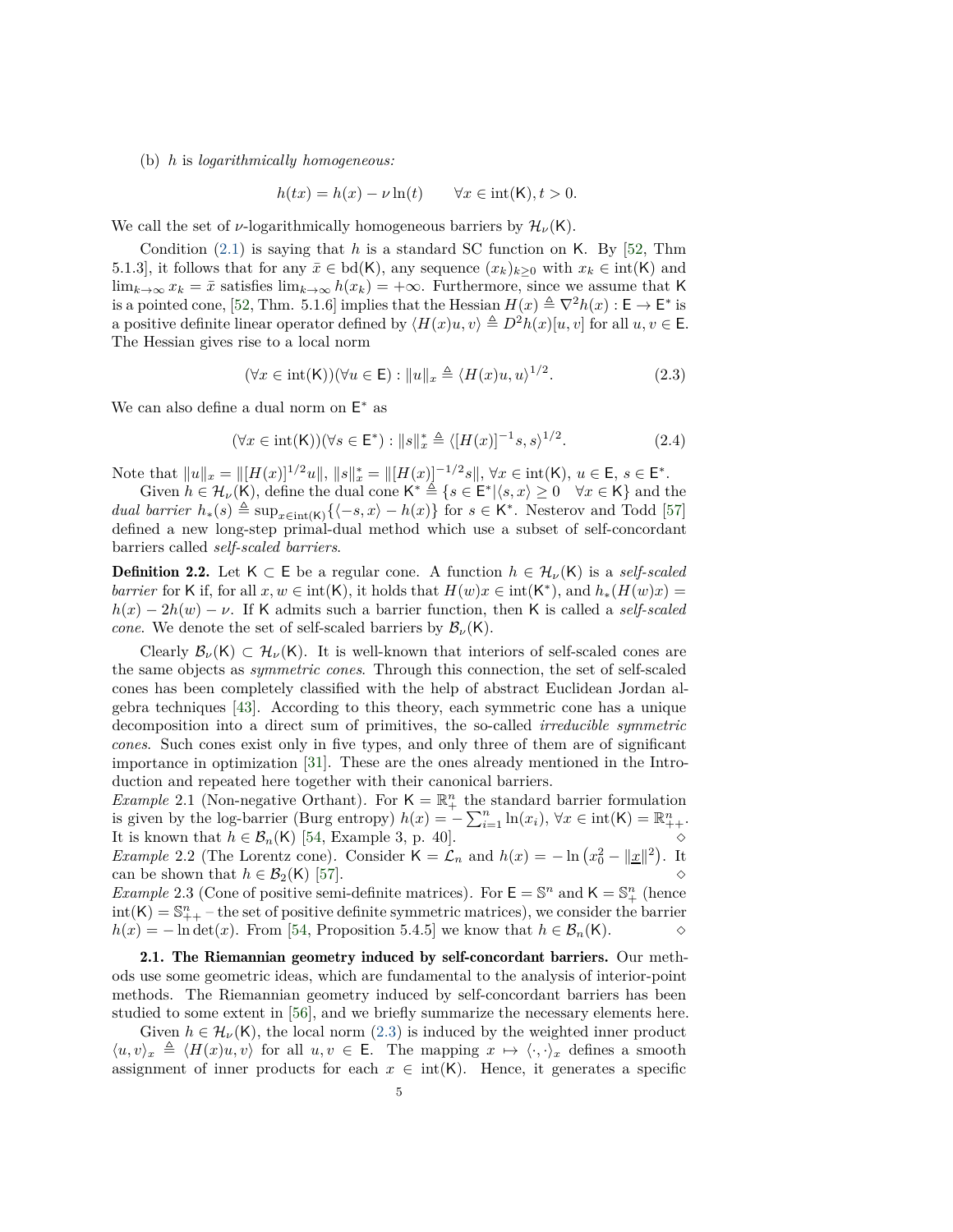Riemannian metric on  $int(K)$ . Relative to this specific inner product, we define the *gradient* of a smooth function  $g: \text{int}(\mathsf{K}) \to \mathbb{R}$  at  $x \in \text{int}(\mathsf{K})$  as

<span id="page-5-5"></span>
$$
(\forall v \in \mathsf{E}): \quad \langle \text{grad } g(x), v \rangle_x \triangleq \langle \nabla g(x), v \rangle. \tag{2.5}
$$

In coordinates, this means that grad  $g(x) = [H(x)]^{-1} \nabla g(x)$ . We denote  $L_0 \triangleq L - L =$  $ker(A) = \{v \in E | A v = 0\}$  the tangent space associated with the linear subspace L ⊂ E. The gradient of *g* restricted to  $X^{\circ} = \text{int}(K) \cap L$  is defined as

<span id="page-5-0"></span>
$$
\operatorname{grad}_{\mathbf{X}^{\circ}} g(x) \triangleq \mathbf{S}_x \nabla g(x),\tag{2.6}
$$

where for  $x \in \text{int}(\mathsf{K})$  we define the linear operator  $\mathbf{S}_x : \mathsf{E}^* \to \mathsf{L}_0$  by

<span id="page-5-7"></span>
$$
(\forall u \in \mathsf{E}^*) : \quad \mathbf{S}_x u \triangleq [H(x)]^{-1/2} \Pi_x [H(x)]^{-1/2} u. \tag{2.7}
$$

The linear operator  $\Pi_x : \mathsf{E} \to \mathcal{T}_x \triangleq \ker(\mathbf{A}[H(x)]^{-1/2})$  is defined as

$$
\Pi_x \triangleq \text{Id}_{\mathsf{E}} - [H(x)]^{-1/2} \mathbf{A}^* (\mathbf{A}[H(x)]^{-1} \mathbf{A}^*)^{-1} \mathbf{A}[H(x)]^{-1/2}, \tag{2.8}
$$

where  $Id_{\mathsf{E}}$  the identity operator in E. Importantly, the mapping [\(2.6\)](#page-5-0) is easily verified to be the unique solution to the quadratic program

<span id="page-5-6"></span>
$$
\min_{v} \frac{1}{2} \|v - \text{grad } g(x)\|_{x}^{2} \quad \text{s.t.:} \quad \mathbf{A}v = 0. \tag{2.9}
$$

By construction, it holds that  $\mathbf{S}_x d \in \mathsf{L}_0$  for all  $d \in \mathsf{E}^*$ . Moreover,  $\mathbf{S}_x d \in \mathcal{T}_x$ .

2.2. Auxiliary Facts. Let us be given a regular cone  $K \subset E$  and barrier  $h \in \mathcal{H}_{\nu}(K)$ . The *Dikin ellipsoid* is defined as the open set  $W(x; r) \triangleq \{u \in E \mid ||u-x||_x < r\}, r > 0$ . The unit Dikin ellipsoid  $W(x; 1)$  gives us a simple way to ensure that we stay in  $int(K)$ , by means of the following classical result:

<span id="page-5-4"></span>**Lemma 2.3** (Theorem 5.1.5 [\[52\]](#page-28-11)). *For all*  $x \in \text{int}(\mathsf{K})$  *we have*  $\mathcal{W}(x; 1) \subseteq \text{int}(\mathsf{K})$ *.* 

We will also need the following slight extension of [\[52,](#page-28-11) Lemma 5.4.3].

**Proposition 2.4.** Let  $h \in H_\nu(\mathsf{K})$  for a closed convex proper cone K and recall that  $H(x) = \nabla^2 h(x)$  *for*  $x \in \text{int}(\mathsf{K})$ *. Then,* 

<span id="page-5-1"></span>
$$
H(x)x = -\nabla h(x), \quad H'(x)x = -2H(x), \tag{2.10}
$$

$$
[H(x)]^{1/2}x = const,
$$
\n(2.11)

<span id="page-5-8"></span><span id="page-5-3"></span>
$$
\langle H(x)x, x \rangle = \nu, \quad \langle \nabla h(x), [H(x)]^{-1} \nabla h(x) \rangle = \nu. \tag{2.12}
$$

*Proof.* The second inequality in  $(2.10)$  is obtained by differentiating the first one and reorganizing the terms. Further, differentiating  $[H(x)]^{1/2}x$  in *x* and using the second inequality [\(2.10\)](#page-5-1), we obtain

$$
([H(x)]^{\frac{1}{2}}x)' = \frac{1}{2}[H(x)]^{-\frac{1}{2}}H'(x)x + [H(x)]^{\frac{1}{2}} = [H(x)]^{-\frac{1}{2}}\left(\frac{1}{2}H'(x)x + H(x)\right) = 0.
$$

<span id="page-5-2"></span>Thus,  $[H(x)]^{1/2}x$  does not depend on *x*. The rest is proved in [\[52,](#page-28-11) Lemma 5.4.3]. **Proposition 2.5** (Theorem 5.1.9 [\[52\]](#page-28-11)). Let  $h \in \mathcal{H}_{\nu}(\mathsf{K})$ ,  $x \in \text{int}(\mathsf{K})$ , and  $d \in \mathsf{E}$ . For all  $t \in [0, \frac{1}{\|d\|_x})$ , with the convention that  $\frac{1}{\|d\|_x} = +\infty$  if  $\|d\|_x = 0$ , we have:

$$
h(x+td) \le h(x) + t\langle \nabla h(x), d \rangle + t^2 ||d||_x^2 \omega(t ||d||_x), \tag{2.13}
$$

 $where \omega(t) \triangleq \frac{-t - \ln(1-t)}{t^2}$ .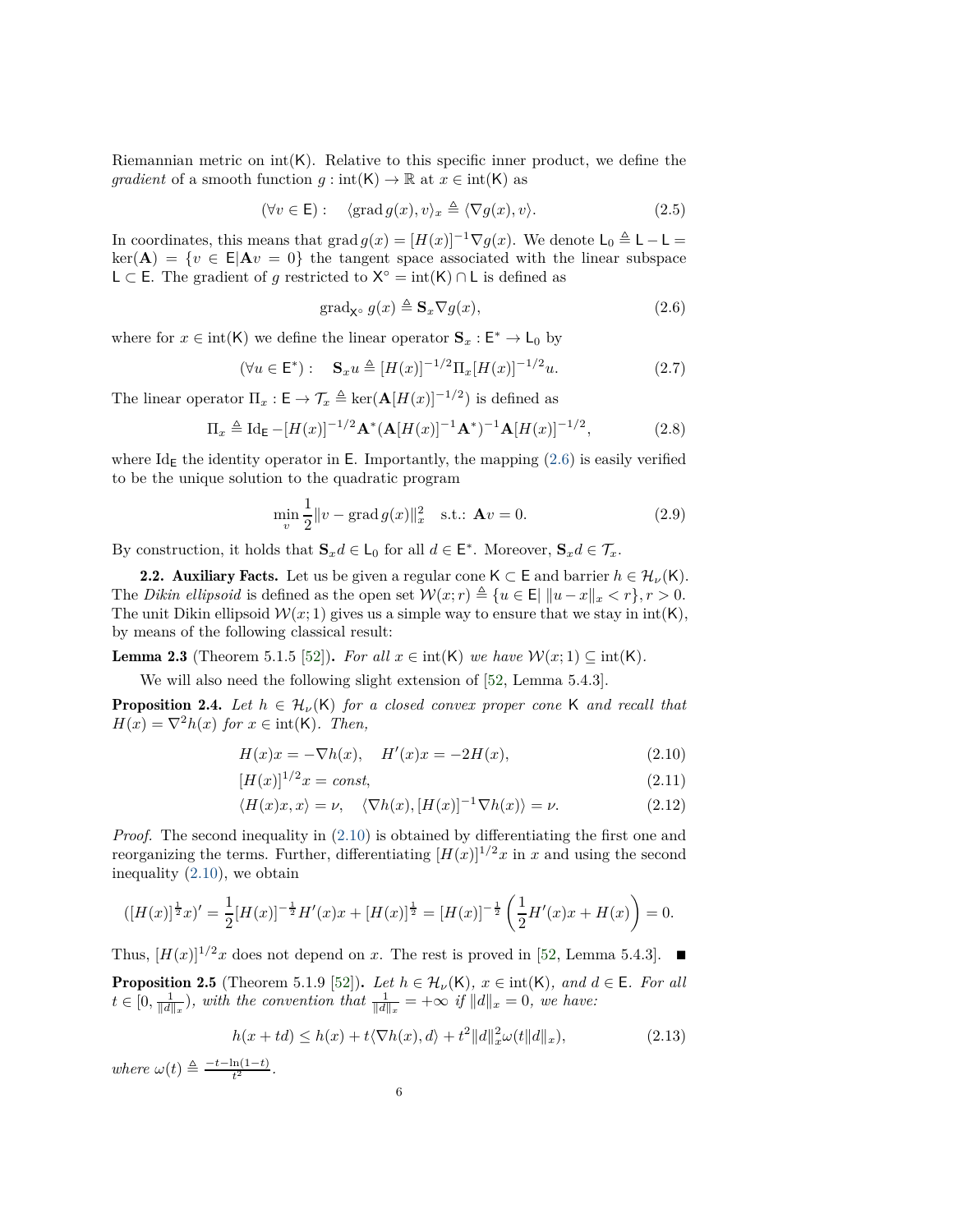We will also use the following inequality for the function  $\omega(t)$  [\[52,](#page-28-11) Lemma 5.1.5]:

<span id="page-6-5"></span>
$$
\omega(t) \le \frac{1}{2(1-t)}, \ t \in [0,1). \tag{2.14}
$$

If  $h \in \mathcal{B}_{\nu}(\mathsf{K})$  we can make potentially longer steps in the interior of the cone K in the direction of its boundary. Let  $x \in \text{int}(\mathsf{K})$  and  $d \in \mathsf{E}$ . Denote

$$
\sigma_x(d) \triangleq (\sup\{t : x - td \in \mathsf{K}\})^{-1} \tag{2.15}
$$

Since  $W(x; 1) \subseteq \text{int(K)}$ , we have that  $\sigma_x(d) \le ||d||_x$  and  $\sigma_x(-d) \le ||d||_x$  for all  $d \in \mathsf{E}$ . Therefore  $[0, \frac{1}{\|d\|_x}) \subseteq [0, \frac{1}{\sigma_x(d)})$  and, if the scalar quantity  $\sigma_x(d)$  can be computed efficiently, it would allow us to make a larger step without violating feasibility.

*Example* 2.4. For the non-negative orthant  $K = \mathbb{R}^n_+$ , it has been shown by [\[57\]](#page-28-12) that  $\sigma_x(d)$  is the maximum component of the scaled vector  $[\text{diag}(x)]^{-1}d$  if this is nonnegative and 0 otherwise.  $\Diamond$ 

*Example* 2.5. For the cone  $\mathbb{S}^n_+$ , [\[57\]](#page-28-12) showed that  $\sigma_x(d)$  is the largest eigenvalue of the scaled matrix  $x^{-1/2}dx^{-1/2}$  if this is non-negative and 0 otherwise. <br>  $\diamond$ 

<span id="page-6-1"></span>We will also need the analogous result to Proposition [2.5](#page-5-2) for barriers  $h \in \mathcal{B}_{\nu}(\mathsf{K})$ : **Proposition 2.6** (Theorem 4.2 [\[57\]](#page-28-12)). Let  $h \in \mathcal{B}_{\nu}(\mathsf{K})$  and  $x \in \text{int}(\mathsf{K})$ . Let  $d \in \mathsf{E}$  be such *that*  $\sigma_x(-d) > 0$ *. Then, for all*  $t \in [0, \frac{1}{\sigma_x(-d)})$ *, we have:* 

$$
h(x+td) \le h(x) + t\langle \nabla h(x), d \rangle + t^2 \|d\|_{x}^{2} \omega(t\sigma_{x}(-d)).
$$
\n(2.16)

To obtain a unified presentation of both relevant barrier structures, we define

<span id="page-6-2"></span>
$$
(\forall (x,d) \in \mathsf{X}^{\circ} \times \mathsf{E}) : \ \zeta(x,d) \triangleq \left\{ \begin{array}{ll} \|d\|_{x} & \text{if } h \in \mathcal{H}_{\nu}(\mathsf{K}), \\ \sigma_{x}(-d) & \text{if } h \in \mathcal{B}_{\nu}(\mathsf{K}). \end{array} \right. \tag{2.17}
$$

Note that we always have

<span id="page-6-8"></span>
$$
(\forall (x,d) \in \mathsf{X}^{\circ} \times \mathsf{E}): \ \zeta(x,d) \leq \|d\|_{x},\tag{2.18}
$$

<span id="page-6-3"></span>
$$
(\forall (x,d) \in \mathsf{X}^{\circ} \times \mathsf{E})(\forall t \in [0, \frac{1}{\zeta(x,d)})): x + td \in \text{int}(\mathsf{K}).\tag{2.19}
$$

Finally, for the Bregman divergence  $D_h(u, x) \triangleq h(u) - h(x) - \langle \nabla h(x), u - x \rangle$  defined for  $x, u \in \text{int}(K)$ , Proposition [2.5,](#page-5-2) Proposition [2.6](#page-6-1) together with eq. [\(2.17\)](#page-6-2), give us the one-and-for-all Bregman bound

<span id="page-6-4"></span>
$$
D_h(x+td,x) = h(x+td) - h(x) - \langle \nabla h(x), td \rangle \le t^2 ||d||_x^2 \omega(t\zeta(x,d)) \tag{2.20}
$$

valid for all  $(x, d) \in \mathsf{X}^{\circ} \times \mathsf{E}$  and  $t \in [0, \frac{1}{\zeta(x,d)})$ .

<span id="page-6-7"></span><span id="page-6-6"></span><span id="page-6-0"></span>3. Approximate optimality conditions. In what follows we make the following **Assumption 2** (Full Rank). The image  $\text{im}(\mathbf{A})$  of the operator **A** satisfies  $\text{im}(\mathbf{A}) = \mathbb{R}^m$ . Assumption 3 (Existence of Global Solutions).  $X_{\text{Opt}} \triangleq \text{Argmin}\{f(x)|x \in X\} \neq \emptyset$ .

Denote by  $f_{\text{min}}(\mathsf{X}) \triangleq f(\mathsf{X}_{\text{Opt}})$  the global optimal function value of problem [\(P\)](#page-0-0). Then, for all  $x \in X$ ,  $f(x) \ge f_{\min}(X)$ . In this section, we generalize the results of [\[41,](#page-28-21) [42\]](#page-28-3) for non-negativity constraints to general cone constraints. Unlike [\[7\]](#page-26-6), our results hold for general cones and we consider also second-order optimality conditions. Second-order optimality conditions were proposed in [\[49\]](#page-28-22), but only for semi-definite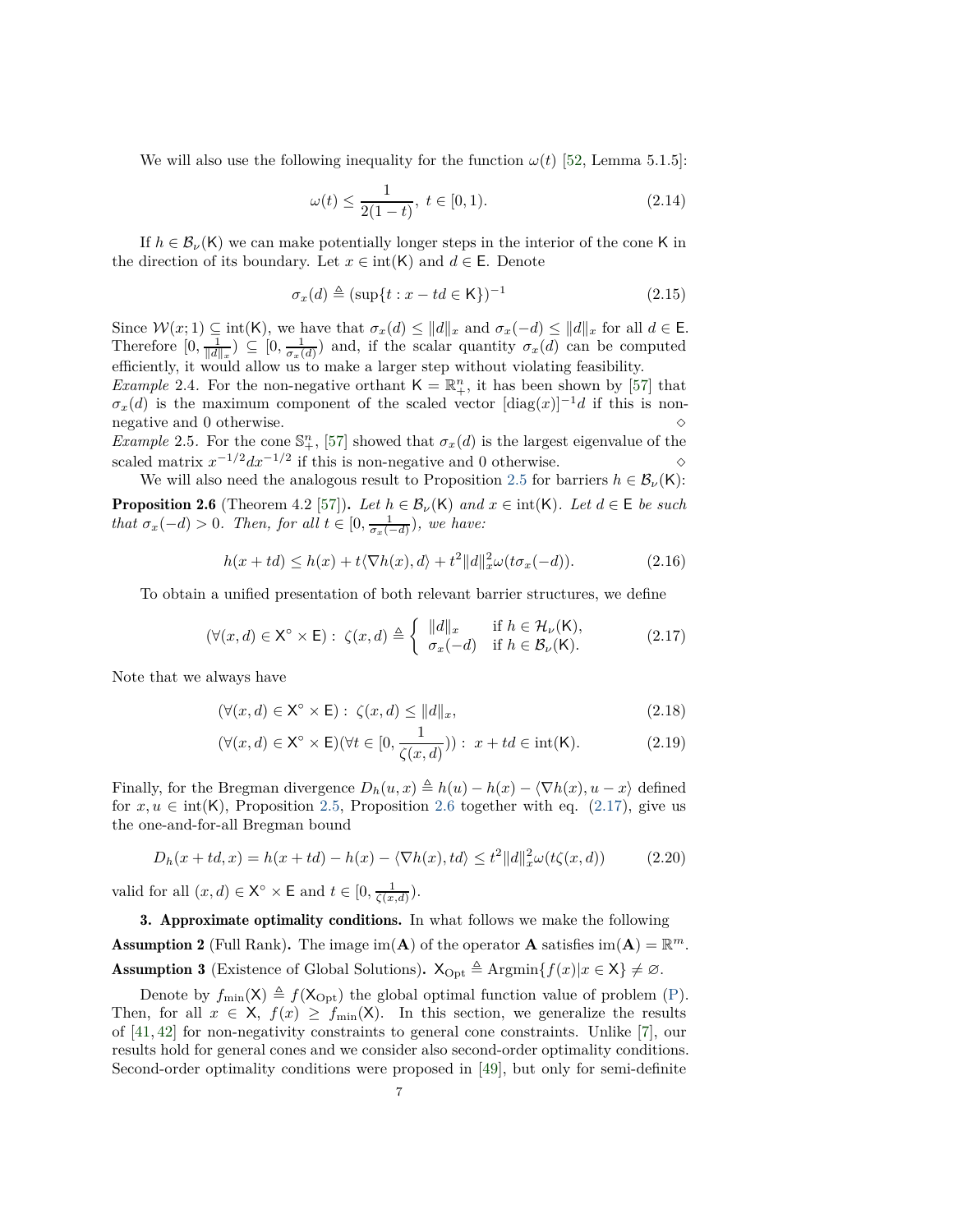programming, as well as in [\[6\]](#page-26-7), but only for non-negative constraints. [\[5\]](#page-26-8) propose firstorder optimality conditions for general symmetric cones. Unlike them, we use the properties of logarithmically homogeneous barriers to derive our optimality conditions. In order to do so, let us consider the general non-linear programming problem

<span id="page-7-0"></span>
$$
\min_{x} f(x) \quad \text{s.t.: } g(x) = 0, \ c(x) \in \mathsf{K}, \tag{3.1}
$$

where  $f : \mathsf{E} \to \mathbb{R}$ ,  $g : \mathsf{E} \to \mathbb{R}^m$ ,  $c : \mathsf{E} \to \mathsf{G}$ ,  $\mathsf{K} \subset \mathsf{G}$  is a regular convex cone with nonempty interior int(K) and barrier  $h \in \mathcal{H}_{\nu}(\mathsf{K})$ . Defining  $\mathsf{C}^{\circ} \triangleq \{x \in \mathsf{E}|c(x) \in \mathrm{int}(\mathsf{K})\}$ and  $C \triangleq \{x \in E | c(x) \in K\}$ , we assume that functions  $f, g, c$  are continuous on C and differentiable on  $\mathsf{C}^{\circ}$ . For the second-order optimality condition, we assume also second-order differentiability on  $\mathsf{C}^\circ$ . For any local solution  $x^*$  of [\(3.1\)](#page-7-0), we assume that there exists a sequence  $z^k \to x^*$  such that  $z^k \in \mathbb{C}^\circ \cap \{x \in \mathbb{E} | g(x) = 0\}$  for all *k*. This assumption is fairly standard in barrier and penalty methods [\[58\]](#page-28-23). Also, we assume that a constant rank constraint qualification applies in the relative interior of the feasible set [\[45\]](#page-28-24). Specifically, for any point  $x \in \mathbb{C}^{\circ} \cap \{x \in \mathbb{E} | g(x) = 0\}$ , the rank of  $\{\nabla g_i(y)\}_{i=1}^m$  is constant for all *y* in a neighborhood of *x*.

<span id="page-7-6"></span>Theorem 3.1. *Let the assumptions described above hold for problem* [\(3.1\)](#page-7-0) *and x* ∗ *be a local solution to this problem. Then, there exists a sequence of approximate solutions*  $x^k \in \mathsf{E}$  and sequences of approximate Lagrange multipliers  $y^k \in \mathbb{R}^m$ ,  $s^k \in \mathsf{K}^*$  s.t.:

- <span id="page-7-3"></span><span id="page-7-2"></span>*1.*  $c(x^k) \in \text{int}(\mathsf{K})$ ,  $g(x^k) = 0$  *for all*  $k$  *and*  $x^k \to x^*$ ,
- <span id="page-7-4"></span> $2. \nabla f(x^k) + \sum_{i=1}^m y_i^k \nabla g_i(x^k) - \sum_{i=1}^{\dim \mathsf{G}} s_i^k \nabla c_i(x^k) \to 0,$  $3. \langle s^k, c(x^k) \rangle \to 0.$

*If in addition*  $f, g, c$  *are twice differentiable on*  $C^{\circ}$ *, then there exist*  $\theta_k, \delta_k \in (0, \infty)$  *such that*  $\theta_k$ *,*  $\delta_k \to 0$  *and* 

$$
\langle (\nabla^2 f(x^k) + \sum_{i=1}^m y_i^k \nabla^2 g_i(x^k) - \sum_{i=1}^{\dim \mathsf{G}} s_i^k \nabla^2 c_i(x^k) + \theta_k D c(x^k) H(x^k) D c(x^k)^* + \delta_k \mathbf{I} \rangle d, d \rangle \ge 0 \quad (3.2)
$$

*for all*  $d \in E$  *such that*  $\langle \nabla g_i(x^k), d \rangle = 0$  *for*  $i = 1, \ldots, m$ *, where*  $Dc(x)$  *is the Jacobian of the vector function*  $c(x)$ *.* 

*Proof.* Consider the following perturbed version of problem [\(3.1\)](#page-7-0), for which  $x^*$  is the unique global solution if we take  $\delta > 0$  sufficiently small,

<span id="page-7-5"></span><span id="page-7-1"></span>
$$
\min_{x} f(x) + \frac{1}{4} \|x - x^*\|^4 \quad \text{s.t.: } g(x) = 0, \ c(x) \in \mathsf{K}, \ \|x - x^*\|^2 \le \delta. \tag{3.3}
$$

Next, using the barrier *h* for K, we change the constraint  $c(x) \in K$  to the penalty  $\mu_k h(c(x))$ , where  $\mu_k > 0$ ,  $\mu_k \to 0$  is a given sequence. More precisely, we consider the following parametric sequence of problems

$$
\min_{x} f_k(x) \triangleq f(x) + \frac{1}{4} ||x - x^*||^4 + \mu_k h(c(x))
$$
  
s.t.:  $g(x) = 0, c(x) \in \text{int}(\mathsf{K}), ||x - x^*||^2 \le \delta.$  (3.4)

From the classical theory of interior penalty methods [\[32\]](#page-27-19), it is known that a global solution  $x^k$  exists for this problem for all  $k$  and that cluster points of  $x^k$  are global solutions of [\(3.3\)](#page-7-1). Clearly,  $g(x^k) = 0$  and  $c(x^k) \in \text{int}(\mathsf{K})$ . Since  $||x^k - x^*||^2 \le \delta$ , the sequence  $x^k$  is bounded and, thus,  $x^k \to x^*$ . This finishes the proof of item [1.](#page-7-2)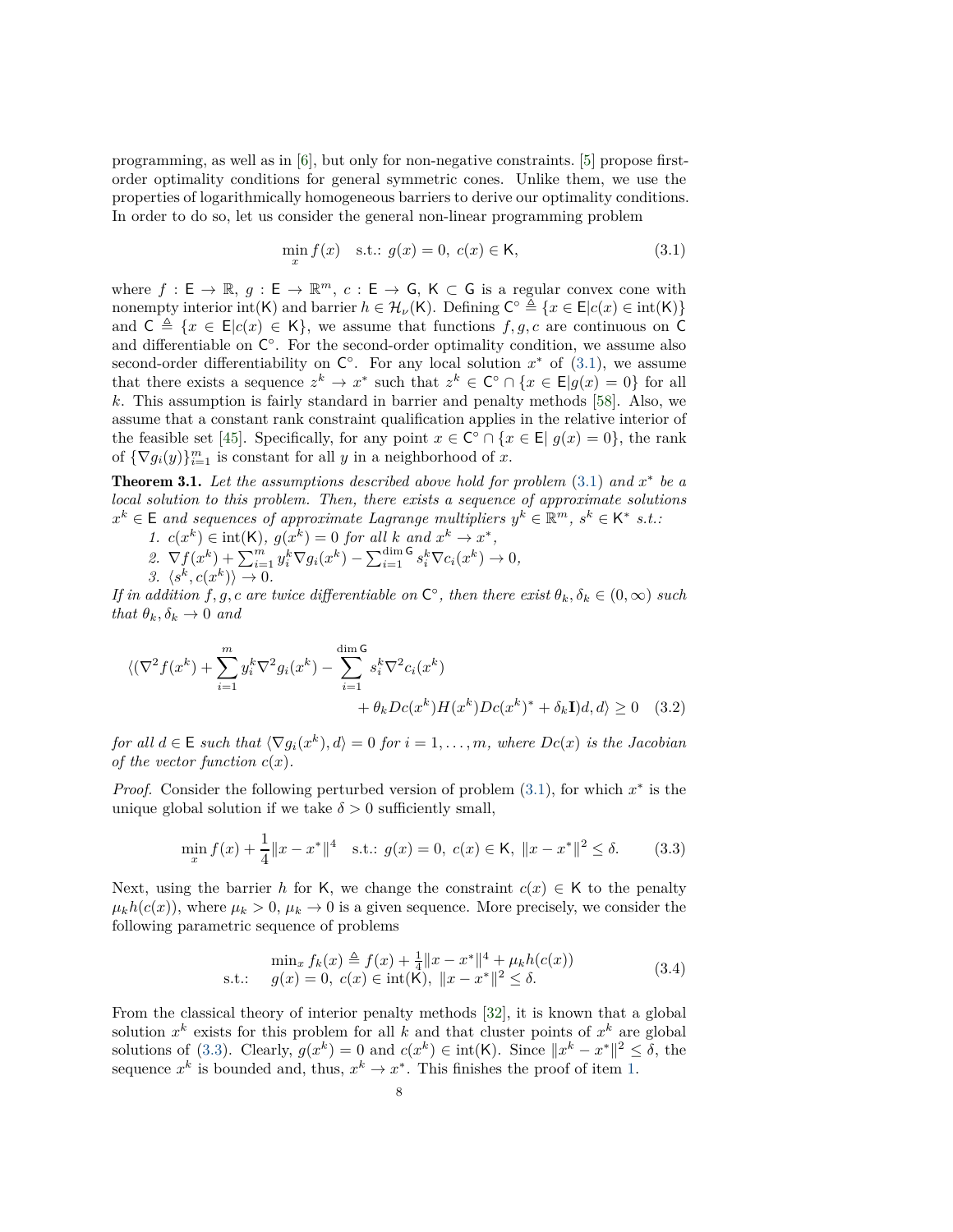Since  $x^k \to x^*$ , for large enough  $k, x^k$  is a local solution to the problem

<span id="page-8-0"></span>
$$
\min_{x} f(x) + \frac{1}{4} \|x - x^*\|^4 + \mu_k h(c(x)) \quad \text{s.t.:} \quad g(x) = 0 \tag{3.5}
$$

and  $c(x^k) \in \text{int}(\mathsf{K})$ . By our assumptions, the system of constraints  $g(x) = 0$  satisfies a constant rank constraint qualification condition. Hence, there exist Lagrange multipliers  $y^k \in \mathbb{R}^m$  such that

$$
0 = \nabla f(x^k) + \|x^k - x^*\|^2 (x^k - x^*) + \sum_{i=1}^m y_i^k \nabla g_i(x^k) + \sum_{i=1}^{\dim \mathsf{G}} \mu_k [\nabla h(c(x^k))]_i \nabla c_i(x^k), \tag{3.6}
$$

where  $[\nabla h(c(x^k))]$  denotes the *i*-th component of  $\nabla h(c(x^k))$ . Let us choose the vector  $s^k = -\mu_k \nabla h(c(x^k))$ . Since  $c(x^k) \in \text{int}(\mathsf{K})$ , we have that  $s^k \in \mathsf{K}^*$  and item [2](#page-7-3) holds since  $||x^k - x^*||^2(x^k - x^*) \to 0$ . Denoting  $c^k \triangleq c(x^k)$ , we show that item [3](#page-7-4) holds:

$$
\langle s^k, c(x^k) \rangle = \langle -\mu_k \nabla h(c^k), c^k \rangle = \mu_k \langle -[H(c^k)]^{-\frac{1}{2}} \nabla h(c^k), [H(c^k)]^{\frac{1}{2}} c^k \rangle
$$
  

$$
\stackrel{(2.10)}{=} \mu_k \langle H(c^k)^{1/2} c^k, H(c^k)^{1/2} c^k \rangle \stackrel{(2.12)}{=} \mu_k \nu \to 0.
$$

The second-order differentiability assumption and the constant rank condition around  $x^k$  give the following second-order necessary condition for [\(3.5\)](#page-8-0). For all  $d \in \mathsf{E}$ such that  $\langle \nabla g_i(x^k), d \rangle = 0$  for  $i = 1, \ldots, m$ , it holds that

$$
\langle (\nabla^2 f(x^k) + \sum_{i=1}^m y_i^k \nabla^2 g_i(x^k) - \sum_{i=1}^{\dim \mathsf{G}} s_i^k \nabla^2 c_i(x^k) + \mu_k D c(x^k) H(x^k) D c(x^k)^* + \Sigma_k) d, d \rangle \ge 0 \quad (3.7)
$$

where  $\Sigma_k = 2(x^k - x^*)(x^k - x^*)^\top + ||x^k - x^*||^2$ . Setting  $\theta_k = \mu_k$  and  $\delta_k$  as the largest eigenvalue of the positive semi-definite matrix  $\Sigma_k$ , we conclude that  $\theta_k \to 0$  and  $\delta_k \to 0$  as  $k \to \infty$ . This finishes the proof of eq. (3.2) and Theorem 3.1. and  $\delta_k \to 0$  as  $k \to \infty$ . This finishes the proof of eq. [\(3.2\)](#page-7-5) and Theorem [3.1.](#page-7-6)

<span id="page-8-1"></span>Theorem [3.1](#page-7-6) justifies the following definitions of approximate first- and secondorder optimality conditions for the general constrained optimization problem [\(3.1\)](#page-7-0).

**Definition 3.2.** Given  $\varepsilon \geq 0$ , we call a triple  $(\bar{x}, \bar{y}, \bar{s}) \in \mathsf{E} \times \mathbb{R}^m \times \mathsf{K}^*$  an  $\varepsilon$ -KKT point for problem [\(3.1\)](#page-7-0) if

$$
g(\bar{x}) = 0, c(\bar{x}) \in \text{int}(\mathsf{K}), \bar{s} \in \mathsf{K}^*,
$$
\n
$$
(3.8)
$$

$$
\|\nabla f(\bar{x}) + \sum_{i=1}^{m} \bar{y}_i \nabla g_i(\bar{x}) - \sum_{i=1}^{\dim \mathsf{G}} \bar{s}_i \nabla c_i(\bar{x})\| \le \varepsilon,
$$
\n(3.9)

$$
|\langle \bar{s}, \bar{x} \rangle| \le \varepsilon. \tag{3.10}
$$

<span id="page-8-2"></span>**Definition 3.3.** Given  $\varepsilon_1, \varepsilon_2 \geq 0$ , we call a triple  $(\bar{x}, \bar{y}, \bar{s}) \in \mathsf{E} \times \mathbb{R}^m \times \mathsf{K}^*$  an  $(\varepsilon_1, \varepsilon_2)$ -2KKT point for problem [\(3.1\)](#page-7-0) if

$$
g(\bar{x}) = 0, c(\bar{x}) \in \text{int}(\mathsf{K}), \bar{s} \in \mathsf{K}^*,
$$
\n(3.11)

$$
\|\nabla f(\bar{x}) + \sum_{i=1}^{m} \bar{y}_i \nabla g_i(\bar{x}) - \sum_{i=1}^{\dim \mathsf{G}} \bar{s}_i \nabla c_i(\bar{x})\| \le \varepsilon_1,
$$
\n(3.12)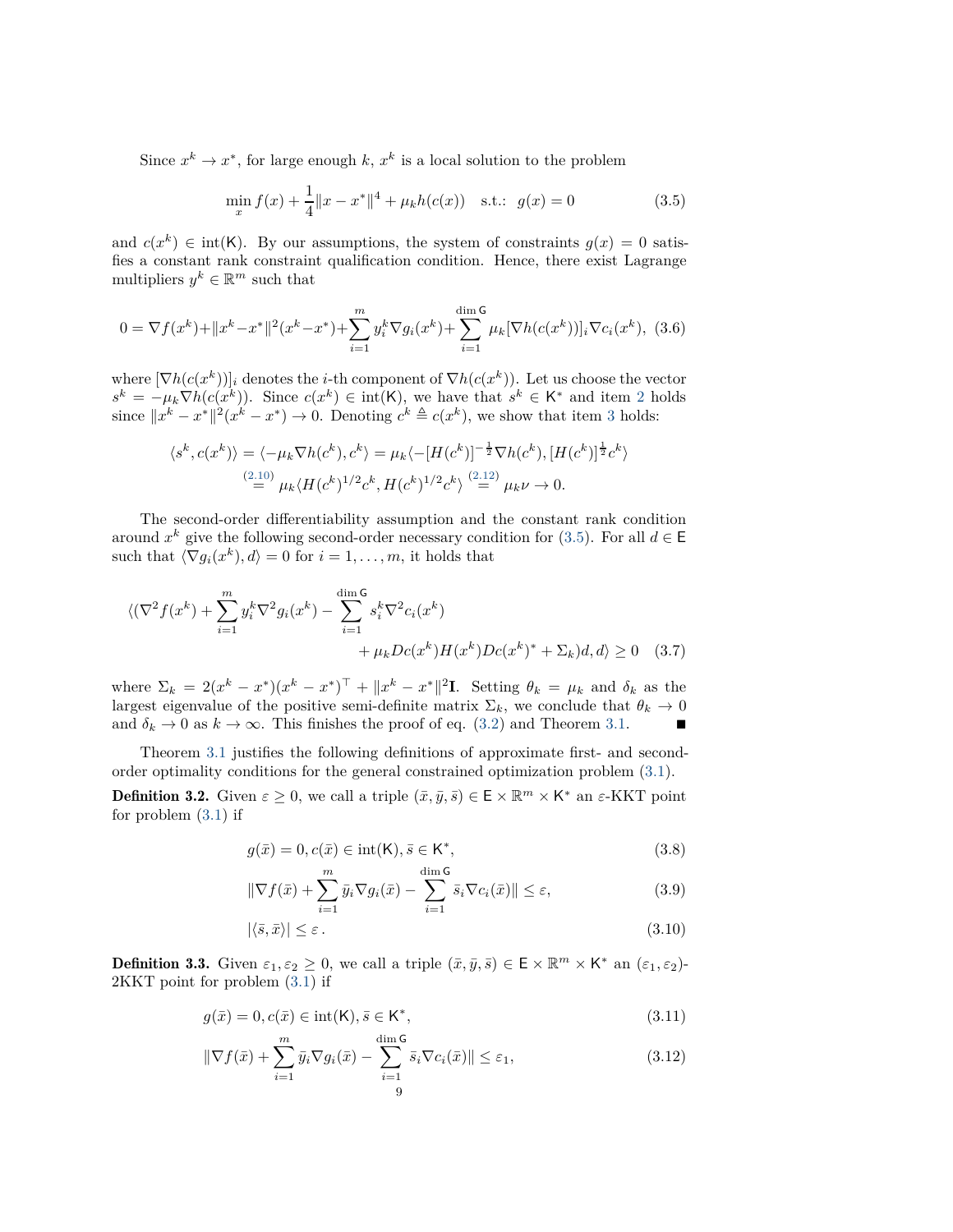$$
|\langle \bar{s}, \bar{x} \rangle| \leq \varepsilon_1,
$$
\n
$$
\langle (\nabla^2 f(\bar{x}) + \sum_{i=1}^m \bar{y}_i \nabla^2 g_i(\bar{x}) - \sum_{i=1}^{\dim \mathsf{G}} \bar{s}_i \nabla^2 c_i(\bar{x}) + \sqrt{\varepsilon_2} D c(\bar{x}) H(\bar{x}) D c(\bar{x})^* + \sqrt{\varepsilon_2} \mathbf{I} d, d \rangle \geq 0
$$
\n(3.14)

for  $d \in \mathsf{E}$  such that  $\langle \nabla g_i(\bar{x}), d \rangle = 0$  for  $i = 1, \ldots, m$ .

Let us now discuss optimality conditions for our main problem  $(P)$  of this paper. Clearly, this is an instance of the general problem [\(3.1\)](#page-7-0) with  $g(x) = \mathbf{A}x - b$  and  $c(x) = x$ . For the first-order optimality conditions for problem [\(P\)](#page-0-0) we introduce the following definition, which coincides with Definition [3.2](#page-8-1) for this particular setting.

<span id="page-9-5"></span>**Definition 3.4.** Given  $\varepsilon \geq 0$ , we call a triple  $(\bar{x}, \bar{y}, \bar{s}) \in \mathsf{E} \times \mathbb{R}^m \times \mathsf{K}^*$  an  $\varepsilon$ -KKT point for problem [\(P\)](#page-0-0) if

<span id="page-9-3"></span><span id="page-9-0"></span>
$$
\mathbf{A}\bar{x} = b, \bar{x} \in \text{int}(\mathsf{K}), \bar{s} \in \mathsf{K}^*,\tag{3.15}
$$

$$
\|\nabla f(\bar{x}) - \mathbf{A}^* \bar{y} - \bar{s}\| \le \varepsilon,\tag{3.16}
$$

$$
|\langle \bar{s}, \bar{x} \rangle| \le \varepsilon. \tag{3.17}
$$

<span id="page-9-2"></span>For the second-order optimality conditions for problem [\(P\)](#page-0-0) we introduce the following definition.

**Definition 3.5.** Given  $\varepsilon_1, \varepsilon_2 \geq 0$ , we call a triple  $(\bar{x}, \bar{y}, \bar{s}) \in \mathsf{E} \times \mathbb{R}^m \times \mathsf{K}^*$  an  $(\varepsilon_1, \varepsilon_2)$ -2KKT point for problem [\(P\)](#page-0-0) if

$$
\mathbf{A}\bar{x} = b, \bar{x} \in \text{int}(\mathsf{K}), \bar{s} \in \mathsf{K}^*,\tag{3.18}
$$

<span id="page-9-4"></span>
$$
\|\nabla f(\bar{x}) - \mathbf{A}^*\bar{y} - \bar{s}\| \le \varepsilon_1,\tag{3.19}
$$

$$
|\langle \bar{s}, \bar{x} \rangle| \le \varepsilon_1,\tag{3.20}
$$

<span id="page-9-1"></span>
$$
\nabla^2 f(\bar{x}) + \sqrt{\varepsilon_2} H(\bar{x}) \succeq 0 \text{ on } \mathsf{L}_0. \tag{3.21}
$$

Clearly, for the particular setting of problem  $(P)$ , the first three conditions of this definition coincide with the first three conditions of Definition [3.3.](#page-8-2) Further, since for problem [\(P\)](#page-0-0),  $g(x) = \mathbf{A}x - b$  and  $c(x) = x$ , condition [\(3.14\)](#page-9-0) takes the form

$$
\langle (\nabla^2 f(\bar{x}) + \sum_{i=1}^m \bar{y}_i \nabla^2 g_i(\bar{x}) - \sum_{i=1}^{\dim \mathsf{G}} \bar{s}_i \nabla^2 c_i(\bar{x}) + \sqrt{\varepsilon_2} D c(\bar{x}) H(\bar{x}) D c(\bar{x})^* + \sqrt{\varepsilon_2} \mathbf{I} ) d, d \rangle
$$
  
= \langle (\nabla^2 f(\bar{x}) + \sqrt{\varepsilon\_2} H(\bar{x}) + \sqrt{\varepsilon\_2} \mathbf{I}) d, d \rangle \ge 0

for  $d \in \mathsf{E}$  such that  $\mathbf{A}d = 0$ . Since  $\mathsf{L}_0 = \{d \in \mathsf{E} | \mathbf{A}d = 0\} = \{d \in \mathsf{E} | \nabla g_i(\bar{x}), d \geq 0, i = 0\}$  $1, \ldots, m$ , condition [\(3.21\)](#page-9-1) implies condition [\(3.14\)](#page-9-0). So, we obtain that Definition [3.5](#page-9-2) implies Definition [3.3](#page-8-2) for this particular setting. We note that both proposed definitions are stronger than the ones in [\[42\]](#page-28-3), who use the weaker infinity norm in condition [\(3.16\)](#page-9-3) and [\(3.19\)](#page-9-4), respectively.

*Remark* 1*.* Condition [\(3.21\)](#page-9-1) is equivalent to

$$
[H(\bar{x})]^{-1/2}\nabla^2 f(\bar{x})[H(\bar{x})]^{-1/2} + \sqrt{\varepsilon_2}\mathbf{I} \succeq 0 \text{ on } \mathcal{T}_{\bar{x}}
$$

This representation of the second-order optimality condition makes our set of KKT conditions easier to compare with the ones previously formulated in the literature, e.g. in [\[42\]](#page-28-3).  $\Diamond$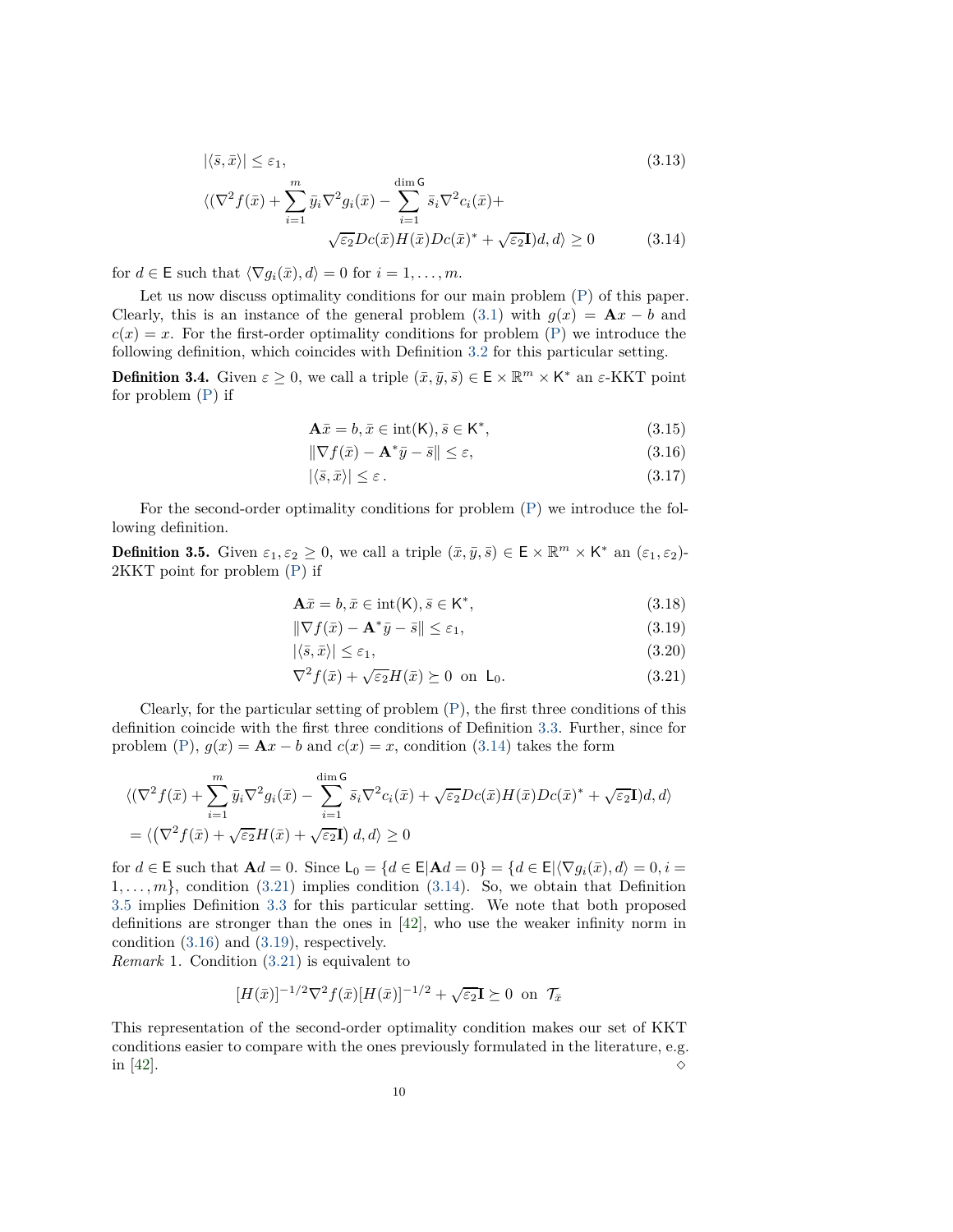<span id="page-10-1"></span>4. A first-order Hessian-Barrier Algorithm. In this section we introduce a first-order potential reduction method for solving [\(P\)](#page-0-0) that uses a barrier  $h \in \mathcal{H}_{\nu}(\mathsf{K})$  or  $h \in \mathcal{B}_{\nu}(\mathsf{K})$  and potential function

<span id="page-10-4"></span>
$$
F_{\mu}(x) \triangleq f(x) + \mu h(x) \qquad \forall x \in \text{int}(\mathsf{K}), \mu > 0. \tag{4.1}
$$

We assume that we are able to compute an approximate analytic center at low computational costs. Specifically, our algorithm relies on the availability of a *ν*-analytic center, i.e. a point  $x^0 \in \mathsf{X}$  such that

<span id="page-10-3"></span>
$$
h(x) \ge h(x^0) - \nu \qquad \forall x \in \mathsf{X}.\tag{4.2}
$$

To obtain such a point *x* 0 , one can apply standard techniques [\[54\]](#page-28-7) to the convex programming problem  $\min_{x \in \mathsf{X}} h(x)$  (see also [\[70\]](#page-29-3)). Moreover, since  $\nu \geq 1$  we do not need to solve it with high precision.

Define the set of feasible directions

<span id="page-10-5"></span>
$$
\mathcal{F}_x \triangleq \{ v \in \mathsf{E} | x + v \in \mathsf{X} \}. \tag{4.3}
$$

The Dikin ellipsoid condition [\(2.3\)](#page-5-4) implies that if we choose a direction  $v \in L_0$  small enough in local norm, then we will obtain a feasible direction contained in the set  $\mathcal{F}_x$ . Specifically,

$$
v = [H(x)]^{-1/2}d
$$
 for some  $d \in \mathcal{T}_x$  and  $||v||_x = ||d|| < 1 \Rightarrow v \in \mathcal{F}_x$ . (4.4)

In particular,  $(\mathcal{W}(x,1)-x) \cap L_0 \subset \mathcal{F}_x$  for all  $x \in \mathsf{X}^\circ$ . Our complexity analysis relies on the ability to control the behavior of the objective function along the set of feasible directions and with respect to the local norm, as is common in the study of algorithms on manifolds [\[17\]](#page-27-20).

<span id="page-10-0"></span>**Assumption 4** (Local smoothness).  $f : E \to \mathbb{R} \cup \{+\infty\}$  is continuously differentiable on  $X^{\circ}$  and there exists a constant  $M > 0$  such that for all  $x \in X^{\circ}$  and  $v \in \mathcal{F}_x$  we have

<span id="page-10-2"></span>
$$
f(x+v) - f(x) - \langle \nabla f(x), v \rangle \le \frac{M}{2} ||v||_x^2.
$$
 (4.5)

We emphasize that in Assumption [4](#page-10-0) the constant *M* is in general either unknown or is a very conservative upper bound. Therefore, adaptive techniques should be used to estimate it and are likely to improve the practical performance of the method.

*Remark* 2*.* Using [\(2.5\)](#page-5-5) one readily sees that [\(4.5\)](#page-10-2) is equivalent to the Lipschitz-type gradient condition in terms of the feasible directions

$$
(\forall x \in \mathsf{X}^{\circ})(\forall v \in \mathcal{F}_x): f(x+v) - f(x) - \langle \operatorname{grad} f(x), v \rangle_x \le \frac{M}{2} ||v||_x^2.
$$

In fact, this agrees with the typical restricted Lipschitz gradient condition for the pullback  $f_x(\cdot) = f(x + \cdot) : \mathcal{F}_x \to \mathbb{R}$ , employing the obvious retraction; see [\[3,](#page-26-9)[17\]](#page-27-20).  $\diamond$ *Remark* 3. If the set X is bounded, we have  $\lambda_{\min}(H(x)) \geq \sigma$  for some  $\sigma > 0$ . In this case, assuming *f* has a *M*-Lipschitz continuous gradient, the classical descent lemma [\[52\]](#page-28-11) implies Assumption [4.](#page-10-0) Indeed,

$$
f(x+v) - f(x) - \langle \nabla f(x), v \rangle \le \frac{M}{2} ||v||^2 \le \frac{M}{2\sigma} ||v||_x^2.
$$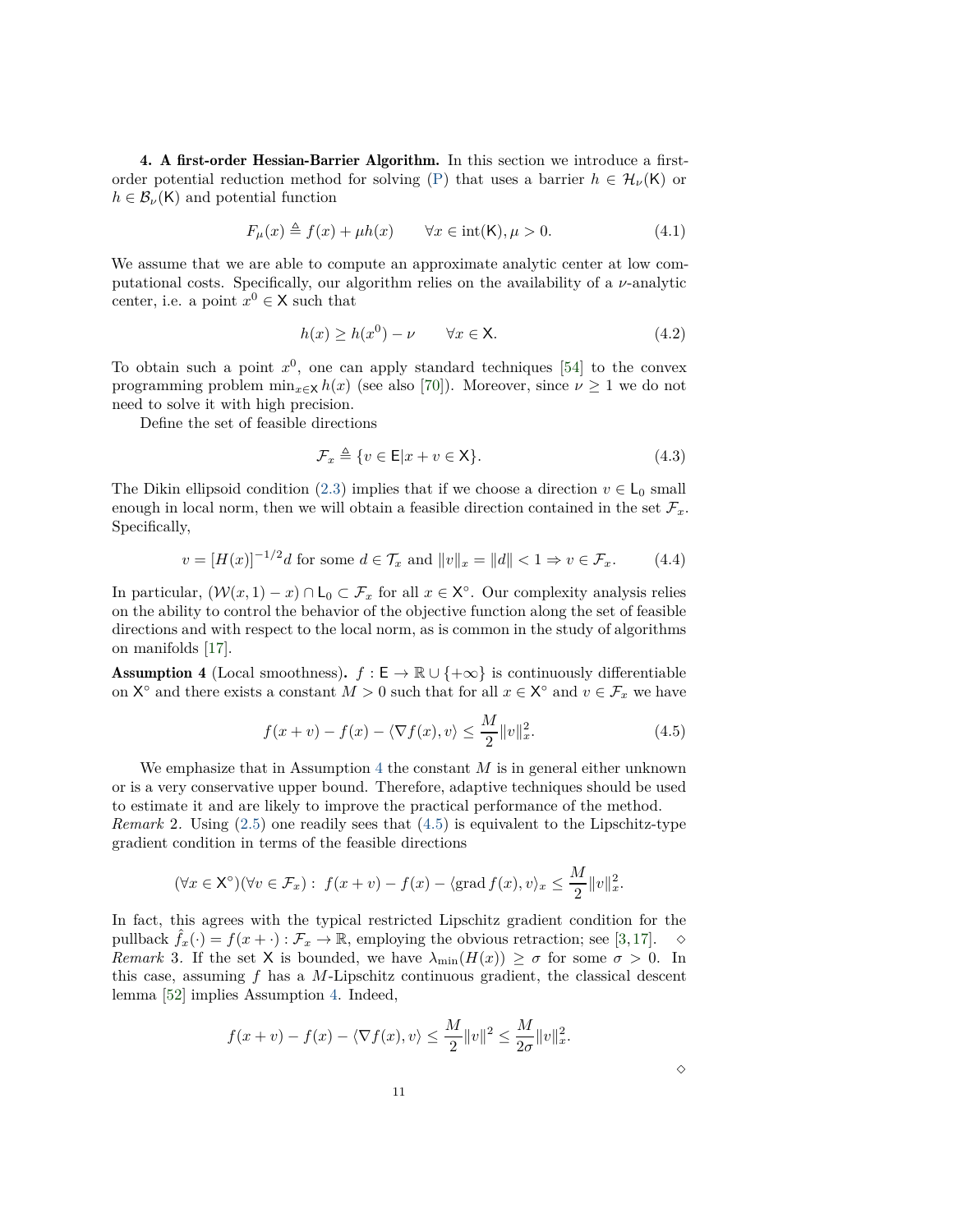**4.1.** Algorithm description and main complexity theorem. Assume that  $x \in X^{\circ}$ is given. We construct a search direction  $v_{\mu}(x)$  as the solution of the strongly convex subproblem

<span id="page-11-0"></span>
$$
v_{\mu}(x) \triangleq \underset{v \in \mathcal{E}: \mathbf{A}v = 0}{\text{argmin}} \{ Q_{\mu}^{(1)}(x, v) \triangleq F_{\mu}(x) + \langle \nabla F_{\mu}(x), v \rangle + \frac{1}{2} ||v||_{x}^{2} \}
$$
(4.6)

for which we have the following system of optimality conditions involving the dual variable  $y_{\mu}(x) \in \mathbb{R}^{m}$ :

$$
\nabla F_{\mu}(x) + H(x)v_{\mu}(x) - \mathbf{A}^* y_{\mu}(x) = 0 \tag{4.7}
$$

<span id="page-11-2"></span><span id="page-11-1"></span>
$$
-\mathbf{A}v_{\mu}(x) = 0.\t\t(4.8)
$$

Since  $H(x) \succ 0$  for  $x \in X^{\circ}$ , and **A** has full column rank, the linear operator  $\mathbf{A}[H(x)]^{-1}\mathbf{A}^*$  is invertible. Hence, [\(4.6\)](#page-11-0) is equivalent to the projection problem [\(2.9\)](#page-5-6), and  $v_\mu(x)$  is given explicitly as

$$
(\forall x \in \mathsf{X}^{\circ}): \ v_{\mu}(x) = -\mathbf{S}_{x} \nabla F_{\mu}(x),
$$

where  $\mathbf{S}_x$  is the linear operator defined in [\(2.7\)](#page-5-7). In particular,  $v_\mu(x) \in \mathcal{T}_x$ . For  $x \in X^{\circ}$ , the search direction  $v_{\mu}(x)$  gives rise to a family of parameterized arcs  $x^{+}(t) \triangleq$  $x + tv_\mu(x)$ , where  $t \geq 0$  is a step-size. Our task is to choose this step-size to ensure feasibility of the iterates and decrease the potential. By  $(2.19)$  and  $(4.8)$ , we know that  $x^+(t) \in \mathsf{X}^{\circ}$  for all  $t \in I_{x,\mu} \triangleq [0, \frac{1}{\zeta(x,\nu_\mu(x))})$ . Combining [\(4.5\)](#page-10-2) with the general expression of the Bregman divergence  $D_h(x^+(t),x)$  gives

$$
F_{\mu}(x^+(t)) - F_{\mu}(x) - t \langle \nabla F_{\mu}(x), v_{\mu}(x) \rangle \le \frac{Mt^2}{2} ||v_{\mu}(x)||_x^2 + \mu D_h(x^+(t), x),
$$

for all  $t \in I_{x,\mu}$ . Multiplying [\(4.7\)](#page-11-2) by  $v_{\mu}(x)$  and using [\(4.8\)](#page-11-1), we obtain  $\langle \nabla F_{\mu}(x), v_{\mu}(x) \rangle =$  $-\|v_\mu(x)\|_x^2$ . Hence, for all  $t \in I_{x,\mu}$ ,

$$
F_{\mu}(x^+(t)) - F_{\mu}(x) \le -t \|v_{\mu}(x)\|_{x}^{2} + \frac{t^{2}M}{2} \|v_{\mu}(x)\|_{x}^{2} + \mu D_{h}(x^+(t), x).
$$

Choosing  $0 \leq t < \frac{1}{\zeta(x,\nu_\mu(x))}$ , the bound on the Bregman divergence [\(2.20\)](#page-6-4) gives us control over the right-hand side expression as

$$
D_h(x^+(t),x) \le t^2 \|v_\mu(x)\|_{x}^2 \omega(t\zeta(x,v_\mu(x))) \stackrel{(2.14)}{\le} \frac{t^2 \|v_\mu(x)\|_{x}^2}{2(1-t\zeta(x,v_\mu(x)))}.
$$

Therefore, if  $t\zeta(x, v_\mu(x)) \leq 1/2$ , we readily see

<span id="page-11-3"></span>
$$
F_{\mu}(x^{+}(t)) - F_{\mu}(x) \le -t \|v_{\mu}(x)\|_{x}^{2} + \frac{t^{2}M}{2} \|v_{\mu}(x)\|_{x}^{2} + \mu t^{2} \|v_{\mu}(x)\|_{x}^{2}
$$

$$
= -t \|v_{\mu}(x)\|_{x}^{2} \left(1 - \frac{M + 2\mu}{2}t\right) \triangleq -\eta_{x}(t). \tag{4.9}
$$

The function  $t \mapsto \eta_x(t)$  is strictly concave with the unique maximum at  $\frac{1}{M+2\mu}$ , and two real roots at  $t \in \left\{0, \frac{2}{M+2\mu}\right\}$ }. Thus, maximizing the per-iteration decrease  $\eta_x(t)$ under the restriction  $0 \le t \le \frac{1}{2\zeta(x,v_\mu(x))}$ , we choose the step-size

$$
\mathsf{t}_{\mu,M}(x) \triangleq \frac{1}{\max\{M+2\mu, 2\zeta(x,v_\mu(x))\}} = \min\left\{\frac{1}{M+2\mu}, \frac{1}{2\zeta(x,v_\mu(x))}\right\}.
$$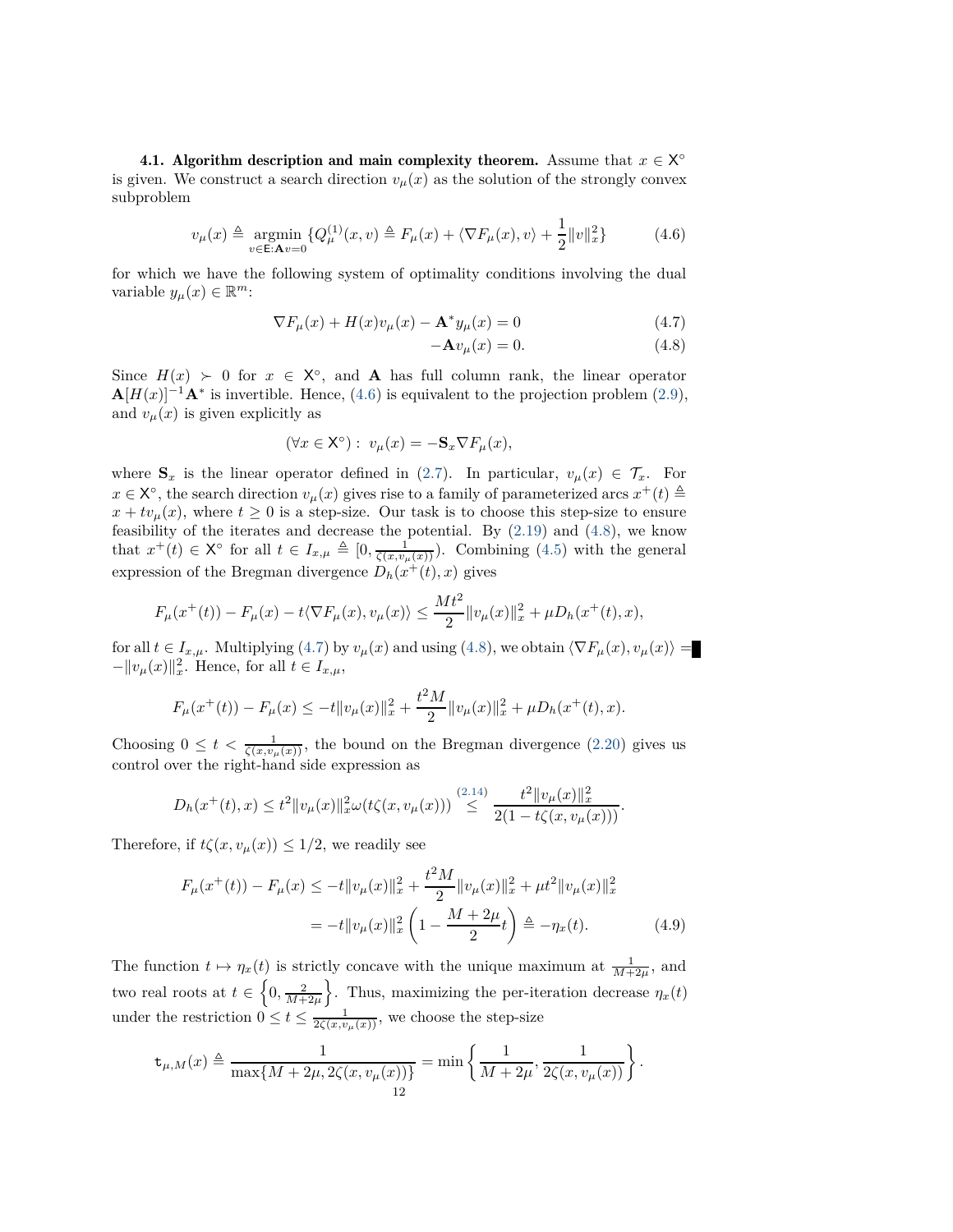Algorithm 1: AHBA

<span id="page-12-4"></span><span id="page-12-2"></span><span id="page-12-0"></span>**Data:**  $h \in \mathcal{H}_{\nu}(\mathsf{K})$  or  $h \in \mathcal{B}_{\nu}(\mathsf{K})$ , accuracy  $\varepsilon > 0$ . **Result:** Point  $x^k$ , dual variables  $y^k$ ,  $s^k = \nabla f(x^k) - \mathbf{A}^* y^k$ . Set  $L_0 > 0$  – initial guess for  $M$ ,  $\mu = \frac{\varepsilon}{\nu}$ ,  $k = 0$ ,  $x^0 \in X^{\circ}$  – *v*-analytic center (see  $(4.2)$ ); repeat Set  $i_k = 0$ . Find  $v^k \triangleq v_\mu(x^k)$  and the corresponding dual variable  $y^k \triangleq y_\mu(x^k)$  as the solution to  $\min_{v \in \mathsf{E}: \mathbf{A}v = 0} \{ F_{\mu}(x^k) + \langle \nabla F_{\mu}(x^k), v \rangle + \frac{1}{2}$  $\frac{1}{2}||v||_x^2$ *<sup>x</sup><sup>k</sup>* }*.* (4.10) repeat  $\alpha_k \triangleq \min \left\{ \frac{1}{2^{i_k} L} \right\}$  $\frac{1}{2^{i_k}L_k + 2\mu}, \frac{1}{2\zeta(x^k)}$ 2 $\zeta(x^k, v^k)$  $\mathcal{L}$ *,* where  $\zeta(\cdot, \cdot)$  as in  $(2.17)$ (4.11) Set  $z^k = x^k + \alpha_k v^k$ ,  $i_k = i_k + 1$ ; until  $f(z^k) \le f(x^k) + \langle \nabla f(x^k), z^k - x^k \rangle + 2^{i_k - 1} L_k ||z^k - x^k||_{x^k}^2.$  (4.12) ; Set  $L_{k+1} = 2^{i_k - 1}L_k$ ,  $x^{k+1} = z^k$ ,  $k = k+1$ ;  $\text{until } \ \|v^k\|_{x^k} < \frac{\varepsilon}{\sqrt{\nu}}$ ;

<span id="page-12-5"></span>This step-size rule, however, requires knowledge of the parameter *M*. To boost numerical performance, we employ a backtracking scheme in the spirit of [\[55\]](#page-28-6) to estimate the constant *M* at each iteration. This procedure generates a sequence of positive numbers  $(L_k)_{k>0}$  for which the local Lipschitz smoothness condition [\(4.5\)](#page-10-2) holds. More specifically, suppose that  $x^k$  is the current position of the algorithm with the corresponding initial local Lipschitz estimate  $L_k$  and  $v^k = v_\mu(x^k)$  is the corresponding search direction. To determine the next iterate  $x^{k+1}$ , we iteratively try step-sizes  $\alpha_k$ of the form  $\mathbf{t}_{\mu,2^{i_k}L_k}(x^k)$  for  $i_k \geq 0$  until the local smoothness condition [\(4.5\)](#page-10-2) holds with  $x = x^k$ ,  $v = \alpha_k v^k$  and local Lipschitz estimate  $M = 2^{i_k} L_k$ . This process must terminate in finitely many steps, since when  $2^{i_k}L_k \geq M$ , inequality [\(4.5\)](#page-10-2) holds by Assumption [4.](#page-10-0)

Combining the search direction finding problem [\(4.6\)](#page-11-0) with the just outlined backtracking strategy, yields an Adaptive first-order Hessian-Barrier Algorithm (AHBA, Algorithm [1\)](#page-12-0). Our main result on the iteration complexity of AHBA is the following.

<span id="page-12-1"></span>**Theorem [4](#page-10-0).1.** Let Assumptions [1,](#page-0-2) [2,](#page-6-6) [3,](#page-6-7) 4 hold. Fix the error tolerance  $\varepsilon > 0$  and the *regularization parameter*  $\mu = \frac{\varepsilon}{\nu}$ . Let  $(x^k)_{k \geq 0}$  be the trajectory generated by Algorithm *[1.](#page-12-0) Then the algorithm stops in no more than*

<span id="page-12-3"></span>
$$
\left[ \frac{4(f(x^{0}) - f_{\min}(\mathsf{X}) + \varepsilon)(M\nu + \varepsilon)}{\varepsilon^{2}} \right]
$$
\n(4.13)

*iterations.* Moreover, the vectors  $x^k$ ,  $y^k$  obtained from [\(4.10\)](#page-12-2), together with  $s^k =$  $\nabla f(x^k) - \mathbf{A}^* y^k$  constitute a 2 $\varepsilon$ -KKT point for problem [\(P\)](#page-0-0) in the sense of Definition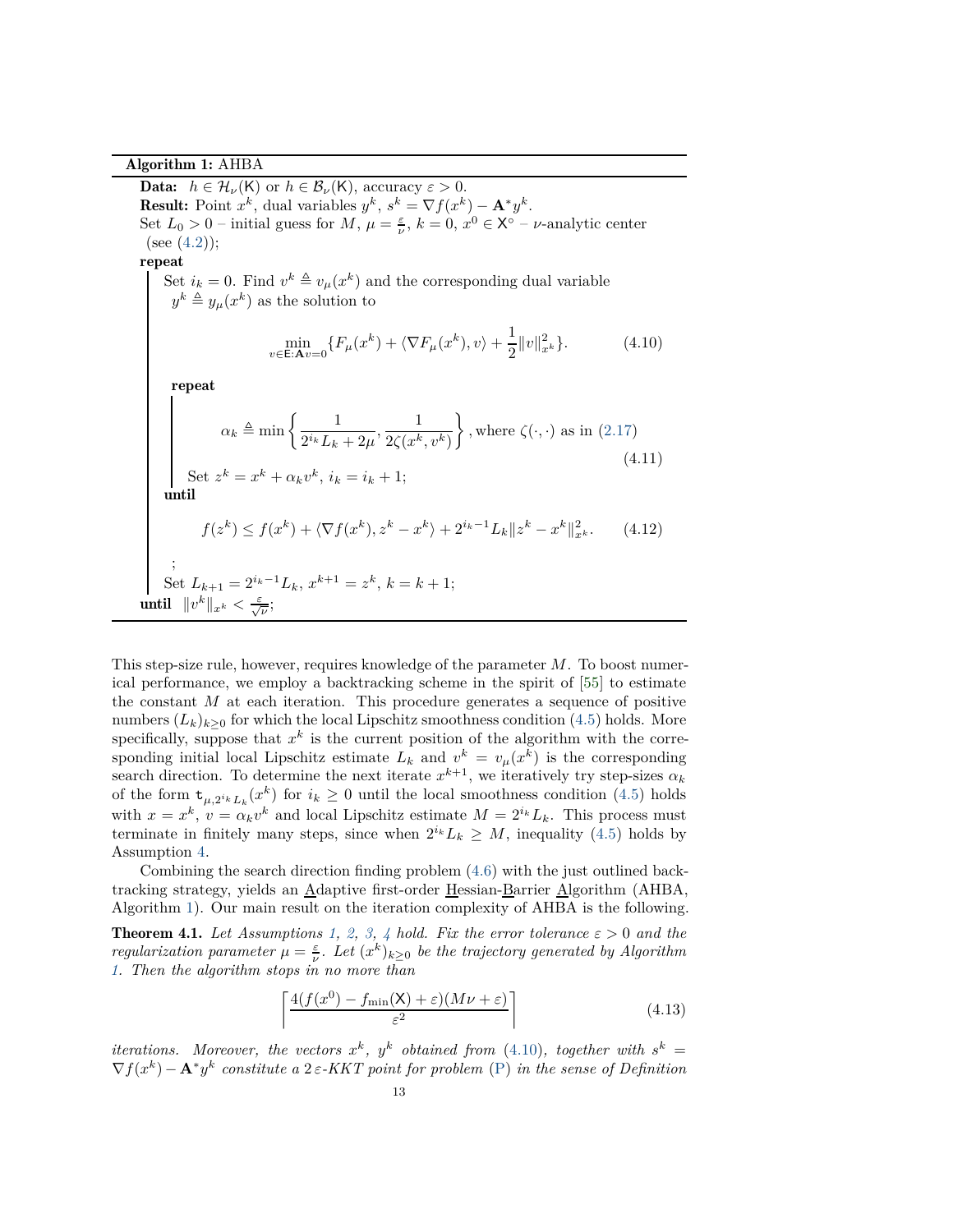<span id="page-13-2"></span><span id="page-13-1"></span><span id="page-13-0"></span>
$$
\|\nabla f(x^k) - \mathbf{A}^* y^k - s^k\| = 0 \le 2\,\varepsilon,\tag{4.14}
$$

$$
|\langle s^k, x^k \rangle| \le 2\,\varepsilon,\tag{4.15}
$$

$$
\mathbf{A}x^k = b, s^k \in \mathsf{K}^*, x^k \in \text{int}(\mathsf{K}).\tag{4.16}
$$

We prove this Theorem in Section [4.3.](#page-14-0)

<span id="page-13-3"></span>*Remark* 4. Despite that AHBA has the accuracy  $\varepsilon$  as part of the input, anytime convergence can be achieved by properly restarting the procedure. Indeed, let us start with some accuracy  $\varepsilon_0 > 0$  and define the sequence of accuracies  $\varepsilon_i = 2^{-i} \varepsilon_0$ for  $i \geq 0$ . Then, in the *i*-th restart we run AHBA with the accuracy  $\varepsilon_i$  as an input and starting point  $x_i^0$  that is the output of the previous restart. To achieve any accuracy  $\varepsilon \in (0, \varepsilon_0]$  it is sufficient to make  $p = \lceil \log_2 \frac{\varepsilon_0}{\varepsilon} \rceil$  restarts. Let us denote  $C \triangleq 4(f(x^0) - f_{\min}(X) + \varepsilon_0)(M\nu + \varepsilon_0)$ . Using [\(4.13\)](#page-12-3) and monotonicity of the sequences  $(f(x_i^0))_{i\geq 0}$  and  $(\varepsilon_i)_{i\geq 0}$ , we obtain the following estimate for the total complexity

$$
\sum_{i=0}^p\frac{4(f(x_i^0)-f_{\min}({\sf X})+\varepsilon_i)(M\nu+\varepsilon_i)}{\varepsilon_i^2}\leq \frac{C}{\varepsilon_0^2}\sum_{i=0}^p(2^i)^2\leq \frac{C}{3\,\varepsilon_0^2}\cdot(4^{2+\log_2\frac{\varepsilon_0}{\varepsilon}})=\frac{16C}{3\,\varepsilon^2}.
$$

Thus, the complexity of the algorithm that achieves anytime convergence is the same as in Theorem [4.1](#page-12-1) up to a constant factor. This also means that the only parameter needed to run the algorithm is the self-concordance parameter  $\nu$ .

*Remark* 5. The line-search process of finding the appropriate  $i_k$  is simple since only recalculating  $z^k$  is needed, and repeatedly solving the problem  $(4.10)$  is not required. Furthermore, the sequence of constants  $L_k$  is allowed to decrease along subsequent iterations, which is achieved by the division by the constant factor 2 in the final updating step of each iteration. This potentially leads to longer steps.  $\Diamond$ *Remark* 6*.* A natural alternative algorithmic strategy would be to minimize the *Bregman-regularized* upper model of the potential function obtained by a combina-tion of [\(4.5\)](#page-10-2) with the definition of  $D_h(x+v, x)$ :

$$
\min_{v \in \mathsf{E}:\mathbf{A}v=0} \left\{ F_{\mu}(x) + \langle \nabla F_{\mu}(x), v \rangle + \frac{M}{2} ||v||_{x}^{2} + \mu D_{h}(x+v, x) \right\}.
$$

This would lead to an interior-point scheme akin to [\[8,](#page-26-2) Section 4.2]. However, solving this problem is much more challenging than finding the search direction as in [\(4.6\)](#page-11-0). Notably, solving [\(4.6\)](#page-11-0) still allows us to guarantee a sufficient decrease of the potential. A possible explanation is that  $D_h(x+v, x) = h(x+v) - h(x) - \langle \nabla h(x), v \rangle \approx \frac{1}{2} \langle H(x)v, v \rangle$ and, thus regularization via  $\langle H(x)v, v \rangle$  in [\(4.6\)](#page-11-0) plays a similar role to regularization by the Bregman divergence. by the Bregman divergence.

4.2. AHBA as a first-order method in Legendre coordinates. Before assessing the complexity of AHBA, it is worth pointing out that this first-order scheme has in fact very deep connections to classical optimization techniques. These relations become transparent once the so-called *Legendre coordinates* [\[4\]](#page-26-10), induced by the barrier function  $h \in \mathcal{H}_{\nu}(\mathsf{K})$ , are introduced. Recall that a convex proper lower semi-continuous function  $h : \mathbb{R}^n \to (-\infty, \infty]$  is of *Legendre type* if it is essentially smooth and strictly convex on int(dom *h*) [\[60,](#page-28-25) Ch. 26]. In particular, every function  $h \in \mathcal{H}_{\nu}(\mathsf{K})$  is of Legendre type. The *Legendre transform coordinate mapping* on <sup>X</sup> <sup>=</sup> <sup>K</sup>∩L, associated with  $h \in \mathcal{H}_{\nu}(\mathsf{K})$ , is defined by

$$
\phi_h: \mathsf{X} \to \mathsf{X}^* \triangleq \phi_h(\mathsf{X}), \quad x \mapsto \phi_h(x) \triangleq \nabla(h|_{\mathsf{L}}) = \Pi_{\mathsf{L}_0} \nabla h(x),
$$
  
14

*[3.4:](#page-9-5)*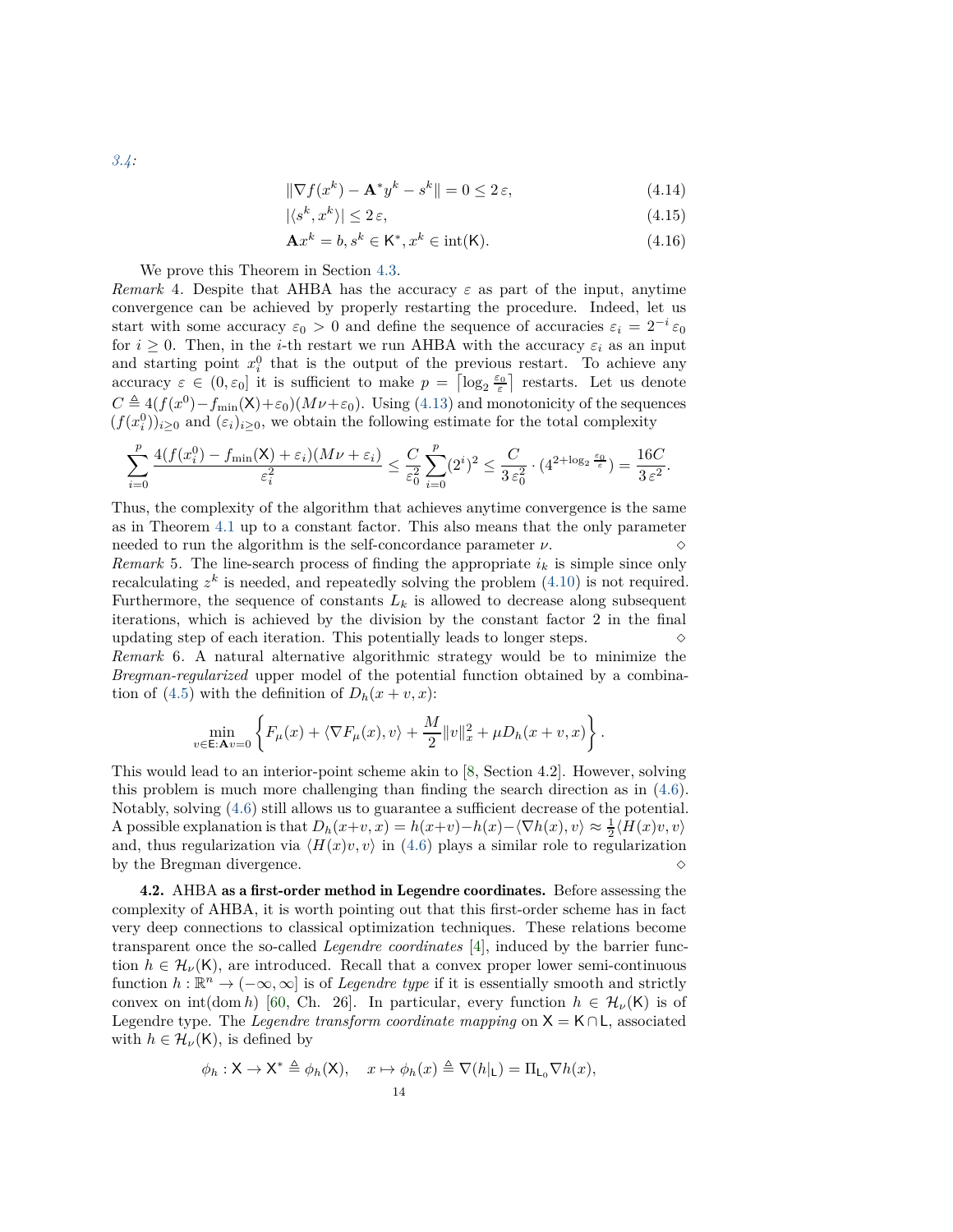where  $\Pi_{\mathsf{L}_0}$  is the Euclidean orthogonal projection onto the set  $\mathsf{L}_0$ . By [\[4,](#page-26-10) Thm. 5.5],  $\phi_h$  is a  $\mathcal{C}^{\mathbb{I}}$  diffeomorphism from X to X<sup>\*</sup> with differential

$$
d\phi_h(x)^{-1} = [H(x)]^{-1/2} \Pi_x [H(x)]^{-1/2} = \mathbf{S}_x.
$$

This change of coordinates has in fact a long history in optimization, as the next example illustrates.

*Example* 4.1 (Affine Scaling). Consider the setting of Example [2.1,](#page-4-1) where  $K = \mathbb{R}^n_+$ , and linear objective function  $f(x) = \langle c, x \rangle$ , where  $c \in \mathbb{R}^n$  is a cost vector. Since for the log-barrier we have  $H(x) = \text{diag}\{x_1^{-2}, \ldots, x_n^{-2}\} \triangleq X^{-2}$ , the gradient map [\(2.7\)](#page-5-7) reads explicitly as  $\mathbf{S}_x c = X^2 c - X^2 \mathbf{A}^\top (\mathbf{A} X^2 \mathbf{A}^\top)^{-1} \mathbf{A} X^2 c$ . This map is the search direction in *affine scaling* methods for linear programming [\[1,](#page-26-11) [9,](#page-26-12) [10\]](#page-26-13), a fundamental class of interior-point methods. Extensions to quadratic programming have been studied in various papers, notably by [\[63,](#page-28-26) [66,](#page-29-4) [69,](#page-29-2) [70\]](#page-29-3).  $\Diamond$ 

*Remark* 7*.* [\[16\]](#page-27-0) partly motivated their algorithm as a discretization of the Hessian-Riemannian gradient flows introduced in [\[4\]](#page-26-10) and [\[15\]](#page-26-14). Heuristically, we can think of AHBA as an Euler discretization of the gradient-like flow

$$
\dot{x}(t) = -\mathbf{S}_{x(t)} \nabla F_{\mu}(x(t)),
$$

which resembles very much the class of dynamical systems introduced in [\[15\]](#page-26-14). A detailed study of the connection between our approach and dynamical systems is left for future research.  $\Diamond$ 

<span id="page-14-0"></span>4.3. Proof of Theorem [4.1.](#page-12-1) We start by proving that AHBA produces points in  $X^{\circ}$ , that the line-search process of finding appropriate  $L_k$  in each iteration is finite, and estimating the total number of trials in this process. Next, we show that if the stopping criterion does not hold at iteration *k*, i.e.  $||v^k||_{x^k} \ge \frac{\varepsilon}{\sqrt{\nu}}$ , then the objective *f* is decreased by a quantity  $O(\varepsilon^2)$ , and, since the objective is globally lower bounded, we conclude that AHBA stops in at most  $O(\varepsilon^{-2})$  iterations. Finally, we show that when the stopping criterion holds, AHBA has generated an *ε*-KKT point.

<span id="page-14-1"></span>4.3.1. Correctness of AHBA. By construction  $x^0 \in X^{\circ}$ . Proceeding inductively, let  $x^k \in X^{\circ}$  be the *k*-th iterate of the algorithm, delivering the search direction  $v^k = v_\mu(x^k)$ . By eq. [\(4.11\)](#page-12-4), the step-size  $\alpha_k$  satisfies  $\alpha_k \leq \frac{1}{2\zeta(x^k, v^k)}$ , and, hence,  $\alpha_k \zeta(x^k, v^k) \leq 1/2$  for all  $k \geq 0$ . Thus, by [\(2.19\)](#page-6-3)  $x^{k+1} = x^k + \alpha_k v^k \in \text{int}(\mathsf{K})$ . Since, by [\(4.10\)](#page-12-2),  $\mathbf{A}v^k = 0$ , we have that  $x^{k+1} \in L$ . Thus,  $x^{k+1} \in \text{int}(\mathsf{K}) \cap \mathsf{L} = \mathsf{X}^{\circ}$ . By induction, we conclude that  $(x^k)_{k\geq 0}$  produced by AHBA is feasible.

We now estimate the number of backtracking steps after *k* iterations of AHBA. Let us fix iteration *k*. Since the sequence  $2^{i_k}L_k$  is increasing as  $i_k$  is increasing and Assumption [4](#page-10-0) holds, we know that when  $2^{i_k}L_k \geq M$ , the line-search process for sure stops since inequality [\(4.12\)](#page-12-5) holds. Hence,  $2^{i_k} L_k \leq 2M$  must be the case, and, consequently,  $L_{k+1} = 2^{i_k-1}L_k \leq M$ . At the same time,  $\log_2 \left( \frac{L_{k+1}}{L_k} \right)$ *L<sup>k</sup>*  $= i_k - 1, \forall k \geq 0.$ Let *N*(*k*) denote the number of inner line-search iterations up to the *k*−th iteration of AHBA. Then, using that  $L_{k+1} \leq M$ ,

$$
N(k) = \sum_{j=0}^{k} (i_j + 1) = \sum_{j=0}^{k} (\log_2(L_{j+1}/L_j) + 2) \le 2(k+1) + \log_2(M/L_0),
$$

This shows that on average the inner loop ends after two trials.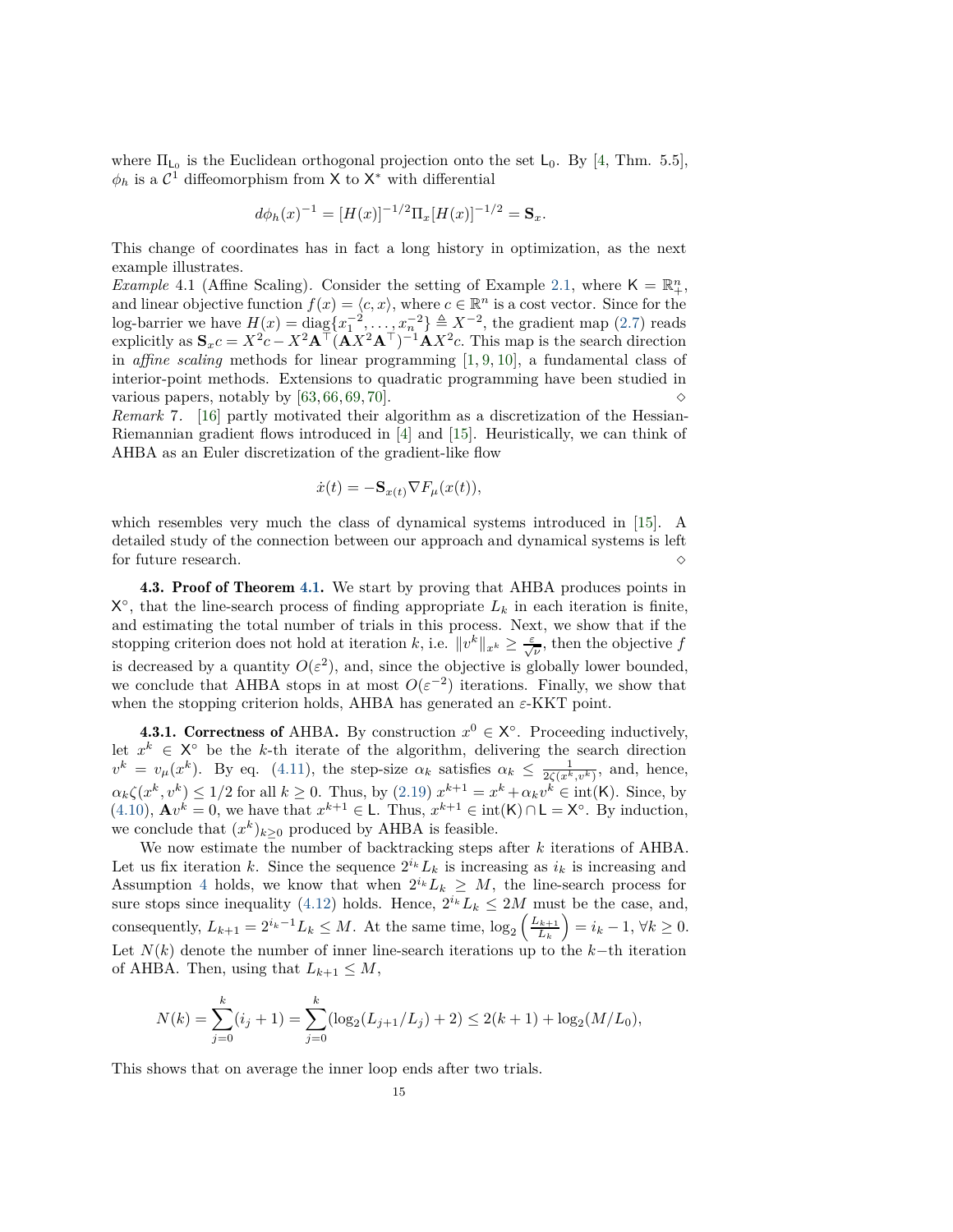4.3.2. Per-iteration analysis and a bound for the number of iterations. Let us fix iteration counter *k*. Since  $L_{k+1} = 2^{i_k-1}L_k$ , the step-size [\(4.11\)](#page-12-4) reads as  $\alpha_k =$  $\min \left\{ \frac{1}{2L_{k+1}+2\mu}, \frac{1}{2\zeta(x^k, v^k)} \right\}$ }. Hence,  $\alpha_k \zeta(x^k, v^k) \leq 1/2$ , and [\(4.9\)](#page-11-3) gives with the identification  $t = \alpha_k = \mathbf{t}_{\mu,2L_{k+1}}(x^k), M = 2L_{k+1}, v_\mu(x^k) = v^k$ :

<span id="page-15-0"></span>
$$
F_{\mu}(x^{k+1}) - F_{\mu}(x^k) \le -\alpha_k \|v^k\|_{x^k}^2 (1 - (L_{k+1} + \mu)\alpha_k) \le -\frac{\alpha_k \|v^k\|_{x^k}^2}{2},\tag{4.17}
$$

where we used that  $\alpha_k \leq \frac{1}{2(L_{k+1}+\mu)}$  in the last inequality. Substituting into [\(4.17\)](#page-15-0) the two possible values of the step-size  $\alpha_k$  in [\(4.11\)](#page-12-4) gives

$$
F_{\mu}(x^{k+1}) - F_{\mu}(x^k) \le \begin{cases} -\frac{\|v^k\|_{x^k}^2}{4(L_{k+1} + \mu)}, & \alpha_k = \frac{1}{2(L_{k+1} + \mu)}\\ -\frac{\|v^k\|_{x^k}^2}{4\zeta(x^k, v^k)} \stackrel{(2.18)}{\leq} -\frac{\|v^k\|_{x^k}}{4}, & \alpha_k = \frac{1}{2\zeta(x^k, v^k)}. \end{cases} (4.18)
$$

Recalling  $L_{k+1} \leq M$  (see section [4.3.1\)](#page-14-1), we obtain that

$$
F_{\mu}(x^{k+1}) - F_{\mu}(x^k) \le -\frac{\|v^k\|_{x^k}}{4} \min\left\{1, \frac{\|v^k\|_{x^k}}{M+\mu}\right\} \triangleq -\delta_k. \tag{4.19}
$$

Rearranging and summing these inequalities for  $k$  from 0 to  $K - 1$  gives

$$
K \min_{k=0...,K-1} \delta_k \le \sum_{k=0}^{K-1} \delta_k \le F_\mu(x^0) - F_\mu(x^K)
$$
  
\n
$$
\stackrel{(4.1)}{=} f(x^0) - f(x^K) + \mu(h(x^0) - h(x^K)) \le f(x^0) - f_{\min}(\mathsf{X}) + \varepsilon,
$$
\n(4.20)

where we used that  $h(x^0) - h(x^K) \le \nu = \varepsilon / \mu$ , since  $x^0$  is a *v*-analytic center defined in [\(4.2\)](#page-10-3) and, by construction,  $\mu = \varepsilon/\nu$ . Thus, up to passing to a subsequence,  $\delta_k \to 0$ , and consequently  $||v^k||_{x^k} \to 0$  as  $k \to \infty$ . This shows that the stopping criterion in Algorithm [1](#page-12-0) is achievable.

Assume now that  $||v^k||_{x^k} < \frac{\varepsilon}{\sqrt{\nu}}$  does not hold for *K* iterations of AHBA. Then, for all  $k = 0, \ldots, K - 1$ , it holds that  $\delta_k \geq \frac{1}{4} \min \left\{ \frac{\varepsilon}{\sqrt{\nu}}, \frac{\varepsilon^2}{\nu(M - 1)} \right\}$ *ν*(*M*+*µ*)  $\big\}$ . Since  $\nu \geq 1$ , *M* is potentially large and  $\varepsilon$  is small, we can consider the case when  $\varepsilon \leq \frac{M\nu}{\sqrt{\nu-1}}$ . Together with the parameter coupling  $\mu = \frac{\nu}{\varepsilon}$ , it follows from [\(4.20\)](#page-15-1) that

<span id="page-15-1"></span>
$$
K\frac{\varepsilon^2}{4(M\nu + \varepsilon)} \le f(x^0) - f_{\min}(\mathsf{X}) + \varepsilon.
$$

Hence,  $K \leq \frac{4(M\nu+\varepsilon)(f(x^{K})-f_{\min}(X)+\varepsilon)}{\varepsilon^{2}}$ , i.e. the algorithm stops for sure after no more than this number of iterations. This proves the first statement of Theorem [4.1.](#page-12-1)

**4.3.3. Generating**  $\varepsilon$ **-KKT point.** To finish the proof of Theorem [4.1,](#page-12-1) we now show that when Algorithm [1](#page-12-0) stops, i.e. when  $||v^k||_{x^k} < \frac{\varepsilon}{\sqrt{\nu}}$  for the first time, it returns an *ε*-KKT point of [\(P\)](#page-0-0) according to Definition [3.4.](#page-9-5)

Assume that the stopping criterion holds at iteration *k*:  $||v^k||_{x^k} < \frac{\varepsilon}{\sqrt{\nu}}$ . By [\(4.7\)](#page-11-2), there exists a dual variable  $y^k \in \mathbb{R}^m$  s.t.  $H(x^k)v^k - \mathbf{A}^*y^k = -\nabla F_\mu(x^k)$ . Multiplying this by  $[H(x^k)]^{-1/2}$  and using the definition of the potential [\(4.1\)](#page-10-4), we obtain,

$$
\left\| [H(x^k)]^{-1/2} (\nabla f(x^k) - \mathbf{A}^* y^k) + \mu [H(x^k)]^{-1/2} \nabla h(x^k) \right\| = \| - [H(x^k)]^{1/2} v^k \|
$$
  
16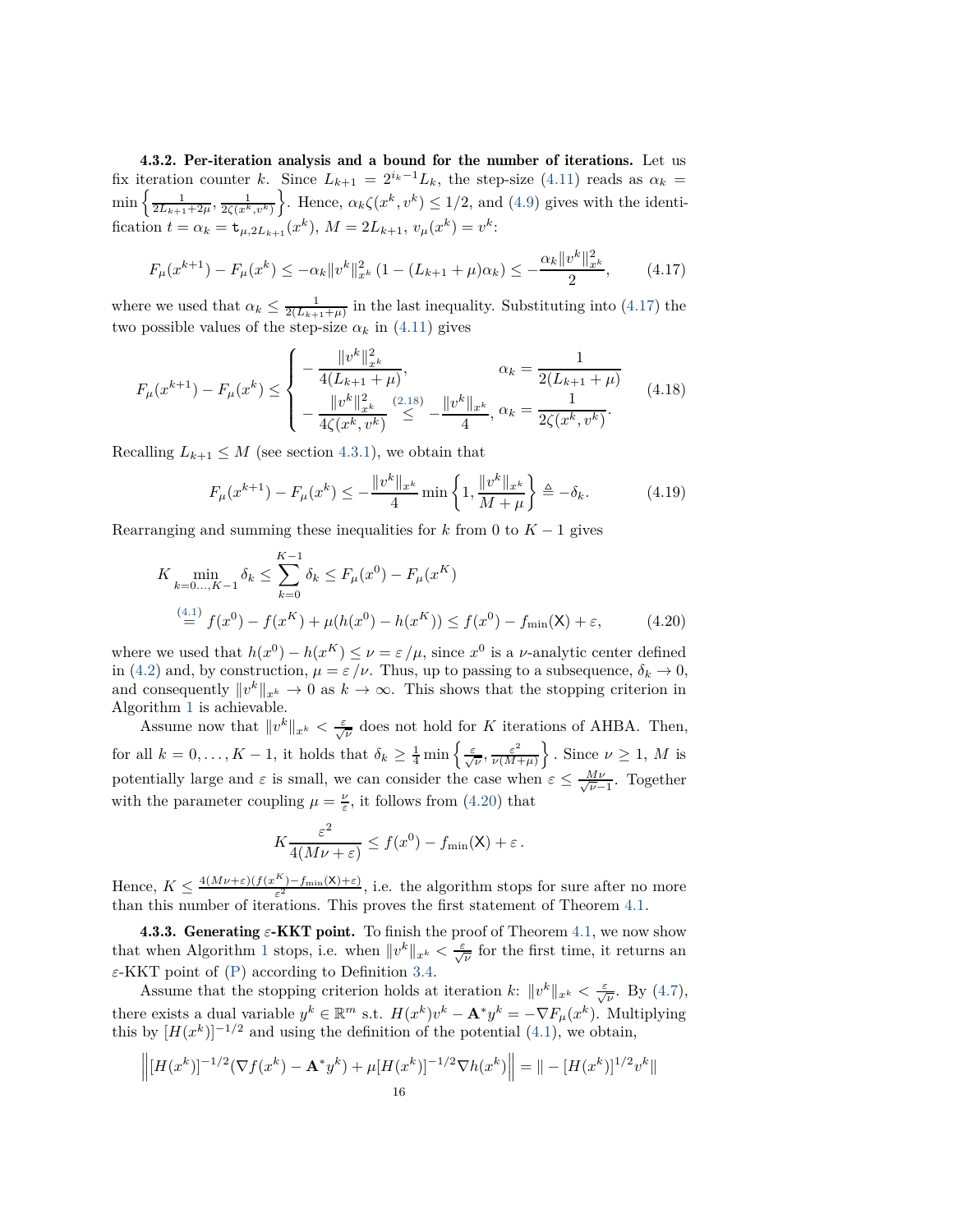$$
= \|v^k\|_{x^k} < \frac{\varepsilon}{\sqrt{\nu}}.
$$

Let us denote  $s^k \triangleq \nabla f(x^k) - \mathbf{A}^* y^k \in \mathsf{E}^*$ . Using the first identity in [\(2.10\)](#page-5-1), we have

<span id="page-16-2"></span>
$$
\| [H(x^k)]^{-1/2} s^k - \mu [H(x^k)]^{1/2} x^k \| < \frac{\varepsilon}{\sqrt{\nu}}.\tag{4.21}
$$

We show by contradiction that  $s^k \in K^*$ . To that end, assume that  $s^k \notin K^*$ . Then, by definition of the conjugate cone, there exist  $x \in K$  such that  $\langle s^k, x \rangle \leq -\delta < 0$  for some  $\delta$  > 0. In fact, possibly reducing  $\delta$  > 0, we can choose  $x \in \text{int(K)}$  and still guarantee

$$
0 > \langle s^k, x \rangle = \langle [H(x)]^{-1/2} s^k, [H(x)]^{1/2} x \rangle.
$$

By [\(2.11\)](#page-5-8), the map  $x \mapsto [H(x)]^{1/2}x$  is constant on int(K). Let  $e \triangleq [H(x)]^{1/2}x =$  $[\check{H}(x^k)]^{1/2}x^k$ . Then, by [\(2.12\)](#page-5-3),  $||e|| = \sqrt{\nu}$ . From [\(4.21\)](#page-16-2), we obtain that

$$
[H(x^k)]^{-1/2}s^k=\mu e+g, \text{ where } \|g\|<\varepsilon\,/\sqrt{\nu}.
$$

Hence, using our choice  $\mu = \varepsilon / \nu$ , we have

$$
0 > \langle [H(x)]^{-1/2} s^k, e \rangle = \langle \mu e + g, e \rangle = \mu \nu + \langle g, e \rangle \ge \mu \nu - \|e\| \cdot \|g\| > \mu \nu - \varepsilon = 0.
$$

This is a contradiction, and we conclude that  $s^k = \nabla f(x^k) - \mathbf{A}^* y^k \in \mathsf{K}^*$ , and  $\|\nabla f(x^k) - \mathbf{A}^* y^k - s^k\| = 0$ . Hence, [\(4.14\)](#page-13-0) holds. Note also that [\(4.16\)](#page-13-1) holds since by construction  $\mathbf{A}x^k = b$ ,  $x^k \in \text{int}(\mathsf{K})$ , and we just showed that  $s^k \in \mathsf{K}^*$ . Thus, to show that  $(x^k, y^k, s^k)$  is a  $2 \varepsilon$ -KKT point, it remains to show [\(4.15\)](#page-13-2). We have

$$
|\langle s^k, x^k \rangle| = |\langle \nabla f(x^k) - \mathbf{A}^* y^k, x^k \rangle| = |\langle [H(x^k)]^{-1/2} (\nabla f(x^k) - \mathbf{A}^* y^k), [H(x^k)]^{1/2} x^k \rangle|
$$
  
\n
$$
\leq ||[H(x^k)]^{-1/2} (\nabla f(x^k) - \mathbf{A}^* y^k) || \cdot ||[H(x^k)]^{1/2} x^k ||
$$
  
\n
$$
\leq \left( ||[H(x^k)]^{-1/2} (\nabla f(x^k) - \mathbf{A}^* y^k) - \mu e|| + \mu ||e|| \right) ||x^k||_{x^k}
$$
  
\n(4.21),(2.12)  
\n
$$
\leq (\sqrt{\nu} + \mu \sqrt{\nu}) \sqrt{\nu} = 2 \varepsilon,
$$

<span id="page-16-1"></span>where we used that  $\mu = \varepsilon / \nu$ . This finishes the proof of Theorem [4.1.](#page-12-1)

5. A second-order Hessian-Barrier Algorithm. In this section we introduce a second-order potential reduction method for problem [\(P\)](#page-0-0) under the assumption that the second-order Taylor expansion of  $f$  on the set of feasible directions  $\mathcal{F}_x$ , defined in eq. [\(4.3\)](#page-10-5), is sufficiently accurate in the geometry induced by *h*.

<span id="page-16-0"></span>**Assumption 5** (Local second-order smoothness).  $f : E \to \mathbb{R} \cup \{+\infty\}$  is twice continuously differentiable on  $X^{\circ}$  and there exists a constant  $M > 0$  such that, for all  $x \in X^{\circ}$ and  $v \in \mathcal{F}_x$ , we have

<span id="page-16-3"></span>
$$
\|\nabla f(x+v) - \nabla f(x) - \nabla^2 f(x)v\|_{x}^* \le \frac{M}{2} \|v\|_{x}^2.
$$
 (5.1)

A sufficient condition for [\(5.1\)](#page-16-3) is the following local counterpart of the global Lipschitz condition on the Hessian of *f*:

$$
(\forall x \in \mathsf{X}^{\circ})(\forall u, v \in \mathcal{F}_x): \|\nabla^2 f(x+u) - \nabla^2 f(x+v)\|_{\text{op},x} \le M \|u-v\|_x,\qquad(5.2)
$$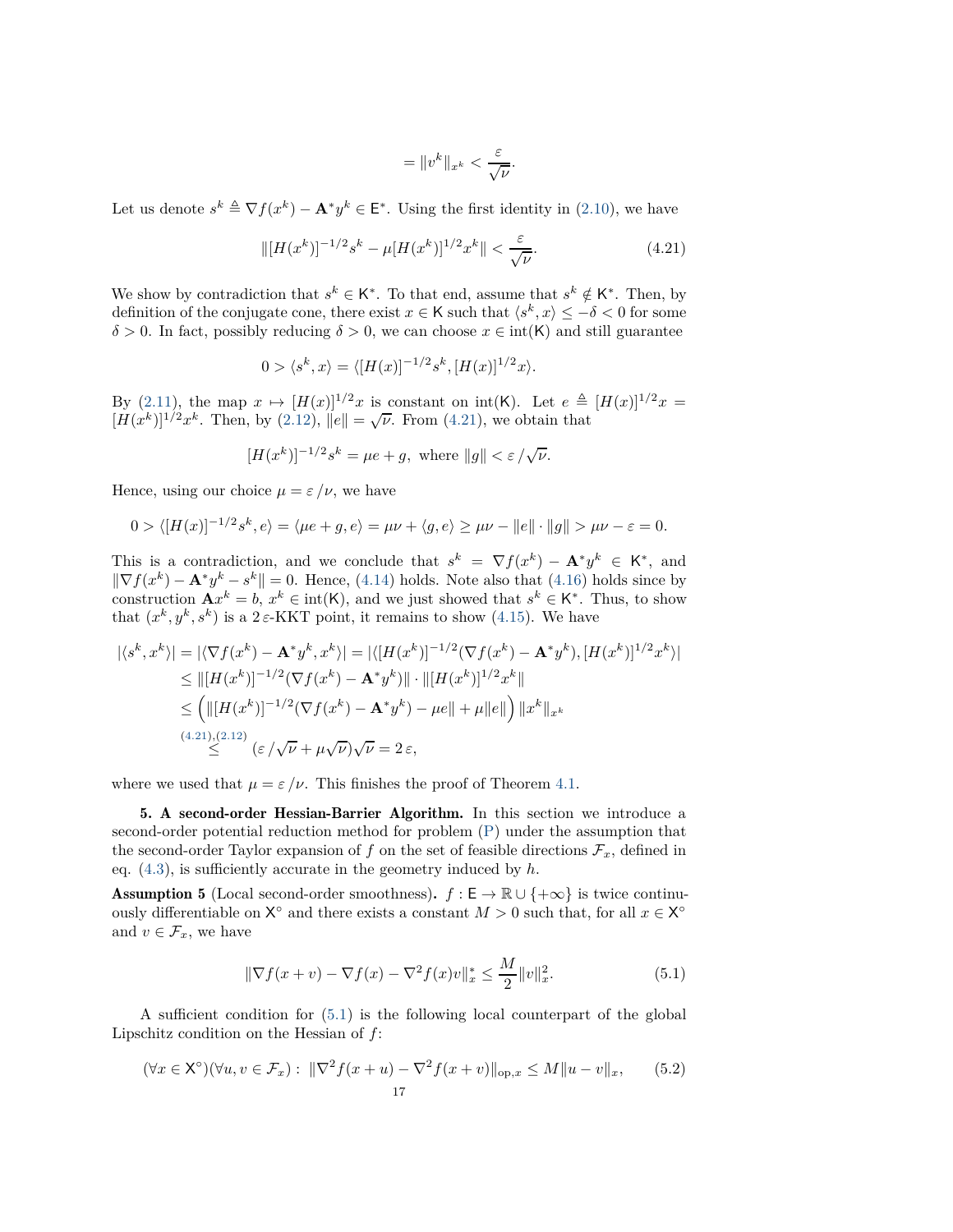where  $\|\mathbf{B}\|_{\text{op},x} \triangleq \sup_{u:\|u\|_{x} \leq 1} \left\{ \frac{\|\mathbf{B}u\|_{x}^{*}}{\|u\|_{x}} \right\}$ o is the induced operator norm for a linear operator  $\mathbf{B} : \mathsf{E} \to \mathsf{E}^*$ . Indeed, this condition implies [\(5.1\)](#page-16-3):

$$
\|\nabla f(x+v) - \nabla f(x) - \nabla^2 f(x)v\|_{x}^{*} = \|\int_0^1 (\nabla^2 f(x+tv) - \nabla^2 f(x))v \, dt\|_{x}^{*}
$$
  

$$
\leq \int_0^1 \|\nabla^2 f(x+tv) - \nabla^2 f(x)\|_{\text{op},x} \cdot \|v\|_{x} \, dt \leq \frac{M}{2} \|v\|_{x}^2.
$$

Further, [\(5.1\)](#page-16-3) in turn implies another important estimate

<span id="page-17-1"></span>
$$
f(x+v) - \left[f(x) + \langle \nabla f(x), v \rangle + \frac{1}{2} \langle \nabla^2 f(x)v, v \rangle \right] \le \frac{M}{6} ||v||_x^3.
$$
 (5.3)

Indeed, for all  $x \in \mathsf{X}^{\circ}$  and  $v \in \mathcal{F}_x$ ,

$$
|f(x+v) - f(x) - \langle \nabla f(x), v \rangle| = \frac{1}{2} \langle \nabla^2 f(x)v, v \rangle|
$$
  
=  $|\int_0^1 \langle \nabla f(x+tv) - \nabla f(x) - \frac{1}{2} \nabla^2 f(x)v, v \rangle dt|$   
 $\leq \int_0^1 \|\nabla f(x+tv) - \nabla f(x) - \frac{1}{2} \nabla^2 f(x)v\|_x^* dt \cdot \|v\|_x \leq \frac{M}{6} \|v\|_x^3.$ 

*Remark* 8*.* Assumption [5](#page-16-0) subsumes the standard Lipschitz Hessian setting since if the Hessian of  $f$  is Lipschitz with constant  $M$  w.r.t. the Euclidean norm, we have, by [\[55,](#page-28-6) Eq. (2.2)],

$$
\|\nabla f(x+v) - \nabla f(x) - \nabla^2 f(x)v\| \le \frac{M}{2} \|v\|^2.
$$

If X is bounded, we have  $(\lambda_{\max}([H(x)]^{-1}))^{-1} = \lambda_{\min}(H(x)) \ge \sigma$  for some  $\sigma > 0$ , and [\(5.1\)](#page-16-3) holds. Indeed, denoting  $g = \nabla f(x+v) - \nabla f(x) - \nabla^2 f(x)v$ , we obtain

$$
||g||_{x}^{*} = ||[H(x)]^{-\frac{1}{2}}g|| \leq \lambda_{\max}([H(x)]^{-\frac{1}{2}})||g|| \leq \frac{M}{2\lambda_{\min}([H(x)]^{\frac{1}{2}})}||v||^{2} \leq \frac{M}{2\sigma^{\frac{3}{2}}}||v||_{x}^{2}.
$$

 $\Diamond$ 

We emphasize that in Assumption [5](#page-16-0) the constant *M* is in general unknown or is at least a conservative upper bound. Therefore adaptive techniques should be used to estimate it and are likely to improve the practical performance of the method.

<span id="page-17-2"></span>**5.1.** Algorithm description and main complexity theorem. Assume that  $x \in X^{\circ}$ is given. In order to find a search direction, we choose a parameter  $L > 0$ , construct a cubic-regularized model of the potential  $F_\mu$  [\(4.1\)](#page-10-4), and minimize it on the linear subspace  $L_0$ :

<span id="page-17-0"></span>
$$
v_{\mu,L}(x) \in \underset{v \in \mathcal{E}: \mathbf{A}v = 0}{\text{Argmin}} \{ Q_{\mu,L}^{(2)}(x,v) \triangleq F_{\mu}(x) + \langle \nabla F_{\mu}(x), v \rangle + \frac{1}{2} \langle \nabla^2 f(x)v, v \rangle + \frac{L}{6} ||v||_x^3 \},\tag{5.4}
$$

where by Argmin we understand the set of global minimizers. The model consists of three parts: linear approximation of *h*, quadratic approximation of *f* and a cubic regularizer with penalty term  $L > 0$ . Since this model and our algorithm use the second derivative of *f*, we call it a second-order method.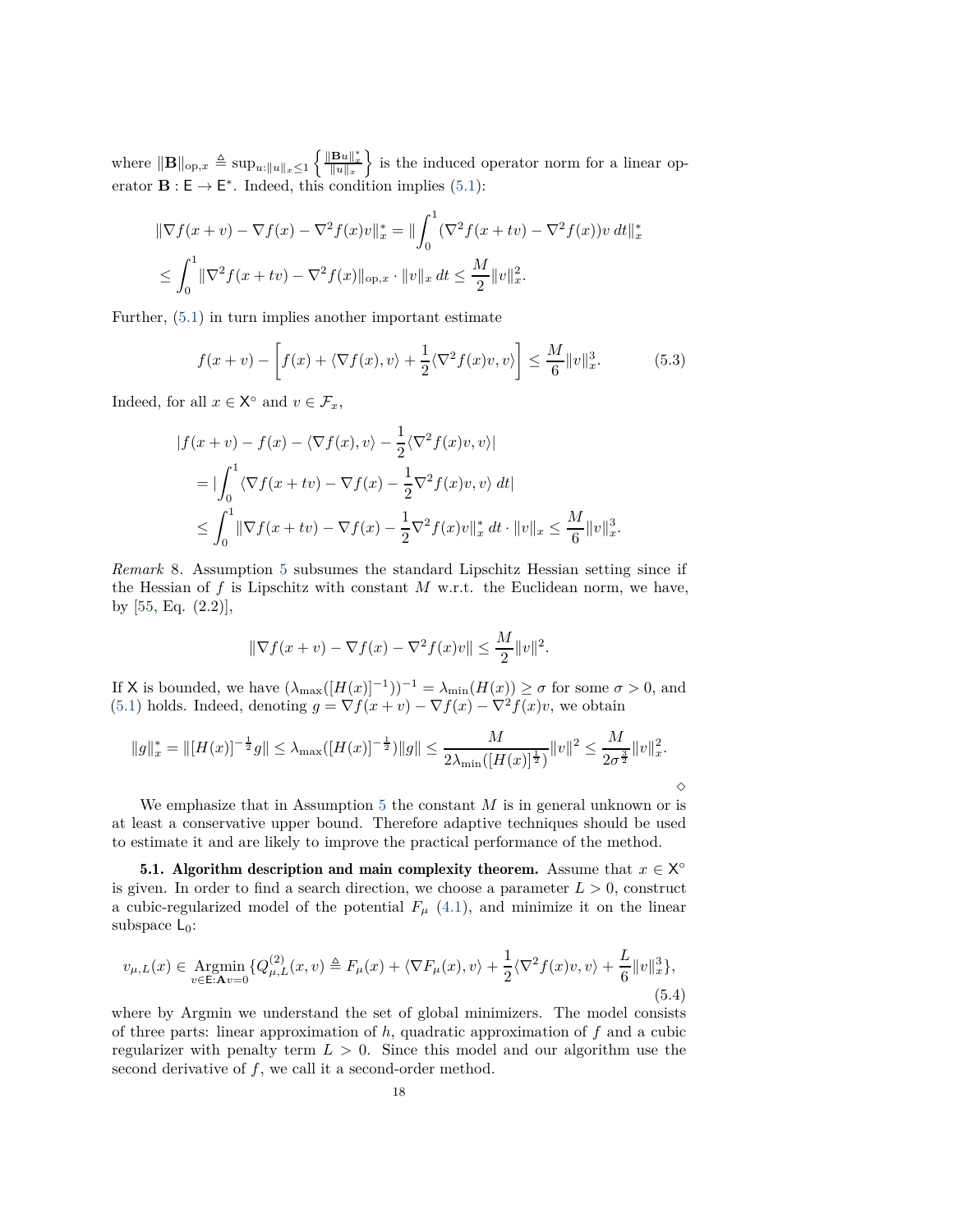*Remark* 9*.* We could alternatively use the second-order information for the whole potential  $F_\mu$  and consider the model

$$
\widetilde{Q}_{\mu,L}^{(2)}(x,v) \triangleq F_{\mu}(x) + \langle \nabla F_{\mu}(x), v \rangle + \frac{1}{2} \langle \nabla^2 F_{\mu}(x)v, v \rangle + \frac{L}{6} ||v||_x^3.
$$

However, the difference between the two model functions  $Q$  and  $\widetilde{Q}$  becomes negligible for our algorithm as  $Q_{\mu,L}^{(2)}(x,v) - \widetilde{Q}_{\mu,L}^{(2)}(x,v) = -\frac{\mu}{2} ||v||_x^2$ . Since the algorithm will shrink  $||v||_x$  to the order  $O(\sqrt{\varepsilon})$ , the difference between the two models will be numerically small and  $Q_{\mu,L}^{(2)}(x,v)$  is a tighter fit to the objective function f. This explains our preference for the model  $Q_{\mu,L}^{(2)}(x,v)$ .

Our further derivations rely on the optimality conditions for the problem [\(5.4\)](#page-17-0). First-order optimality conditions say that  $v_{\mu,L}(x)$  and the dual variable  $y_{\mu,L}(x)$  satisfy

$$
\nabla F_{\mu}(x) + \nabla^2 f(x)v_{\mu,L}(x) + \frac{L}{2} ||v_{\mu,L}(x)||_{x} H(x)v_{\mu,L}(x) - \mathbf{A}^* y_{\mu,L}(x) = 0, \qquad (5.5)
$$

<span id="page-18-4"></span><span id="page-18-2"></span>
$$
-\mathbf{A}v_{\mu,L}(x) = 0. \qquad (5.6)
$$

A second-order optimality condition for [\(5.4\)](#page-17-0) is an extension of [\[55,](#page-28-6) Prop. 1], and stated next.

**Proposition 5.1.** *For all*  $x \in X^{\circ}$  *it holds* 

<span id="page-18-3"></span>
$$
\nabla^2 f(x) + \frac{L}{2} \|v_{\mu,L}(x)\|_{x} H(x) \succeq 0 \qquad on \quad \mathsf{L}_0. \tag{5.7}
$$

*Proof.* Let  $\{z_1, ..., z_p\}$  be an orthonormal basis of  $L_0$  and the linear operator **Z**:<br> $\mathbb{R}^p \to L_0$  be defined by  $\mathbf{Z}w = \sum_{i=1}^p z_i w^i$  for all  $w = [w^1; \dots; w^p]^\top \in \mathbb{R}^p$ . With the help of this linear map, we can absorb the null-space restriction, and formulate the search-direction finding problem [\(5.4\)](#page-17-0) using the projected data

<span id="page-18-0"></span>
$$
\mathbf{g} \triangleq \mathbf{Z}^* \nabla F_{\mu}(x), \ \mathbf{J} \triangleq \mathbf{Z}^* \nabla^2 f(x) \mathbf{Z}, \ \mathbf{H} \triangleq \mathbf{Z}^* H(x) \mathbf{Z} \succ 0. \tag{5.8}
$$

We then arrive at the cubic-regularized subproblem to find  $u_L \in \mathbb{R}^p$  s.t.

<span id="page-18-1"></span>
$$
u_L \in \underset{u \in \mathbb{R}^p}{\text{Argmin}} \{ \langle \mathbf{g}, u \rangle + \frac{1}{2} \langle \mathbf{J}u, u \rangle + \frac{L}{6} ||u||^3_{\mathbf{H}} \},\tag{5.9}
$$

where  $\lVert \cdot \rVert_{\mathbf{H}}$  is the norm induced by the operator **H**. From [\[55,](#page-28-6) Thm. 10] we deduce

$$
\mathbf{J} + \frac{L||u_L||_{\mathbf{H}}}{2} \mathbf{H} \succeq 0.
$$

Denoting  $v_{\mu,L}(x) = \mathbf{Z} u_L$ , we see

$$
||u_L||_{\mathbf{H}} = \langle \mathbf{Z}^* H(x) \mathbf{Z} u_L, u_L \rangle^{1/2} = \langle H(x) (\mathbf{Z} u_L), \mathbf{Z} u_L \rangle^{1/2} = ||v_{\mu, L}(x)||_x, \text{ and}
$$

$$
\mathbf{Z}^* \left( \nabla^2 f(x) + \frac{L}{2} ||v_{\mu, L}(x)||_x H(x) \right) \mathbf{Z} \succeq 0,
$$

which implies the positive semidefiniteness of  $\nabla^2 f(x) + \frac{L}{2} ||v_{\mu,L}(x)||_x H(x)$  over the null space  $L_0 = \{ v \in E : A v = 0 \}.$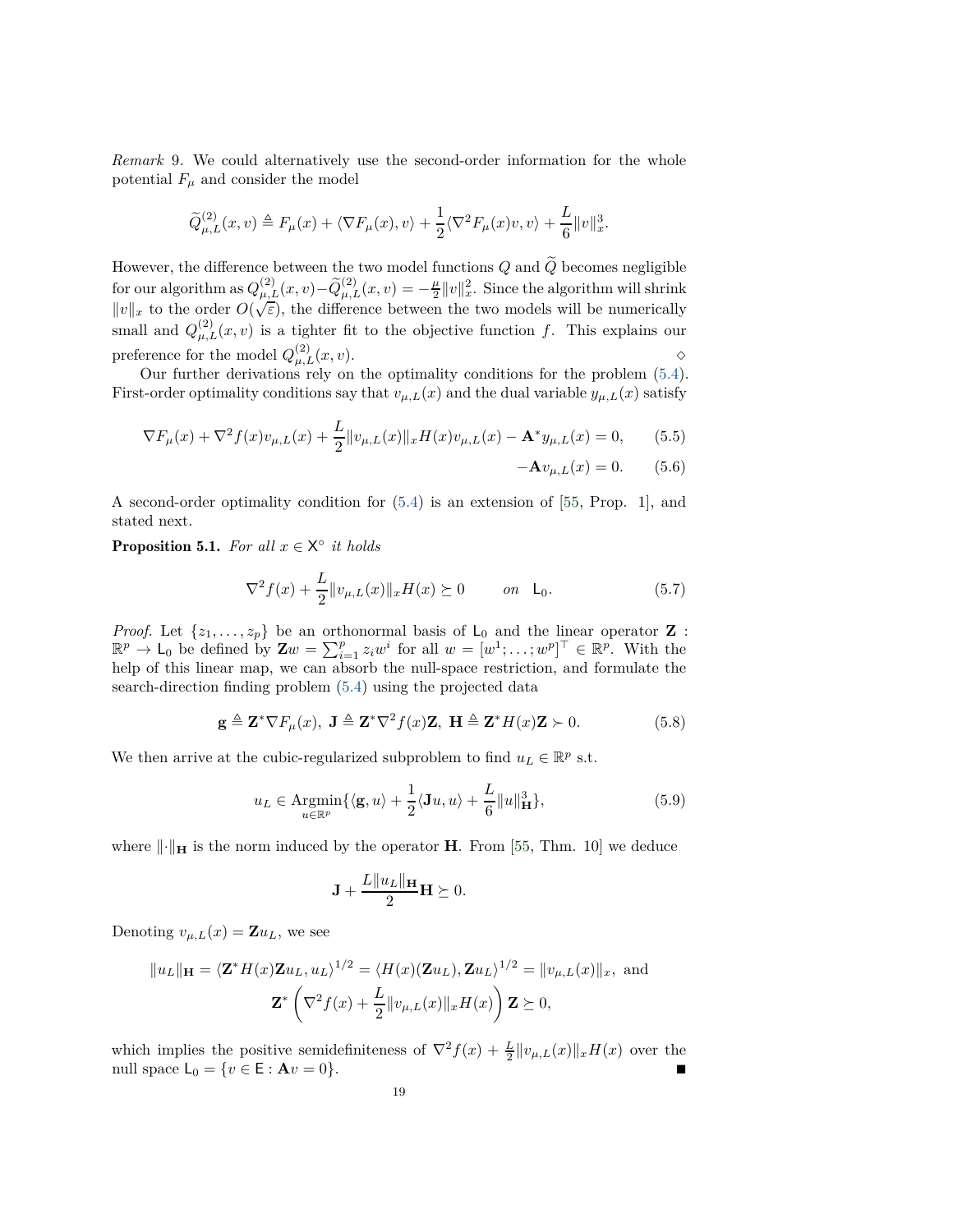The above proposition gives a numerically efficient way to solve problem [\(5.4\)](#page-17-0). In a preprocessing step, we once calculate matrix **Z** and use it during the whole algorithm execution. At each iteration we calculate the new data using [\(5.8\)](#page-18-0), solve an *unconstrained* problem [\(5.9\)](#page-18-1) by some standard techniques, e.g. as in [\[55\]](#page-28-6), and set  $v_{\mu,L}(x) = \mathbf{Z} u_L.$ 

Our next goal is to construct an admissible step-size policy, given the search direction  $v_{\mu,L}(x)$ . Let  $x \in X^{\circ}$  be the current position of the algorithm. As for AHBA, define the parameterized family of arcs  $x^+(t) \triangleq x + tv_{\mu,L}(x)$ . By [\(2.19\)](#page-6-3) and since  $v_{\mu,L}(x) \in \mathsf{L}_0$ , we know that  $x^+(t)$  is in  $\mathsf{X}^\circ$  provided that  $t \in I_{x,\mu,L} \triangleq [0, \frac{1}{\zeta(x,v_{\mu,L}(x))})$ . Hence, for all such *t*, eq. [\(5.3\)](#page-17-1) yields

$$
f(x^+(t)) \le f(x) + t \langle \nabla f(x), v_{\mu,L}(x) \rangle + \frac{t^2}{2} \langle \nabla^2 f(x) v_{\mu,L}(x), v_{\mu,L}(x) \rangle + \frac{Mt^3}{6} ||v_{\mu,L}(x)||_x^3.
$$

Adding  $\mu D_h(x^+(t), x)$  to both sides, we obtain that for all  $t \in I_{x,\mu,L}$ ,

<span id="page-19-2"></span>
$$
F_{\mu}(x^{+}(t)) \le F_{\mu}(x) + t\langle \nabla F_{\mu}(x), v_{\mu, L}(x) \rangle + \frac{t^{2}}{2} \langle \nabla^{2} f(x)v_{\mu, L}(x), v_{\mu, L}(x) \rangle + \frac{Mt^{3}}{6} ||v_{\mu, L}(x)||_{x}^{3} + \mu D_{h}(x^{+}(t), x).
$$
 (5.10)

Since, by [\(5.6\)](#page-18-2),  $v_{\mu,L}(x) \in \mathsf{L}_0$ , multiplying [\(5.7\)](#page-18-3) with  $v_{\mu,L}(x)$  from the left and the right, and multiplying [\(5.5\)](#page-18-4) by  $v_{\mu,L}(x)$  and combining with [\(5.6\)](#page-18-2), we obtain

$$
\langle \nabla^2 f(x) v_{\mu, L}(x), v_{\mu, L}(x) \rangle \ge -\frac{L}{2} \| v_{\mu, L}(x) \|_{x}^3,
$$
\n(5.11)

<span id="page-19-1"></span><span id="page-19-0"></span>
$$
\langle \nabla F_{\mu}(x), v_{\mu,L}(x) \rangle + \langle \nabla^2 f(x) v_{\mu,L}(x), v_{\mu,L}(x) \rangle + \frac{L}{2} ||v_{\mu,L}(x)||_x^3 = 0. \tag{5.12}
$$

Under the additional assumptions that  $t \leq 2$  and  $L \geq M$ , we obtain

$$
t\langle \nabla F_{\mu}(x), v_{\mu,L}(x) \rangle + \frac{t^2}{2} \langle \nabla^2 f(x) v_{\mu,L}(x), v_{\mu,L}(x) \rangle + \frac{Mt^3}{6} ||v_{\mu,L}(x)||_x^3
$$
  
\n
$$
= -t \left( \langle \nabla^2 f(x) v_{\mu,L}(x), v_{\mu,L}(x) \rangle + \frac{L}{2} ||v_{\mu,L}(x)||_x^3 \right)
$$
  
\n
$$
+ \frac{t^2}{2} \langle \nabla^2 f(x) v_{\mu,L}(x), v_{\mu,L}(x) \rangle + \frac{Mt^3}{6} ||v_{\mu,L}(x)||_x^3
$$
  
\n
$$
= \left( \frac{t^2}{2} - t \right) \langle \nabla^2 f(x) v_{\mu,L}(x), v_{\mu,L}(x) \rangle - \frac{Lt}{2} ||v_{\mu,L}(x)||_x^3 + \frac{Mt^3}{6} ||v_{\mu,L}(x)||_x^3
$$
  
\n
$$
\leq \left( \frac{t^2}{2} - t \right) \left( -\frac{L}{2} ||v_{\mu,L}(x)||_x^3 \right) - \frac{Lt}{2} ||v_{\mu,L}(x)||_x^3 + \frac{Mt^3}{6} ||v_{\mu,L}(x)||_x^3
$$
  
\n
$$
= -||v_{\mu,L}(x)||_x^3 \left( \frac{Lt^2}{4} - \frac{Mt^3}{6} \right)^{L \geq M} - ||v_{\mu,L}(x)||_x^3 \frac{Lt^2}{12} (3 - 2t).
$$

Substituting this into [\(5.10\)](#page-19-2), we arrive at

$$
(\forall t \in I_{x,\mu,L}) : F_{\mu}(x^+(t)) \le F_{\mu}(x) - ||v_{\mu,L}(x)||_x^3 \frac{Lt^2}{12} (3 - 2t) + \mu D_h(x^+(t), x).
$$

Choosing the parameter *t* from the indicated range, the bound on the Bregman divergence [\(2.20\)](#page-6-4) gives us control over the right-hand side expression as

$$
D_h(x^+(t),x) \le t^2 \|v_{\mu,L}(x)\|_{x}^2 \omega(t\zeta(x,v_{\mu,L}(x))) \stackrel{(2.14)}{\le} \frac{t^2 \|v_{\mu,L}(x)\|_{x}^2}{2(1-t\zeta(x,v_{\mu,L}(x)))}.
$$
  
20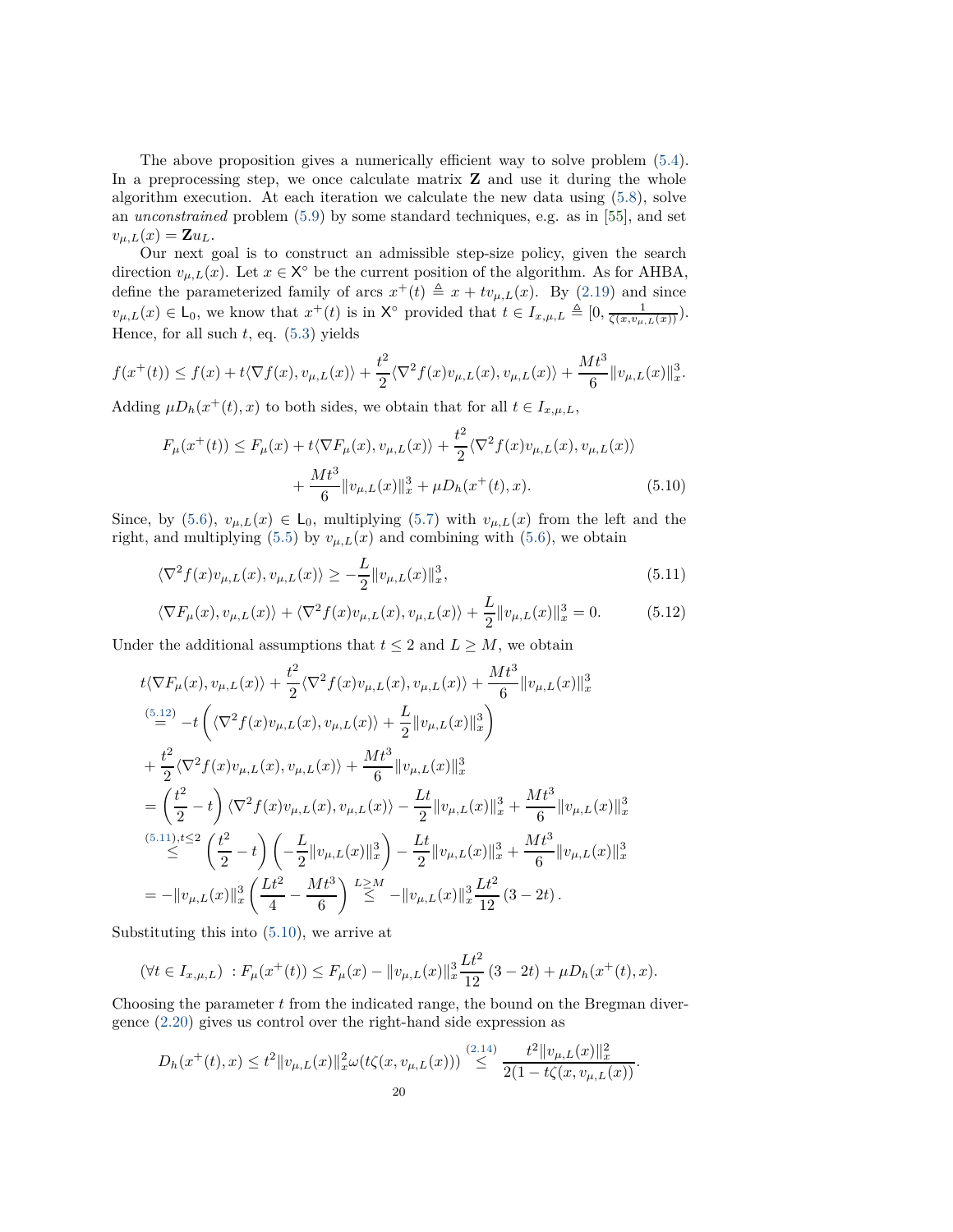Therefore, if  $t\zeta(x, v_{\mu,L}(x)) \leq 1/2$ , we readily see

$$
F_{\mu}(x^{+}(t)) - F_{\mu}(x) \le -\frac{Lt^{2}||v_{\mu,L}(x)||_{x}^{3}}{12} (3 - 2t) + \mu t^{2}||v_{\mu,L}(x)||_{x}^{2}
$$
  
= 
$$
-||v_{\mu,L}(x)||_{x}^{3} \frac{Lt^{2}}{12} \left(3 - 2t - \frac{12\mu}{L||v_{\mu,L}(x)||_{x}}\right) \triangleq -\eta_{x}(t). \quad (5.13)
$$

Maximizing the above function  $\eta_x(t)$  and finding a lower bound for its optimal value is technically quite challenging. Instead, we adopt the simpler step-size rule

<span id="page-20-2"></span><span id="page-20-1"></span>
$$
\mathbf{t}_{\mu,L}(x) \triangleq \frac{1}{\max\{1, 2\zeta(x, v_{\mu,L}(x))\}} = \min\left\{1, \frac{1}{2\zeta(x, v_{\mu,L}(x))}\right\}.
$$
 (5.14)

Note that  $t_{\mu,L}(x) \leq 1$  and  $t_{\mu,L}(x)\zeta(x,v_{\mu,L}(x)) \leq 1/2$ . Thus, this choice of the step-size is feasible to derive [\(5.13\)](#page-20-1).

As for AHBA, our second-order algorithm employs in each step a backtracking line-search in the spirit of [\[55\]](#page-28-6) to estimate the Lipschitz constant *M* in [\(5.1\)](#page-16-3), [\(5.3\)](#page-17-1). More specifically, suppose that  $x^k \in X^{\circ}$  is the current position of the algorithm with the corresponding initial local Lipschitz estimate  $M_k$ . To determine the next iterate  $x^{k+1}$ , we solve problem [\(5.4\)](#page-17-0) with  $L = L_k = 2^{i_k} M_k$  starting with  $i_k = 0$ , find the corresponding search direction  $v^k = v_{\mu, L_k}(x^k)$  and the new point  $x^{k+1} =$  $x^k + \mathbf{t}_{\mu, L_k}(x^k)v^k$ . Then, we check whether the inequalities [\(5.1\)](#page-16-3) and [\(5.3\)](#page-17-1) hold with  $M = L_k$ ,  $x = x^k$ ,  $v = \mathbf{t}_{\mu, L_k}(x^k)v^k$ . If they hold, we make a step to  $x^{k+1}$ . Otherwise, we increase  $i_k$  by 1 and repeat the procedure. Obviously, when  $L_k = 2^{i_k} M_k \geq M$ , both inequalities [\(5.1\)](#page-16-3) and [\(5.3\)](#page-17-1) are satisfied and the line-search procedure ends. For the next iteration we set  $M_{k+1} = \max\{2^{i_k-1}M_k, \underline{L}\}\)$ , so that the estimate for the local Lipschitz constant on the one hand can decrease allowing larger step-sizes, and on the other hand is bounded from below. The resulting procedure, Second-order  $\underline{A}$ daptive Hessian-Barrier Algorithm (SAHBA, Algorithm [2\)](#page-21-0) is listed below. Our main theorem on the complexity guarantees of SAHBA reads then as follows.

<span id="page-20-0"></span>**Theorem [5](#page-16-0).2.** Let Assumptions [1,](#page-0-2) [2,](#page-6-6) [3,](#page-6-7) 5 hold. Fix the error tolerance  $\varepsilon > 0$  and the *regularization parameter*  $\mu = \frac{\varepsilon}{4\nu}$ . Let  $(x^k)_{k\geq 0}$  be the trajectory generated by Algorithm *[2.](#page-21-0) Then the algorithm stops in no more than*

$$
\left\lceil \frac{192\nu^{3/4}\sqrt{2M}(f(x^K) - f_{\min}(\mathsf{X}) + \varepsilon)}{\varepsilon^{3/2}} \right\rceil \tag{5.19}
$$

*iterations.* Moreover, the vectors  $x^k$ ,  $y^{k-1}$  obtained from [\(5.15\)](#page-21-1), together with  $s^k =$  $\nabla f(x^k) - \mathbf{A}^* y^{k-1}$ , constitute an  $(\varepsilon, \frac{M \varepsilon}{\sqrt{\nu}})$ -2KKT point for problem [\(P\)](#page-0-0) in the sense of *Definition [3.5:](#page-9-2)*

$$
\|\nabla f(x^k) - \mathbf{A}^* y^{k-1} - s^k\| = 0 \le \varepsilon,
$$
\n(5.20)

<span id="page-20-5"></span><span id="page-20-4"></span><span id="page-20-3"></span>
$$
|\langle s^k, x^k \rangle| \le \varepsilon,\tag{5.21}
$$

$$
\mathbf{A}x^k = b, s^k \in \mathsf{K}^*, x^k \in \text{int}(\mathsf{K})
$$
\n(5.22)

<span id="page-20-6"></span>
$$
\nabla^2 f(x^k) + H(x^k) \sqrt{\frac{M \varepsilon}{\sqrt{\nu}}} \succeq 0 \quad \text{on } \quad \mathsf{L}_0. \tag{5.23}
$$

Note that the optimal complexity result  $O(\max{\{\varepsilon_1^{-3/2}, \varepsilon_2^{-3/2}\}})$  [\[19,](#page-27-3)[20\]](#page-27-4) to find an  $(\varepsilon_1, \varepsilon_2)$ -2KKT point for arbitrary  $\varepsilon_1, \varepsilon_2 > 0$  can be easily obtained from this theorem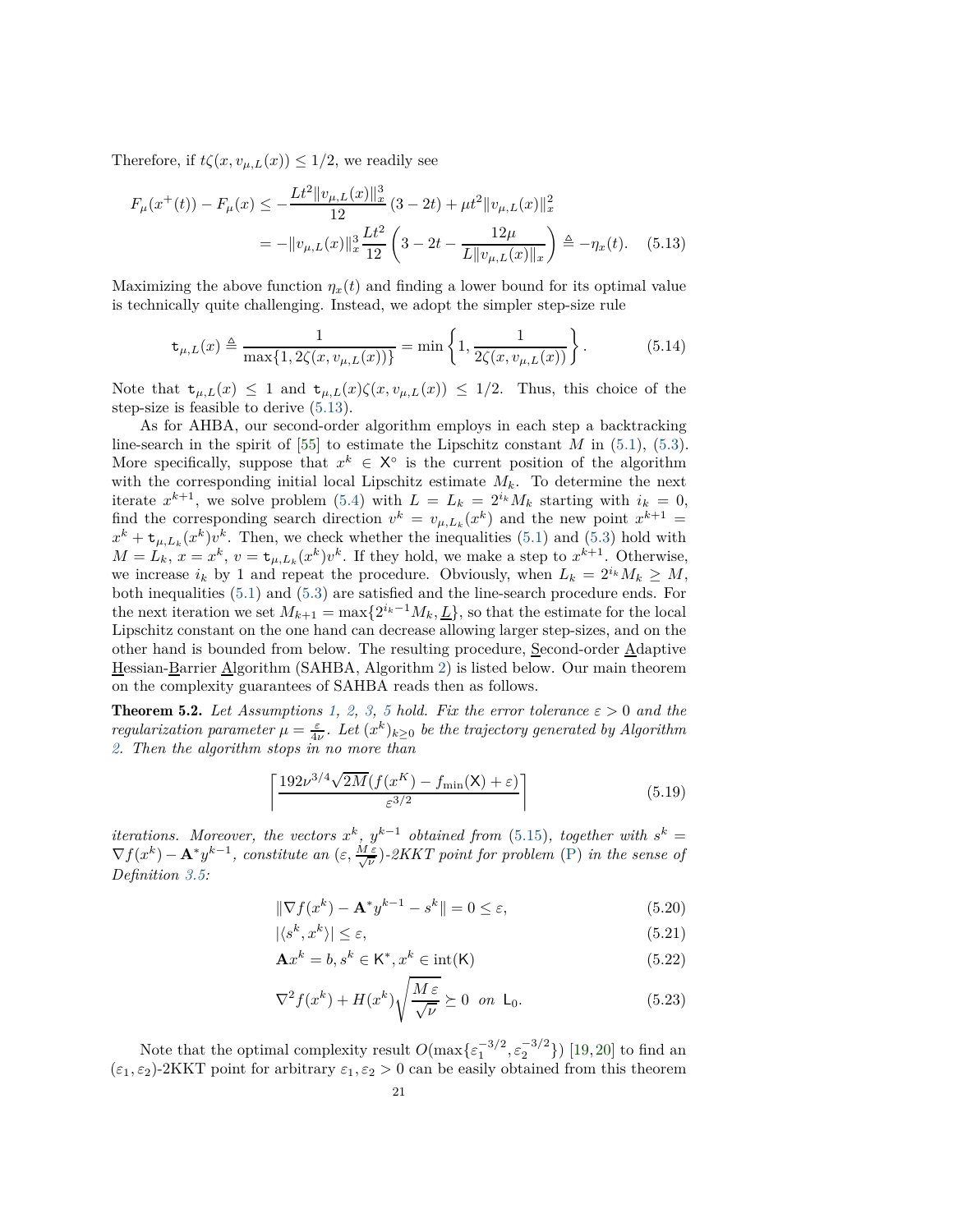Algorithm 2: SAHBA

<span id="page-21-0"></span>**Data:**  $h \in \mathcal{H}_{\nu}(\mathsf{K})$  or  $h \in \mathcal{B}_{\nu}(\mathsf{K})$ , accuracy  $\varepsilon > 0$ . **Result:** Point  $x^k$ , dual variables  $y^{k-1}$ ,  $s^k = \nabla f(x^k) - \mathbf{A}^* y^{k-1}$ . Set  $144 \varepsilon \triangleq \underline{L} < M_0$  – initial guess for  $M$ ,  $\mu = \frac{\varepsilon}{4\nu}$ ,  $k = 0$ ,  $x^0 \in X^\circ$  –  $4\nu$ -analytic center (see  $(4.2)$ ); repeat Set  $i_k = 0$ . repeat Set  $L_k = 2^{i_k} M_k$ . Find  $v^k \triangleq v_{\mu, L_k}(x^k)$  and the corresponding dual variable  $y^k \triangleq y_{\mu,L_k}(x^k)$  as a global solution to  $\min_{v: \mathbf{A}v=0} \left\{ F_{\mu}(x^k) + \langle \nabla F_{\mu}(x^k), v \rangle + \frac{1}{2} \right\}$  $\frac{1}{2}\langle \nabla^2 f(x^k)v, v\rangle + \frac{L_k}{6}$  $\frac{d}{6} \|v\|_{x^k}^3$  $\mathcal{L}$ *.* (5.15) Set  $\alpha_k \triangleq \min\left\{1, \frac{1}{\alpha \epsilon (k)}\right\}$ 2 $\zeta(x^k, v^k)$  $\mathcal{L}$ *,* where  $\zeta(\cdot, \cdot)$  as in [\(2.17\)](#page-6-2). (5.16) Set  $z^k = x^k + \alpha_k v^k$ ,  $i_k = i_k + 1$ ; until  $f(z^k) \leq f(x^k) + \langle \nabla f(x^k), z^k - x^k \rangle + \frac{1}{2}$  $\frac{1}{2}\langle \nabla^2 f(x^k)(z^k - x^k), z^k - x^k \rangle$  $+\frac{L_k}{c}$  $\frac{x}{6} \|z^k - x^k\|_{x^k}^3$ , and (5.17)

<span id="page-21-4"></span><span id="page-21-3"></span><span id="page-21-2"></span><span id="page-21-1"></span>
$$
\|\nabla f(z^k) - \nabla f(x^k) - \nabla^2 f(x^k)(z^k - x^k)\|_{x^k}^* \le \frac{L_k}{2} \|z^k - x^k\|_{x^k}^2. \tag{5.18}
$$

$$
\begin{aligned}\n\vdots \\
\text{Set } M_{k+1} &= \max\{2^{i_k-1}M_k, \underline{L}\}, \, x^{k+1} = z^k, \, k = k+1; \\
\text{until } & \|v^{k-1}\|_{x^{k-1}} < \Delta_{k-1} \triangleq \sqrt{\frac{\varepsilon}{4L_{k-1}\sqrt{\nu}}} \text{ and } \|v^k\|_{x^k} < \Delta_k \triangleq \sqrt{\frac{\varepsilon}{4L_k\sqrt{\nu}}};\n\end{aligned}
$$

by setting  $\varepsilon = \max{\{\varepsilon_1^{-3/2}, \varepsilon_2^{-3/2}\}}$ . Further, anytime-guarantees can be obtained by a similar restarting strategy as in Remark [4,](#page-13-3) and the only parameter needed to run the algorithm is the parameter *ν*.

*Remark* 10*.* An interesting observation is that our algorithm can be interpreted as a damped version of a cubic-regularized Newton method. When  $h \in \mathcal{H}_{\nu}(\mathsf{K})$  we have that  $\zeta(x^k, v^k) = \|v^k\|_{x^k}$  and the stepsize  $\alpha_k$  satisfies  $\alpha_k = \min\left\{1, \frac{1}{2\|v^k\|_{x^k}}\right\}$  $\bigg\}$ . At the initial phase, when the algorithm is far from an  $(\varepsilon_1, \varepsilon_2)$ -2KKT point, we have  $||v^k||_{x^k} > 1/2$ and  $\alpha_k = \frac{1}{2\|v^k\|_{x^k}} < 1$ . When the algorithm is getting closer to  $(\varepsilon_1, \varepsilon_2)$ -2KKT point,  $||v^k||_{x^k}$  becomes smaller and the algorithm automatically switches to full steps  $\alpha_k = 1$ . Interestingly, to design and analyze our algorithm, we combine the ideas used in two seemingly non-intersecting branches of research on second-order methods: minimization of self-concordant functions via damped Newton method and minimization of functions with Lipschitz Hessian by cubic-regularized Newton method. A recent attempt to compare these two branches from the perspective of complexity was made in [\[30\]](#page-27-21). At the same time, our algorithm is completely different from cubic-regularized Newton's method [\[55\]](#page-28-6) applied to minimize the potential  $F_\mu$ . Indeed, we regularize by the cube of the local norm, rather than cube of the standard Euclidean norm,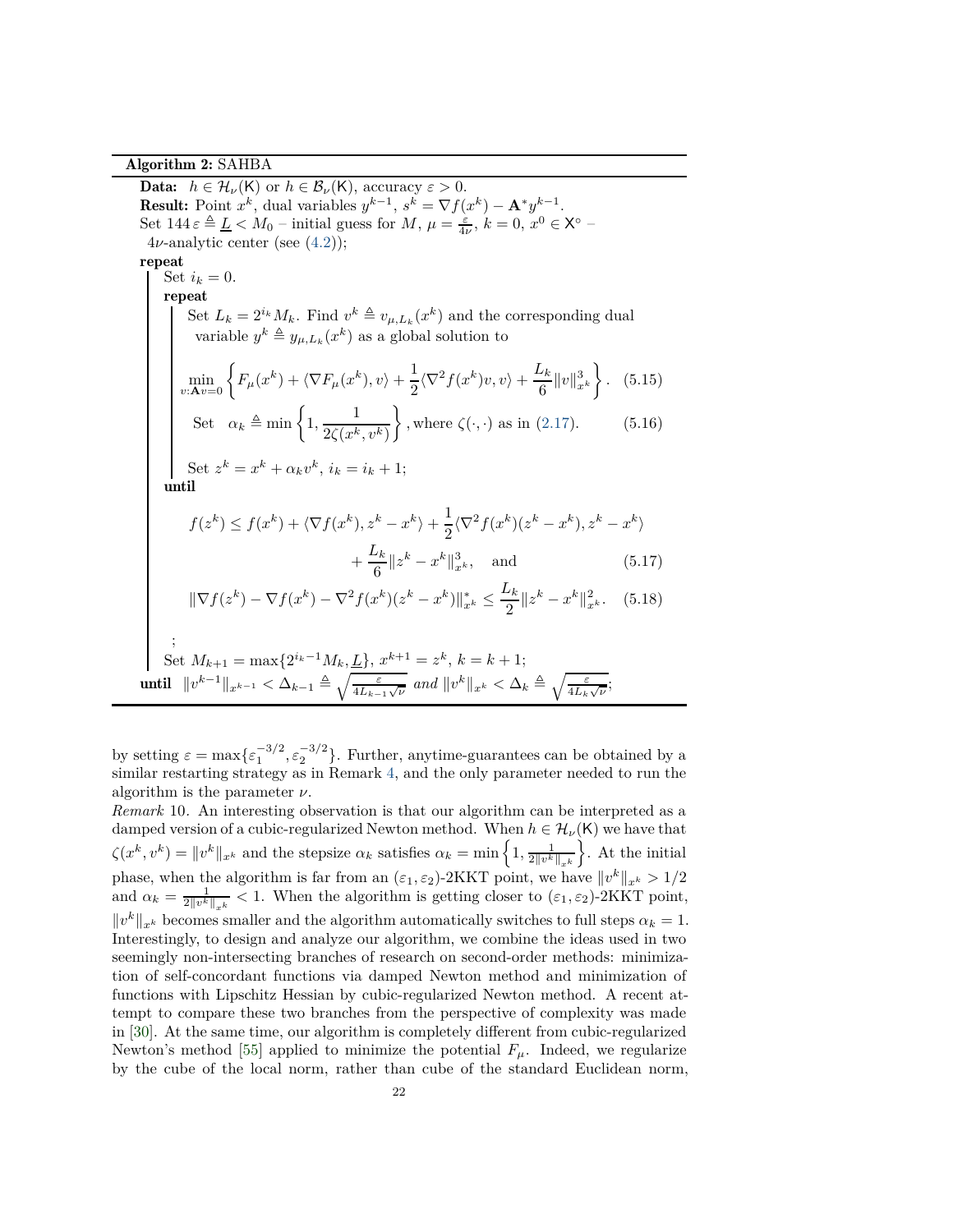and we do not form a second-order Taylor expansion of  $F_\mu$ . Finally, an important part of our analysis is to show that when  $||v^k||_{x^k}$  is small, the algorithm generates an  $(\varepsilon_1, \varepsilon_2)$ -2KKT point.  $\diamond$ 

[5.2.](#page-20-0) Proof of Theorem 5.2. The main steps of the proof are similar to the analysis of AHBA. We start by showing the feasibility of the iterates and correctness of the line-search process. Next, we analyze the per-iteration decrease of  $F_\mu$  and  $f$  and show that if the stopping criterion does not hold at iteration  $k$ , then the objective function is decreased by the value  $O(\varepsilon^{3/2})$ . From this, since the objective is globally lower bounded, we conclude that the algorithm stops in a number of iterations  $O(\varepsilon^{-3/2})$ . Finally, we show that when the stopping criterion holds, the primal-dual pair  $(x^k,$  $y^{k-1}$ ) resulting from solving the cubic subproblem [\(5.15\)](#page-21-1) yields a dual slack variable  $s^k$  such that this triple constitutes an  $(\varepsilon_1, \varepsilon_2)$ -2KKT point.

5.2.1. Correctness of SAHBA. Following the same reasoning as in the analysis of AHBA, it can be shown that  $x^k \in X^{\circ}$  for all  $k \geq 0$ . Next, we give a bound on the number of cycles involved in the line-search process for finding appropriate constants *L*<sub>*k*</sub>. Let us fix an iteration *k*. The sequence  $L_k = 2^{i_k} M_k$  is increasing as  $i_k$  is increasing and Assumption [5](#page-16-0) holds. This implies [\(5.3\)](#page-17-1), and thus when  $L_k = 2^{i_k} M_k \ge M$ , the linesearch process for sure stops since inequalities [\(5.17\)](#page-21-2) and [\(5.18\)](#page-21-3) hold. Moreover, from this observation it follows that  $L_k = 2^{i_k} M_k \leq 2M$ . This also allows us to estimate the total number of backtracking steps after *k* iterations. By construction,  $M_{k+1}$  =  $\max\{2^{i_k-1}M_k,\underline{L}\} = \max\{L_k/2,\underline{L}\} \ge L_k/2.$  Hence,  $L_{k+1} = 2^{i_{k+1}}M_{k+1} \ge 2^{i_{k+1}-1}L_k$ and therefore  $\log_2\left(\frac{L_{k+1}}{L_k}\right)$ *L<sup>k</sup>*  $\left(\sum_{k=1}^{n}$  = 1,  $\forall k \geq 0$ . At the same time, at iteration 0 we have  $L_0 = 2^{i_0} M_0 \le 2M$ , whence,  $i_0 \le \log_2 \left(\frac{2M}{M_0}\right)$ ). Let  $N(k)$  denote the number inner line-search iterations up to iteration *k* of SAHBA. Then,

$$
N(k) = \sum_{j=0}^{k} (i_j + 1) \le i_0 + 1 + \sum_{j=1}^{k} \left( \log_2 \left( \frac{L_j}{L_{j-1}} \right) + 2 \right) \le 2(k+1) + 2 \log_2 \left( \frac{2M}{M_0} \right),
$$

since  $L_k \leq 2M$  in the last step. Thus, on average, the inner loop ends after two trials.

5.2.2. Per-iteration analysis and a bound for the number of iterations. Let us fix iteration counter *k*. The main assumption of this subsection is that the stopping criterion is not satisfied, i.e. either  $||v^k||_{x^k} \geq \Delta_k$  or  $||v^{k-1}||_{x^{k-1}} \geq \Delta_{k-1}$ . Without loss of generality, we assume that the first inequality holds, i.e.  $\|v^k\|_{x^k} \geq \Delta_k$ , and consider iteration *k*. Otherwise, if the second inequality holds, the same derivations can be made considering the iteration  $k-1$  and using the second inequality  $||v^{k-1}||_{x^{k-1}} \ge$  $\Delta_{k-1}$ . Thus, at the end of the *k*-th iteration

<span id="page-22-0"></span>
$$
||v^k||_{x^k} \ge \Delta_k \triangleq \sqrt{\frac{\varepsilon}{4L_k\sqrt{\nu}}}.
$$
\n(5.24)

Since the step-size  $\alpha_k = \min\{1, \frac{1}{2\zeta(x^k, v^k)}\} = \mathbf{t}_{\mu, L_k}(x^k)$  in [\(5.16\)](#page-21-4) satisfies  $\alpha_k \leq 1$  and  $\alpha_k \zeta(x^k, v^k) \leq 1/2$  (cf. [\(5.14\)](#page-20-2) and a remark after it), we can repeat the derivations of Section [5.1,](#page-17-2) changing [\(5.3\)](#page-17-1) to [\(5.17\)](#page-21-2). In this way we obtain the following counterpart of [\(5.13\)](#page-20-1) with  $t = \alpha_k$ ,  $L = L_k$ ,  $v_{\mu, L_k}(x^k) = v^k$ :

$$
F_{\mu}(x^{k+1}) - F_{\mu}(x^k) \le -\|v^k\|_{x^k}^3 \frac{L_k \alpha_k^2}{12} \left(3 - 2\alpha_k - \frac{12\mu}{L_k \|v^k\|_{x^k}}\right)
$$
  
23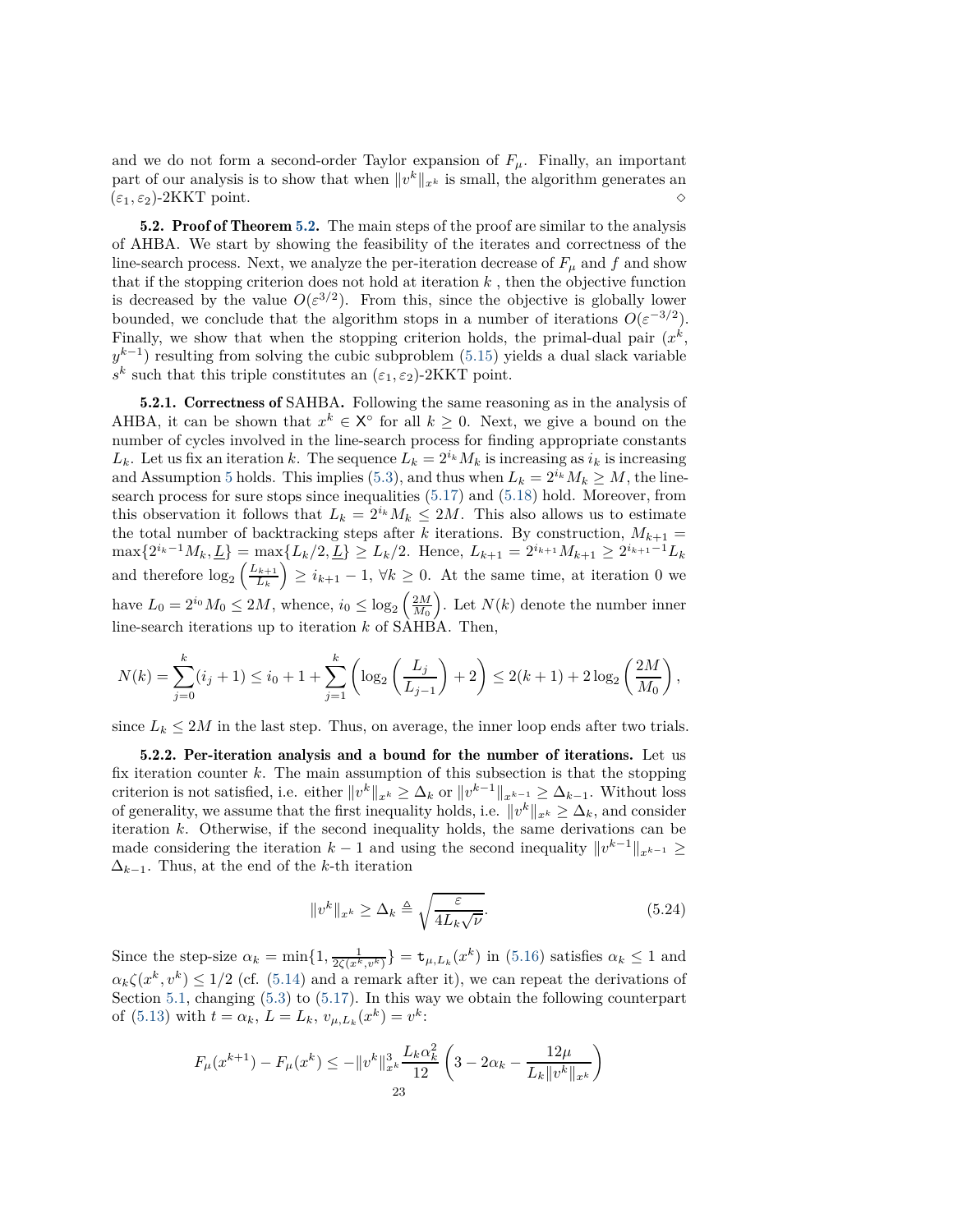<span id="page-23-0"></span>
$$
\leq -\|v^k\|_{x^k}^3 \frac{L_k \alpha_k^2}{12} \left(1 - \frac{12\mu}{L_k \|v^k\|_{x^k}}\right),\tag{5.25}
$$

where in the last inequality we used that  $\alpha_k \leq 1$  by construction. Substituting  $\mu = \frac{\varepsilon}{4\nu}$ , and using [\(5.24\)](#page-22-0), we obtain

$$
1 - \frac{12\mu}{L_k \|v^k\|_{x^k}} = 1 - \frac{12\epsilon}{4\nu L_k \|v^k\|_{x^k}} \stackrel{(5.24)}{\geq} 1 - \frac{3\epsilon}{\nu L_k \sqrt{\frac{\epsilon}{4L_k\sqrt{\nu}}}} = 1 - \frac{6\sqrt{\epsilon}}{\nu^{3/4}\sqrt{L_k}} \geq 1 - \frac{6\sqrt{\epsilon}}{\nu^{3/4}\sqrt{144\epsilon}} \geq \frac{1}{2},
$$

using that, by construction,  $L_k \geq \underline{L} = 144 \,\varepsilon$  and that  $\nu \geq 1$ . Hence, from [\(5.25\)](#page-23-0),

<span id="page-23-1"></span>
$$
F_{\mu}(x^{k+1}) - F_{\mu}(x^k) \le -\|v^k\|_{x^k}^3 \frac{L_k \alpha_k^2}{24}.
$$
\n(5.26)

Substituting into [\(5.26\)](#page-23-1) the two possible values of the step-size  $\alpha_k$  in [\(5.16\)](#page-21-4) gives

$$
F_{\mu}(x^{k+1}) - F_{\mu}(x^k) \le \begin{cases} -\|v^k\|_{x^k}^3 \frac{L_k}{24}, & \alpha_k = 1\\ -\frac{L_k \|v^k\|_{x^k}^3}{96(\zeta(x^k, v^k))^2} \le \frac{L_k \|v^k\|_{x^k}}{96}, & \alpha_k = \frac{1}{2\zeta(x^k, v^k)}. \end{cases}
$$
(5.27)

This implies

<span id="page-23-2"></span>
$$
F_{\mu}(x^{k+1}) - F_{\mu}(x^k) \le -\frac{L_k \|v^k\|_{x^k}}{96} \min\left\{1, 4\|v^k\|_{x^k}^2\right\} \triangleq -\delta_k. \tag{5.28}
$$

Rearranging and summing these inequalities for  $k$  from 0 to  $K - 1$ , and using that  $L_k \geq \underline{L}$ , we obtain

$$
K \min_{k=0,\dots,K-1} \frac{\underline{L}||v^k||_{x^k}}{96} \min\left\{1,4||v^k||_{x^k}^2\right\} \le \sum_{k=0}^{K-1} \delta_k \le F_\mu(x^0) - F_\mu(x^K)
$$
  

$$
\stackrel{(4.1)}{=} f(x^0) - f(x^K) + \mu(h(x^0) - h(x^K)) \le f(x^0) - f_{\min}(\mathsf{X}) + \varepsilon, \tag{5.29}
$$

where we used that  $h(x^0) - h(x^K) \le 4\nu = \varepsilon/\mu$  since  $x^0$  is an 4*ν*-analytic center defined in [\(4.2\)](#page-10-3) and, by construction,  $\mu = \frac{\varepsilon}{4\nu}$ . Thus, up to passing to a subsequence, we have  $||v^k||_{x^k} \to 0$  as  $k \to \infty$ , which makes the stopping criterion in Algorithm [2](#page-21-0) achievable.

Assume now that the stopping criterion does not hold for *K* iterations of SAHBA. Then, for all  $k = 0, \ldots, K - 1$ , it holds that

$$
\delta_{k} = \frac{L_{k}}{96} \min \left\{ \|v^{k}\|_{x^{k}}, 4\|v^{k}\|_{x^{k}}^{3} \right\} \stackrel{(5.24)}{\geq} \frac{L_{k}}{96} \min \left\{ \sqrt{\frac{\varepsilon}{4L_{k}\sqrt{\nu}}, \frac{4\,\varepsilon^{3/2}}{4^{3/2}L_{k}^{3/2}\nu^{3/4}}} \right\}
$$
\n
$$
\stackrel{L_{k} \leq 2M, \nu \geq 1}{\geq} \frac{1}{96} \min \left\{ \frac{L_{k}\sqrt{\varepsilon}}{\sqrt{8M}\nu^{3/4}}, \frac{\varepsilon^{3/2}}{2L_{k}^{1/2}\nu^{3/4}} \right\}
$$
\n
$$
\stackrel{L_{k} \leq 2M}{\geq} \frac{1}{96} \min \left\{ \frac{(144\,\varepsilon)\cdot\sqrt{\varepsilon}}{\sqrt{8M}\nu^{3/4}}, \frac{\varepsilon^{3/2}}{\sqrt{8M}\nu^{3/4}} \right\} = \frac{\varepsilon^{3/2}}{192\nu^{3/4}\sqrt{2M}}, \tag{5.30}
$$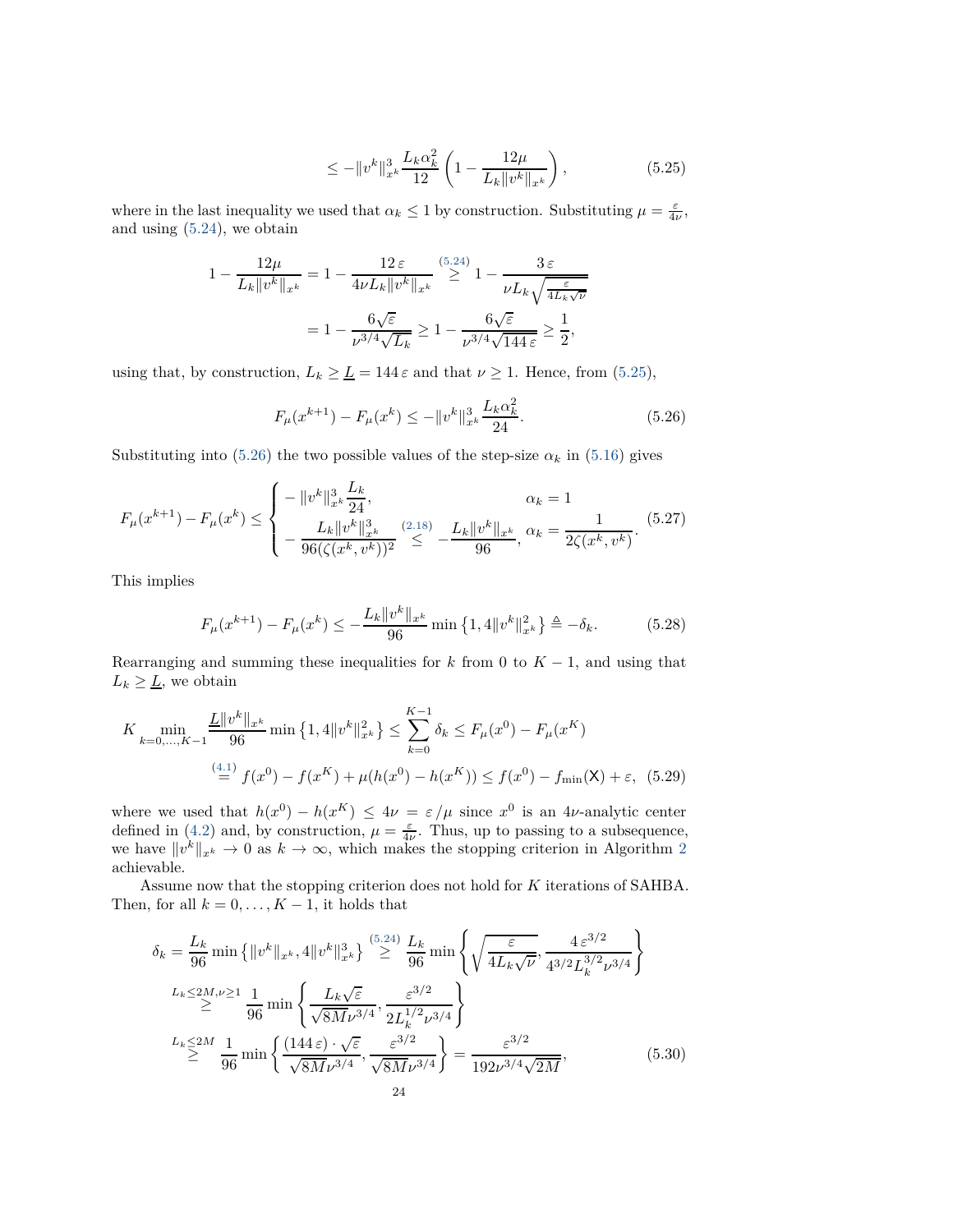where we used also that, by construction,  $L_k \geq \underline{L} = 144 \varepsilon$ . Thus, from [\(5.29\)](#page-23-2),

$$
K \frac{\varepsilon^{3/2}}{192 \nu^{3/4} \sqrt{2M}} \le f(x^0) - f_{\min}(\mathsf{X}) + \varepsilon.
$$

Hence,  $K \leq \frac{192\nu^{3/4}\sqrt{2M}(f(x^K) - f_{\min}(\mathsf{X}) + \varepsilon)}{\varepsilon^{3/2}}$ , i.e. the algorithm stops for sure after no more than this number of iterations. This proves the first statement of Theorem [5.2.](#page-20-0)

5.2.3. Generating  $(\varepsilon_1, \varepsilon_2)$ -2KKT point. In this section, to finish the proof of Theo-rem [5.2,](#page-20-0) we show that if the stopping criterion in Algorithm [2](#page-21-0) holds, i.e.  $||v^{k-1}||_{x^{k-1}} <$  $\Delta_{k-1}$  and  $||v^k||_{x^k} < \Delta_k$ , then the algorithm has generated an  $(\varepsilon_1, \varepsilon_2)$ -2KKT point of [\(P\)](#page-0-0) according to Definition [3.5.](#page-9-2)

Since the stopping criterion holds, at iteration  $k-1$  we have

$$
\zeta(x^{k-1}, v^{k-1}) \stackrel{(2.18)}{\leq} \|v^{k-1}\|_{x^{k-1}} \leq \Delta_{k-1} = \sqrt{\frac{\varepsilon}{4L_{k-1}\sqrt{\nu}}} \leq \sqrt{\frac{\varepsilon}{4 \cdot 144 \varepsilon \sqrt{\nu}}} < \frac{1}{2}, \quad (5.31)
$$

where we used that, by construction,  $L_{k-1} \geq \underline{L} = 144 \varepsilon$  and that  $\nu \geq 1$ . Hence, by [\(5.16\)](#page-21-4), we have that  $\alpha_{k-1} = 1$  and  $x^k = x^{k-1} + v^{k-1}$ .

Using the first-order optimality condition [\(5.5\)](#page-18-4) for the subproblem [\(5.15\)](#page-21-1) solved at iteration  $k - 1$ , there exists a dual variable  $y^{k-1} \in \mathbb{R}^m$  such that

$$
\nabla F_{\mu}(x^{k-1}) + \nabla^2 f(x^{k-1})v^{k-1} + \frac{L_{k-1}}{2} ||v^{k-1}||_{x^{k-1}} H(x^{k-1})v^{k-1} - \mathbf{A}^* y^{k-1} = 0.
$$

Now, expanding the definition of the potential [\(4.1\)](#page-10-4) and adding  $\nabla f(x^k)$  to both sides, we obtain

$$
\nabla f(x^k) - \mathbf{A}^* y^{k-1} + \mu \nabla h(x^{k-1}) =
$$
  

$$
\nabla f(x^k) - \nabla f(x^{k-1}) - \nabla^2 f(x^{k-1}) v^{k-1} - \frac{L_{k-1}}{2} ||v^{k-1}||_{x^{k-1}} H(x^{k-1}) v^{k-1}
$$

<span id="page-24-2"></span><span id="page-24-0"></span>*.*

Multiplying this equality by  $[H(x^{k-1})]^{-1/2}$ , taking the norm of the both sides, using the definition of the local norm, exit condition for the line-search procedure, and that  $x^k = x^{k-1} + v^{k-1}$ , we obtain

$$
\| [H(x^{k-1})]^{-1/2} \left( \nabla f(x^k) - \mathbf{A}^* y^{k-1} \right) + \mu [H(x^{k-1})]^{-1/2} \nabla h(x^{k-1}) \|
$$
  
\n
$$
\leq \| [H(x^{k-1})]^{-1/2} \left( \nabla f(x^k) - \nabla f(x^{k-1}) - \nabla^2 f(x^{k-1}) v^{k-1} \right) \|
$$
  
\n
$$
+ \frac{L_{k-1} \| v^{k-1} \|_{x^{k-1}}}{2} \| - [H(x^{k-1})]^{1/2} v^{k-1} \|
$$
  
\n
$$
= \| \nabla f(x^k) - \nabla f(x^{k-1}) - \nabla^2 f(x^{k-1}) v^{k-1} \|_{x^{k-1}}^* + \frac{L_{k-1} \| v^{k-1} \|_{x^{k-1}}^2}{2}
$$
  
\n(2.4),(5.18),(2.3) 2.  $\frac{L_{k-1}}{2} \| v^{k-1} \|_{x^{k-1}}^2 < L_{k-1} \Delta_{k-1}^2,$  (5.32)

where in the last inequality we used the stopping criterion.

Denote  $s^k \triangleq \nabla f(x^k) - \mathbf{A}^* y^{k-1} \in \mathbf{E}^*$ . By [\(5.32\)](#page-24-0) and the first identity in [\(2.10\)](#page-5-1), we obtain:

<span id="page-24-1"></span>
$$
\| [H(x^{k-1})]^{-1/2} s^k - \mu [H(x^{k-1})]^{1/2} x^{k-1} \| < L_{k-1} \Delta_{k-1}^2. \tag{5.33}
$$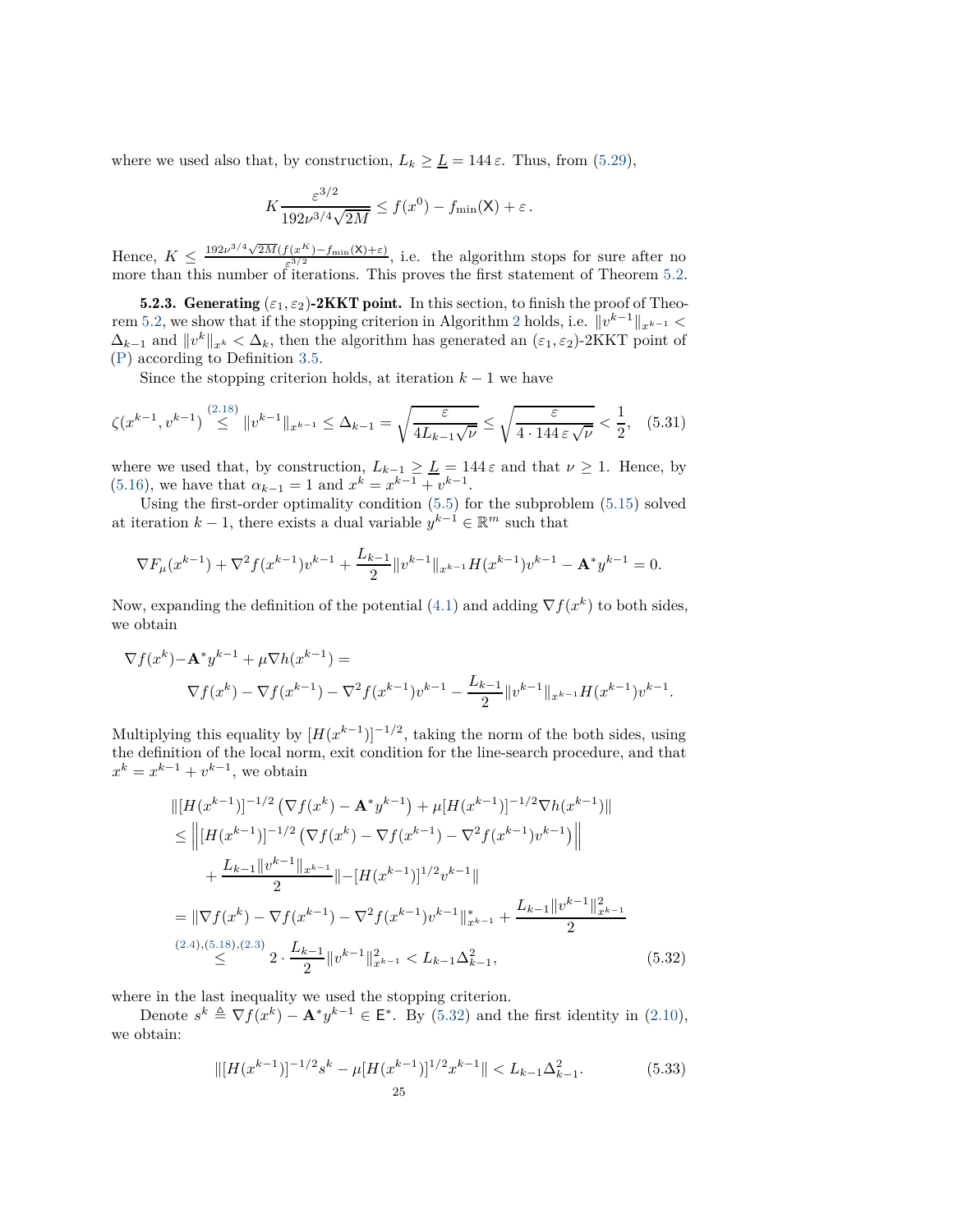Let us show by contradiction that  $s^k \in K^*$ . Assume that the opposite holds, i.e.  $s^k \notin K^*$ . Then, by definition of the conjugate cone, there exist *x* ∈ K such that  $\langle s^k, x \rangle \leq -\delta < 0$  for some  $\delta > 0$ . In fact, possibly reducing  $\delta > 0$ , we can choose *x* ∈ int(K) and still guarantee  $0 > \langle s^k, x \rangle = \langle [H(x)]^{-1/2} s^k, [H(x)]^{1/2} x \rangle$ . By [\(2.11\)](#page-5-8), the  $\text{map } x \mapsto [H(x)]^{1/2}x \text{ is constant on } \text{int}(\mathsf{K})$ . Let  $e \triangleq [H(x)]^{1/2}x = [H(x^{k-1})]^{1/2}x^{k-1}$ . Then, by  $(2.12)$ ,  $||e|| = \sqrt{\nu}$ . Via condition [\(5.33\)](#page-24-1), we obtain that  $[H(x^{k-1})]^{-1/2}s^k =$  $\mu e + g$ , where  $||g|| < L_{k-1} \Delta_{k-1}^2$ . Hence,

$$
0 > \langle [H(x^{k-1})]^{-1/2} s^k, e \rangle = \langle \mu e + g, e \rangle = \mu \nu + \langle g, e \rangle
$$
  
 
$$
\geq \mu \nu - \|e\| \cdot \|g\| > \mu \nu - L_{k-1} \Delta_{k-1}^2 \sqrt{\nu} = 0,
$$

where we used that, by construction,  $\mu\nu - L_{k-1}\Delta_{k-1}^2$  $\sqrt{\nu} = \frac{\varepsilon}{4\nu} \nu - L_{k-1} \frac{\varepsilon}{4L_{k-1}\sqrt{\nu}} \sqrt{\nu} = 0.$ This is a contradiction, and we conclude that  $s^k = \nabla f(x^k) - \mathbf{A}^* y^{k-1} \in \mathsf{K}^*$ . By construction  $\mathbf{A}x^k = b$  and  $x^k \in \text{int}(\mathsf{K})$ . Moreover, we have that

<span id="page-25-0"></span>
$$
\|\nabla f(x^k) - \mathbf{A}^* y^{k-1} - s^k\| = 0 \le \varepsilon.
$$

Thus, we proved [\(5.20\)](#page-20-3) and [\(5.22\)](#page-20-4). To finish the proof of Theorem [5.2,](#page-20-0) it remains to prove [\(5.21\)](#page-20-5) and [\(5.23\)](#page-20-6).

To establish [\(5.21\)](#page-20-5), we start with

$$
|\langle s^k, x^{k-1} \rangle| = |\langle [H(x^{k-1})]^{-1/2} s^k, [H(x^{k-1})]^{1/2} x^{k-1} \rangle|
$$
  
\n
$$
\leq ||[H(x^{k-1})]^{-1/2} s^k|| \cdot ||[H(x^{k-1})]^{1/2} x^{k-1}||
$$
  
\n
$$
\leq (||[H(x^{k-1})]^{-1/2} s^k - \mu [H(x^{k-1})]^{1/2} x^{k-1}|| + \mu ||x^{k-1}||_{x^{k-1}}) ||x^{k-1}||_{x^{k-1}}
$$
  
\n(5.33),(2.12)  
\n
$$
\leq (L_{k-1} \Delta_{k-1}^2 + \mu \sqrt{\nu}) \sqrt{\nu} = L_{k-1} \Delta_{k-1}^2 \sqrt{\nu} + \mu \nu.
$$
\n(5.34)

Further,

$$
|\langle s^k, v^{k-1} \rangle| = |\langle [H(x^{k-1})]^{-1/2} s^k, [H(x^{k-1})]^{1/2} v^{k-1} \rangle|
$$
  
\n
$$
\leq ||[H(x^{k-1})]^{-1/2} s^k || \cdot ||[H(x^{k-1})]^{1/2} v^{k-1} ||
$$
  
\n
$$
\leq (||[H(x^{k-1})]^{-1/2} s^k - \mu [H(x^{k-1})]^{1/2} x^{k-1} || + \mu ||[H(x^{k-1})]^{1/2} x^{k-1} ||) ||v^{k-1}||_{x^{k-1}}
$$
  
\n(5.33),(2.12)  
\n
$$
\leq (L_{k-1} \Delta_{k-1}^2 + \mu \sqrt{\nu}) \Delta_{k-1} \leq L_{k-1} \Delta_{k-1}^2 \sqrt{\nu} + \mu \nu,
$$
\n(5.35)

where in the last inequality we used that, by [\(5.31\)](#page-24-2),  $\Delta_{k-1} \leq 1 \leq \sqrt{\nu}$ . Combining  $(5.34)$  and  $(5.35)$ , since  $x^k = x^{k-1} + v^{k-1}$ , we obtain  $(5.21)$ :

<span id="page-25-1"></span>
$$
|\langle s^k, x^k \rangle| = |\langle s^k, x^{k-1} + v^{k-1} \rangle| \le 2L_{k-1}\Delta_{k-1}^2 + 2\mu\nu = \varepsilon,
$$
 (5.36)

where we used that  $\mu\nu + L_{k-1}\Delta_{k-1}^2$  $\sqrt{\nu} = \frac{\varepsilon}{4\nu}\nu + L_{k-1}\frac{\varepsilon}{4L_{k-1}\sqrt{\nu}}\sqrt{\nu} = \frac{\varepsilon}{2}.$ 

Finally, we show the second-order condition [\(5.23\)](#page-20-6). By the second-order condition  $(5.7)$  for the subproblem  $(5.15)$  solved at iteration k, we obtain, on L<sub>0</sub>

$$
\nabla^2 f(x^k) \succeq -\frac{L_k \|v^k\|_{x^k}}{2} H(x^k) \succeq -\frac{L_k \Delta_k}{2} H(x^k)
$$
  
= 
$$
-\frac{L_k}{2} \sqrt{\frac{\varepsilon}{4L_k \sqrt{\nu}}} H(x^k) = -\frac{\sqrt{L_k \varepsilon}}{4\nu^{1/4}} H(x^k) \succeq -\frac{\sqrt{2M \varepsilon}}{4\nu^{1/4}} H(x^k)
$$

where we used the second part of the stopping criterion, i.e.  $||v^k||_{x^k} < \Delta_k$  and that  $L_k \leq 2M$ . This finishes the proof of [\(5.23\)](#page-20-6) and the proof of Theorem [5.2.](#page-20-0)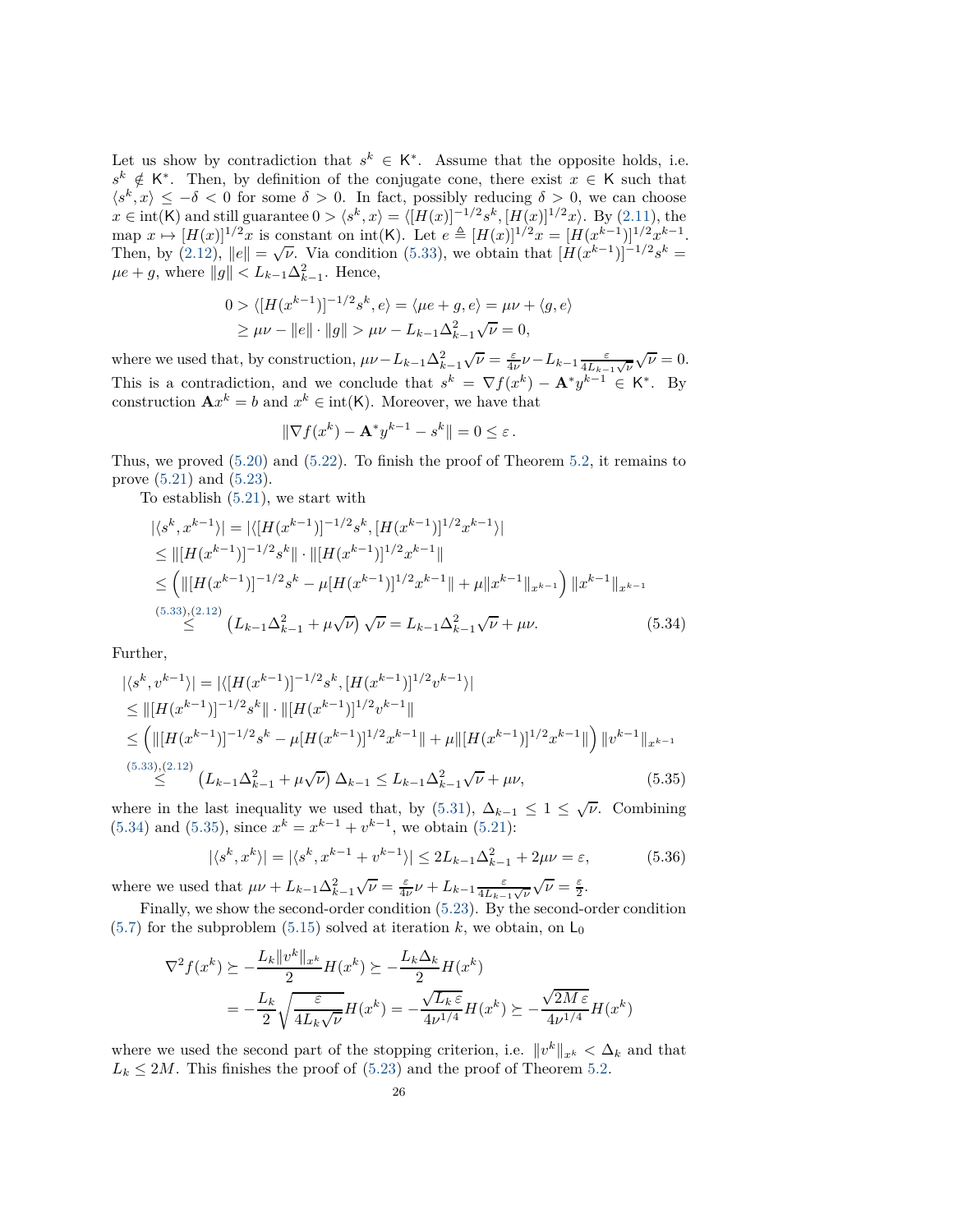6. Conclusion. We derived Hessian-barrier algorithms based on first- and secondorder information on the objective *f*. We present their worst-case iteration complexity in order to find a suitably defined approximate KKT point. Under weak regularity assumptions and in presence of general conic constraints, our Hessian-barrier algorithms share the best known complexity rates in the literature for first- and second-order approximate KKT points. Our methods are characterized by a decomposition approach of the feasible set which leads to numerically efficient subproblems at each their iteration. Several open questions for the future remain. First, our iterations assume that the subproblems are solved exactly, and for practical reasons this should be relaxed. Second, we mentioned that AHBA can be interpreted as a discretization of the Hessian-barrier gradient system [\[4\]](#page-26-10), but the exact relationship is not explored yet. This, however, could be an important step towards understanding acceleration techniques of AHBA. Furthermore, the cubic-regularized version has no corresponding continuous-time version yet. It will be very interesting to investigate this question further. Additionally, the question of convergence of the trajectory  $(x^k)_{k\geq 0}$  generated by either scheme is open. Another interesting direction for future research would be to allow for higher-order Taylor expansions in the subproblems in order to boost convergence speed further, similar to [\[23\]](#page-27-22).

## REFERENCES

- <span id="page-26-11"></span>[1] I. Adler and R. D. Monteiro, *Limiting behavior of the affine scaling continuous trajectories for linear programming problems*, Mathematical Programming, 50 (1991), pp. 29–51.
- <span id="page-26-1"></span>[2] N. Agarwal, Z. Allen-Zhu, B. Bullins, E. Hazan, and T. Ma, *Finding approximate local minima faster than gradient descent*, ACM, 2017, pp. 1195–1199.
- <span id="page-26-9"></span>[3] N. Agarwal, N. Boumal, B. Bullins, and C. Cartis, *Adaptive regularization with cubics on manifolds*, Mathematical Programming, 188 (2021), pp. 85–134.
- <span id="page-26-10"></span>[4] F. Alvarez, J. Bolte, and O. Brahic, *Hessian Riemannian gradient flows in convex programming*, SIAM Journal on Control and Optimization, 43 (2004), pp. 477–501.
- <span id="page-26-8"></span>[5] R. Andreani, E. H. Fukuda, G. Haeser, D. O. Santos, and L. D. Secchin, *On the use of jordan algebras for improving global convergence of an augmented lagrangian method in nonlinear semidefinite programming*, Computational Optimization and Applications, 79 (2021), pp. 633–648.
- <span id="page-26-7"></span>[6] R. Andreani, G. Haeser, A. Ramos, and P. J. Silva, *A second-order sequential optimality condition associated to the convergence of optimization algorithms*, IMA Journal of Numerical Analysis, 37 (2017), pp. 1902–1929.
- <span id="page-26-6"></span>[7] R. Andreani, G. Haeser, and D. S. Viana, *Optimality conditions and global convergence for nonlinear semidefinite programming*, Mathematical Programming, 180 (2020), pp. 203–235.
- <span id="page-26-2"></span>[8] A. Auslender and M. Teboulle, *Interior gradient and proximal methods for convex and conic optimization*, SIAM Journal on Optimization, 16 (2006), pp. 697–725.
- <span id="page-26-12"></span>[9] D. Bayer and J. Lagarias, *The nonlinear geometry of linear programming. ii. legendre transform coordinates and central trajectories*, Transactions of the American Mathematical Society, 314 (1989), pp. 527–581.
- <span id="page-26-13"></span>[10] D. A. Bayer and J. C. Lagarias, *The nonlinear geometry of linear programming. i. affine and projective scaling trajectories*, Trans. Amer. Math. Soc, (1989), pp. 499–526.
- <span id="page-26-5"></span>[11] W. Bian, X. Chen, and Y. Ye, *Complexity analysis of interior point algorithms for nonlipschitz and nonconvex minimization*, Mathematical Programming, 149 (2015), pp. 301– 327.
- <span id="page-26-3"></span>[12] E. G. Birgin and J. M. Martínez, *On regularization and active-set methods with complexity for constrained optimization*, SIAM Journal on Optimization, 28 (2018), pp. 1367–1395.
- <span id="page-26-4"></span>[13] E. G. Birgin and J. M. Martínez, *Complexity and performance of an augmented lagrangian algorithm*, Optimization Methods and Software, 35 (2020), pp. 885–920.
- <span id="page-26-0"></span>[14] L. Bogolubsky, P. Dvurechensky, A. Gasnikov, G. Gusev, Y. Nesterov, A. M. Raigorodskii, A. Tikhonov, and M. Zhukovskii, *Learning supervised pagerank with gradientbased and gradient-free optimization methods*, in Advances in Neural Information Processing Systems 29, 2016, pp. 4914–4922.
- <span id="page-26-14"></span>[15] J. Bolte and M. Teboulle, *Barrier operators and associated gradient-like dynamical systems*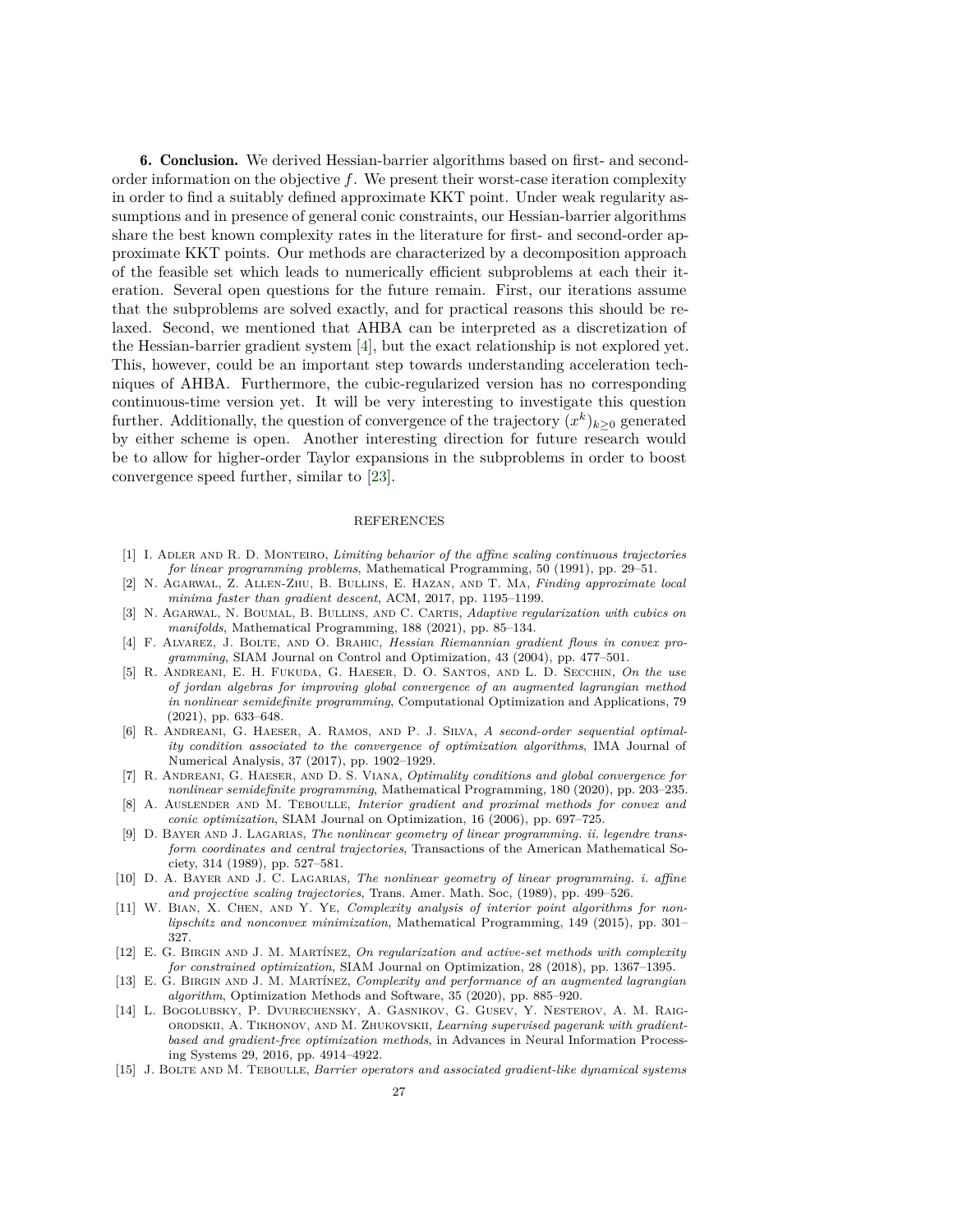*for constrained minimization problems*, SIAM Journal on Control and Optimization, 42 (2003), pp. 1266–1292.

- <span id="page-27-0"></span>[16] I. M. Bomze, P. Mertikopoulos, W. Schachinger, and M. Staudigl, *Hessian barrier algorithms for linearly constrained optimization problems*, SIAM Journal on Optimization, 29 (2019), pp. 2100–2127.
- <span id="page-27-20"></span>[17] N. Boumal, P.-A. Absil, and C. Cartis, *Global rates of convergence for nonconvex optimization on manifolds*, IMA Journal of Numerical Analysis, 39 (2019), p. 1–33.
- <span id="page-27-8"></span>[18] Y. CARMON, J. C. DUCHI, O. HINDER, AND A. SIDFORD, *Convex until proven guilty: Dimensionfree acceleration of gradient descent on non-convex functions*, JMLR. org, 2017, pp. 654– 663.
- <span id="page-27-3"></span>[19] Y. Carmon, J. C. Duchi, O. Hinder, and A. Sidford, *Lower bounds for finding stationary points i*, Mathematical Programming, (2019).
- <span id="page-27-4"></span>[20] , *Lower bounds for finding stationary points ii: first-order methods*, Mathematical Programming, (2019).
- <span id="page-27-10"></span>[21] C. CARTIS, N. GOULD, AND P. TOINT, *Complexity bounds for second-order optimality in unconstrained optimization*, Journal of Complexity, 28 (2012), pp. 93–108.
- <span id="page-27-2"></span>[22] C. CARTIS, N. I. GOULD, AND P. L. TOINT, *An adaptive cubic regularization algorithm for nonconvex optimization with convex constraints and its function-evaluation complexity*, IMA Journal of Numerical Analysis, 32 (2012), pp. 1662–1695.
- <span id="page-27-22"></span>[23] C. CARTIS, N. I. GOULD, AND P. L. TOINT, *Universal regularization methods: Varying the power, the smoothness and the accuracy*, SIAM Journal on Optimization, 29 (2019), pp. 595–615.
- <span id="page-27-13"></span>[24] C. CARTIS, N. I. M. GOULD, AND P. L. TOINT, *Second-order optimality and beyond: Characterization and evaluation complexity in convexly constrained nonlinear optimization*, Foundations of Computational Mathematics, 18 (2018), pp. 1073–1107.
- <span id="page-27-15"></span>[25] C. CARTIS, N. I. M. GOULD, AND P. L. TOINT, *Optimality of orders one to three and beyond: characterization and evaluation complexity in constrained nonconvex optimization*, Journal of Complexity, 53 (2019), pp. 68–94.
- <span id="page-27-11"></span>[26] A. CONN, N. GOULD, AND P. TOINT, *Trust Region Methods*, Society for Industrial and Applied Mathematics, 2000.
- <span id="page-27-12"></span>[27] F. E. Curtis, D. P. Robinson, and M. Samadi, *A trust region algorithm with a worst-case iteration complexity of*  $O(\epsilon^{-3/2})$  *for nonconvex optimization*, Mathematical Programming, 162 (2017), pp. 1–32.
- <span id="page-27-16"></span>[28] F. E. Curtis, D. P. Robinson, and M. Samadi, *Complexity analysis of a trust funnel algorithm for equality constrained optimization*, SIAM Journal on Optimization, 28 (2018), pp. 1533– 1563.
- <span id="page-27-14"></span>[29] N. Doikov and Y. Nesterov, *Minimizing uniformly convex functions by cubic regularization of newton method*, Journal of Optimization Theory and Applications, 189 (2021), pp. 317– 339.
- <span id="page-27-21"></span>[30] P. Dvurechensky and Y. Nesterov, *Global performance guarantees of second-order methods for unconstrained convex minimization*, CORE Disc. Paper 2018/32, CORE UCL, 2018.
- <span id="page-27-18"></span>[31] L. Faybusovich, *Several jordan-algebraic aspects of optimization*, Optimization, 57 (2008), pp. 379–393.
- <span id="page-27-19"></span>[32] A. V. Fiacco and G. P. McCormick, *Nonlinear Programming: Sequential Unconstrained Minimization Techniques*, John Wiley & Sons, New York, NY, USA, 1968. Reprinted by SIAM Publications in 1990.
- <span id="page-27-1"></span>[33] R. W. FREUND, F. JARRE, AND C. H. VOGELBUSCH, *Nonlinear semidefinite programming: sensitivity, convergence, and an application in passive reduced-order modeling*, Mathematical Programming, 109 (2007), pp. 581–611.
- <span id="page-27-5"></span>[34] A. V. Gasnikov, P. E. Dvurechensky, M. E. Zhukovskii, S. V. Kim, S. S. Plaunov, D. A. Smirnov, and F. A. Noskov, *About the power law of the pagerank vector component distribution. Part 2. The Buckley–Osthus model, verification of the power law for this model, and setup of real search engines*, Numerical Analysis and Applications, 11 (2018), pp. 16–32.
- <span id="page-27-7"></span>[35] S. Ghadimi and G. Lan, *Accelerated gradient methods for nonconvex nonlinear and stochastic programming*, Mathematical Programming, 156 (2016), pp. 59–99.
- <span id="page-27-6"></span>[36] S. GHADIMI, G. LAN, AND H. ZHANG, *Mini-batch stochastic approximation methods for nonconvex stochastic composite optimization*, Mathematical Programming, 155 (2016), pp. 267– 305.
- <span id="page-27-17"></span>[37] G. N. Grapiglia and Y.-x. Yuan, *On the complexity of an augmented Lagrangian method for nonconvex optimization*, IMA Journal of Numerical Analysis, 41 (2020), pp. 1546–1568.
- <span id="page-27-9"></span>[38] A. GRIEWANK, *The modification of newton's method for unconstrained optimization by bound-*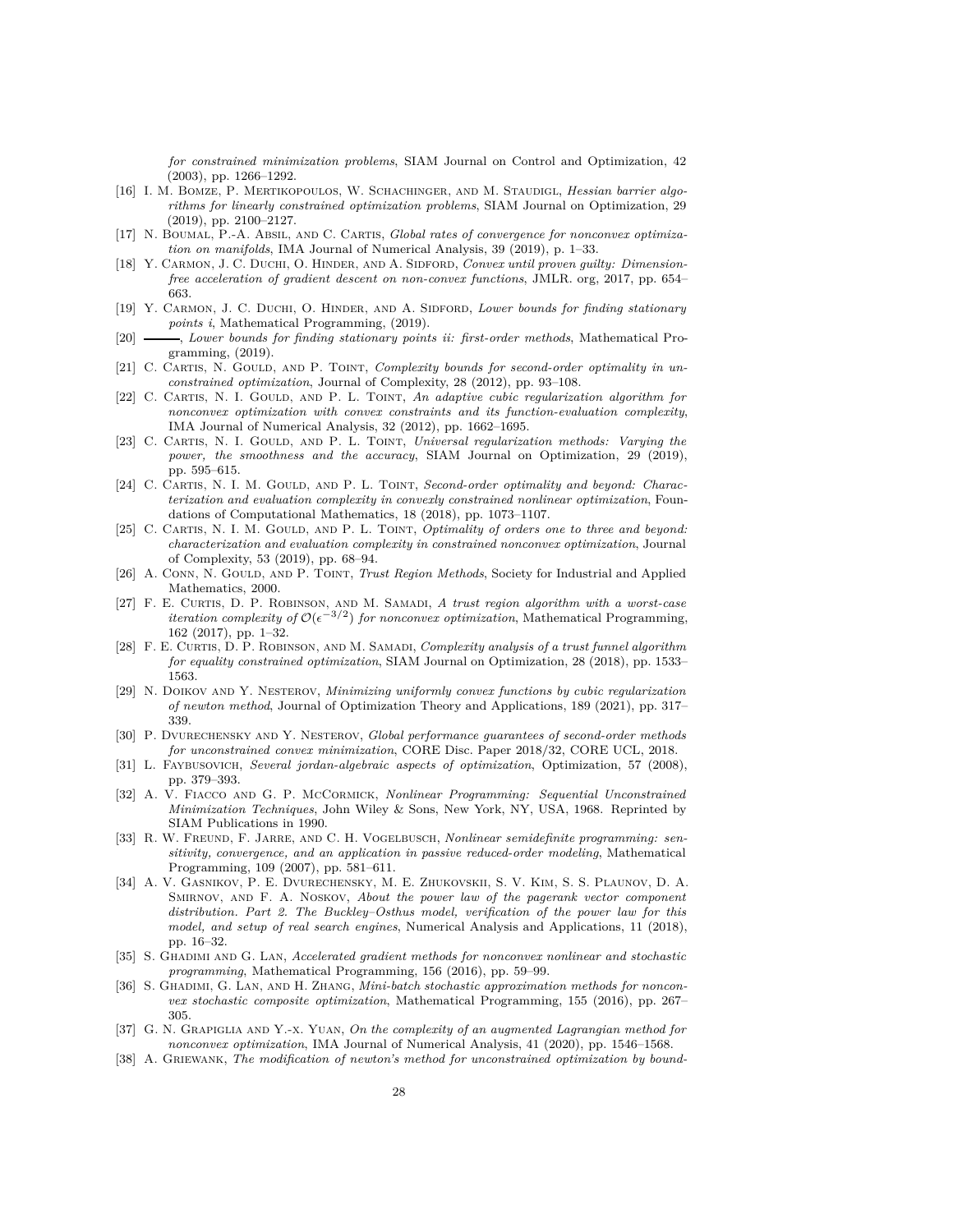*ing cubic terms*, tech. rep., Department of Applied Mathematics and Theoretical Physics, University of Cambridge., 1981.

- <span id="page-28-14"></span>[39] S. GUMINOV, P. DVURECHENSKY, N. TUPITSA, AND A. GASNIKOV, On a combination of alter*nating minimization and Nesterov's momentum*, in Proceedings of the 38th International Conference on Machine Learning, vol. 139 of PMLR, PMLR, 2021, pp. 3886–3898.
- <span id="page-28-15"></span>[40] S. V. Guminov, Y. E. Nesterov, P. E. Dvurechensky, and A. V. Gasnikov, *Accelerated primal-dual gradient descent with linesearch for convex, nonconvex, and nonsmooth optimization problems*, Doklady Mathematics, 99 (2019), pp. 125–128.
- <span id="page-28-21"></span>[41] G. HAESER, *A second-order optimality condition with first-and second-order complementarity associated with global convergence of algorithms*, Computational Optimization and Applications, 70 (2018), pp. 615–639.
- <span id="page-28-3"></span>[42] G. Haeser, H. Liu, and Y. Ye, *Optimality condition and complexity analysis for linearlyconstrained optimization without differentiability on the boundary*, Mathematical Programming, 178 (2019), pp. 263–299.
- <span id="page-28-19"></span>[43] R. A. Hauser and O. Güler, *Self-scaled barrier functions on symmetric cones and their classification*, Foundations of Computational Mathematics, 2 (2002), pp. 121–143.
- <span id="page-28-18"></span>[44] O. HINDER AND Y. YE, *Worst-case iteration bounds for log barrier methods for problems with nonconvex constraints*, arXiv:1807.00404, (2018).
- <span id="page-28-24"></span>[45] R. Janin, *Directional derivative of the marginal function in nonlinear programming*, Springer Berlin Heidelberg, Berlin, Heidelberg, 1984, pp. 110–126.
- <span id="page-28-8"></span>[46] K. L. Jones, I. J. Lustig, J. M. Farvolden, and W. B. Powell, *Multicommodity network flows: The impact of formulation on decomposition*, Math. Progr., 62 (1993), pp. 95–117.
- <span id="page-28-0"></span>[47] B. Kocuk, S. S. Dey, and X. A. Sun, *Strong SOCP relaxations for the optimal power flow problem*, Operations Research, 64 (2016), pp. 1177–1196.
- <span id="page-28-13"></span>[48] G. Lan, *First-order and Stochastic Optimization Methods for Machine Learning*, Springer Nature, 2020.
- <span id="page-28-22"></span>[49] B. F. Lourenço, E. H. Fukuda, and M. Fukushima, *Optimality conditions for nonlinear semidefinite programming via squared slack variables*, Mathematical Programming, 168 (2018), pp. 177–200.
- <span id="page-28-2"></span>[50] L. Lovász, *Semidefinite Programs and Combinatorial Optimization*, Springer New York, New York, NY, 2003, pp. 137–194.
- <span id="page-28-9"></span>[51] J. P. Luna, C. Sagastizábal, and M. Solodov, *A class of dantzig–wolfe type decomposition methods for variational inequality problems*, Math. Progr., 143 (2014), pp. 177–209.
- <span id="page-28-11"></span>[52] Y. Nesterov, *Lectures on Convex Optimization*, vol. 137 of Springer Optimization and Its Applications, Springer International Publishing, 2018.
- <span id="page-28-16"></span>[53] Y. Nesterov, A. Gasnikov, S. Guminov, and P. Dvurechensky, *Primal-dual accelerated gradient methods with small-dimensional relaxation oracle*, Optimization Methods and Software, (2020), pp. 1–28.
- <span id="page-28-7"></span>[54] Y. Nesterov and A. Nemirovski, *Interior Point Polynomial methods in Convex programming*, SIAM Publications, 1994.
- <span id="page-28-6"></span>[55] Y. NESTEROV AND B. POLYAK, *Cubic regularization of newton method and its global performance*, Mathematical Programming, 108 (2006), pp. 177–205.
- <span id="page-28-20"></span>[56] Y. NESTEROV AND M. J. TODD, On the riemannian geometry defined by self-concordant barriers *and interior-point methods*, Foundations of Computational Mathematics, 2 (2002), pp. 333– 361.
- <span id="page-28-12"></span>[57] Y. E. NESTEROV AND M. J. TODD, *Self-scaled barriers and interior-point methods for convex programming*, Mathematics of Operations Research, 22 (1997), pp. 1–42.
- <span id="page-28-23"></span><span id="page-28-4"></span>[58] J. NOCEDAL AND S. J. WRIGHT, *Numerical Optimization*, Springer, 2nd ed., 2000.
- [59] M. O'NEILL AND S. J. WRIGHT, *A log-barrier Newton-CG method for bound constrained optimization with complexity guarantees*, IMA Journal of Numerical Analysis, (2020).
- <span id="page-28-25"></span><span id="page-28-5"></span>[60] R. T. Rockafellar, *Convex Analysis*, Princeton University Press, Princeton, 1970.
- [61] C. W. Royer, M. O'Neill, and S. J. Wright, *A newton-cg algorithm with complexity guarantees for smooth unconstrained optimization*, Mathematical Programming, 180 (2020), pp. 451–488.
- <span id="page-28-10"></span>[62] Q. Tran-Dinh, A. Kyrillidis, and V. Cevher, *An inexact proximal path-following algorithm for constrained convex minimization*, SIAM J. Optim., 24 (2014), pp. 1718–1745.
- <span id="page-28-26"></span>[63] P. Tseng, *Convergence properties of dikin's affine scaling algorithm for nonconvex quadratic minimization*, Journal of Global Optimization, 30 (2004), pp. 285–300.
- <span id="page-28-1"></span>[64] , *Second-order cone programming relaxation of sensor network localization*, SIAM Journal on Optimization, 18 (2007), pp. 156–185.
- <span id="page-28-17"></span>[65] P. Tseng, I. M. Bomze, and W. Schachinger, *A first-order interior-point method for linearly constrained smooth optimization*, Mathematical Programming, 127 (2011), pp. 399–424.